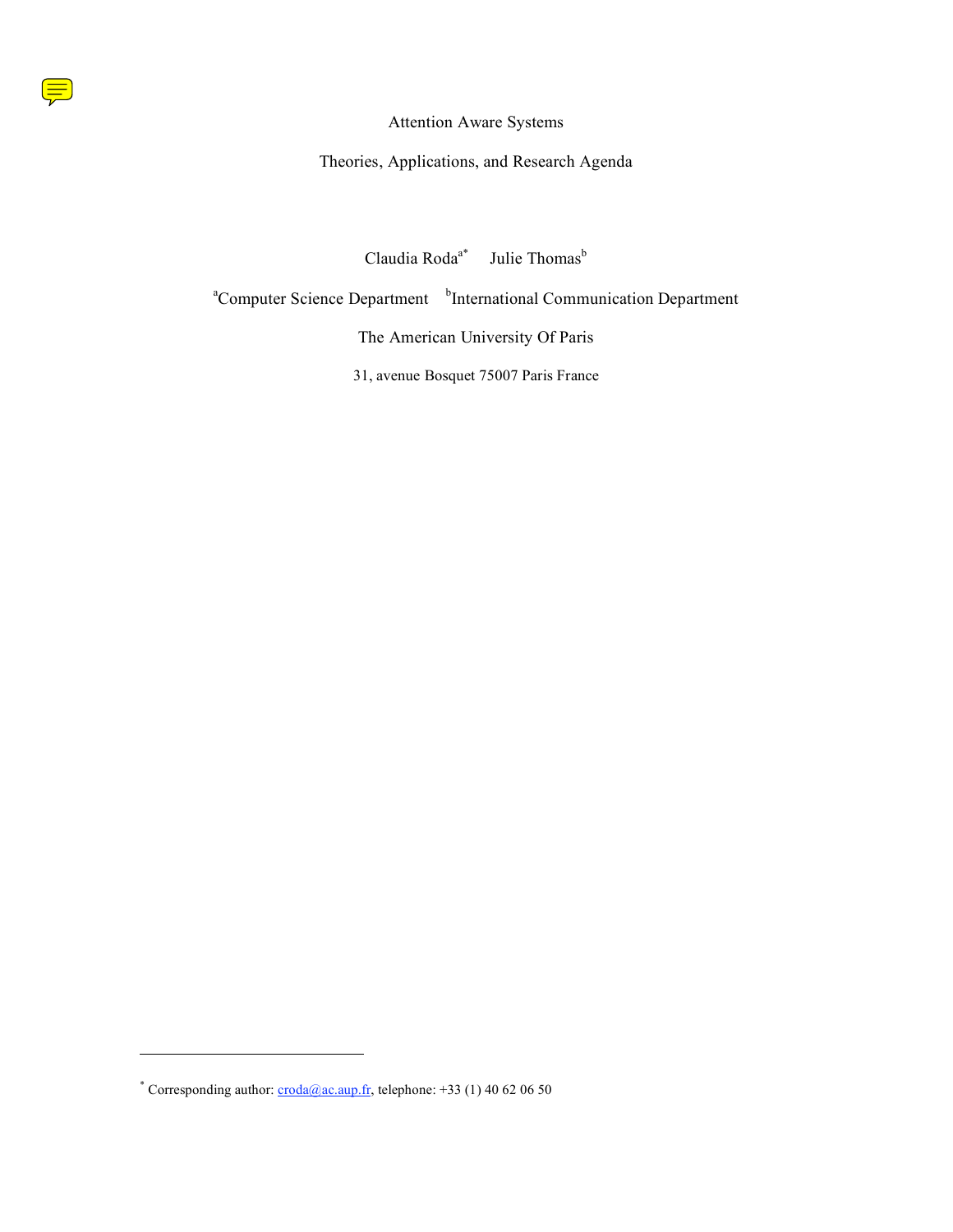# **Abstract**

Human perceptual and cognitive abilities are limited resources. Attention is the mechanism used to allocate such resources in the most effective way. Current technologies, in addition to allowing fast access to information and people, should be designed to support human attentional processes on which they impose further strain. This paper analyses the issues related to the design of systems capable of such support: Attention Aware Systems. We introduce the research aimed at understanding and modelling human attentional processes, including perceptual and cognitive processes as studied in cognitive psychology, as well as rhetorical, aesthetic, and social aspects related to attentional mechanisms. We analyse current approaches to the design of Attention Aware Systems along three major features: detection of user's current attentional state, detection and evaluation of possible alternative attentional states, strategies for focus switch or maintenance. Finally, we discuss the most promising research direction for the development of systems capable of supporting human attentional mechanisms.

**Keywords**: Attention Aware Systems, Adaptive Systems, Interruptions, Cognitive Systems

# **1 Introduction**

Consider the following scenario.

Ann has come home from basketball practice. Her computer welcomes her and notifies her of a message from her basketball trainer and one from her mum, it also informs her that the homework for the "operating systems" class is due tomorrow. On the screen there is a note about email messages from two friends and about a special offer lasting two days at her favourite bookshop. When she gets to the Web site of the operating systems course, the due assignment comes up on screen, the only other items currently visible are links immediately related to the assignment. As Ann starts working at her assignment several emails arrive but she only receives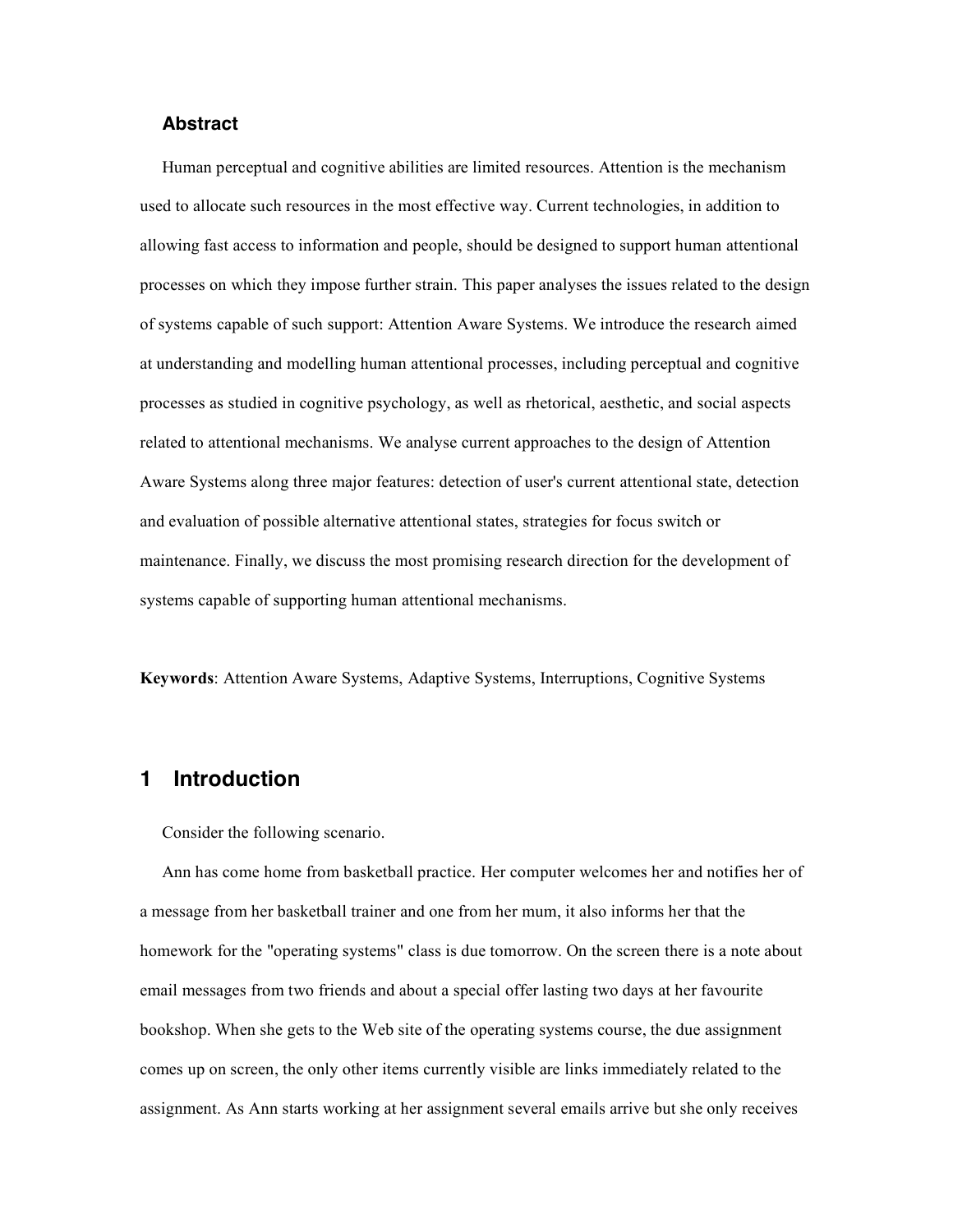notification for an email arrived much earlier from the course teacher about a change of venue for next meeting, with a "that's fine" she confirms that the information can be stored in her diary. After concentrating for some time on a few lines of the assignment, Ann appears frustrated. The computer displays the summary of a preparation exercise that Ann has not yet completed, and a link to a further explanation of the subject of the assignment. In the meantime Ann's brother walks into the room and asks her whether she could pick him up from his football game tomorrow afternoon. After a few exchanges with him, Ann turns to the computer and asks for her diary which is immediately displayed, along with notification of messages from two friends. As Ann turns back to the computer, after arrangements have been made with her brother, the course Web site is visible and the diary has faded. Ann completes the preparation exercise and reads the text but she still cannot advance on the assignment. The computer tells her about two lectures related to the assignment that she may want to review, and also informs her that her teacher and two students from her class are online. Two emails from the bookshop about the special offer are not immediately notified to Ann but a message coming from a business partner of her employer interrupts her work.

The system Ann is using is capable of reasoning about her current goals and attentional focus. It presents her with the information needed to achieve her goals, it hides information currently irrelevant, it follows her in her choices of focus shift, and it interrupts her when necessary. This system must be aware, amongst other things, of Ann's current, planned, and possible activities, of the load and importance of these activities, of her learning preferences, of her social networks, and of her most likely reactions to a set of perceptual inputs.

The system Ann is using seems particularly desirable because current technology enables access, communication, creation, and use of more information than our information-processing capacity allows us to handle. This problem is normally referred to as *information overload*. Heylighen (2004, p.1) argues that "ephemeralization, [i.e.] an accelerating increase in the efficiency of all material, energetic and informational processes [forces individuals] to consider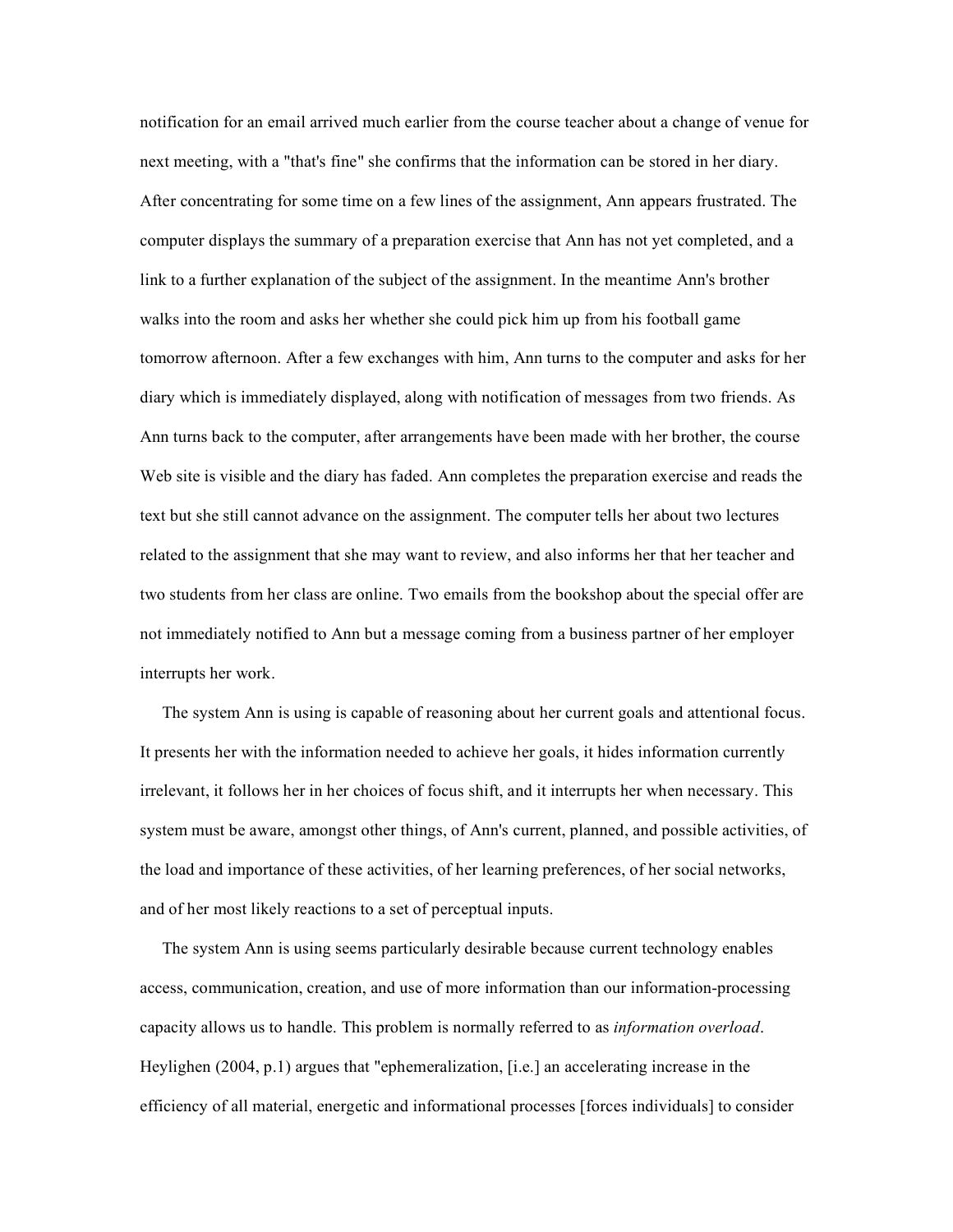more information and opportunities than they can effectively process. [and] It leads to anxiety, stress, alienation, and potentially dangerous errors of judgement". The concept of information overload is quite interesting especially if we reflect on the fact that we have lived, and learned to cope with information overload well before the advent of technology. What we see, hear, and generally perceive around us (in the physical world) exceeds, probably by several orders of magnitude, what we are actually capable of processing. We therefore have developed cognitive mechanisms that enable us to select the information we process. Considering visual stimuli for example, Rensink (2000) offers a fascinating and well-documented discussion about how little we "see" compared to the stimuli on the retina. Chun and Wolfe explain that "What you see is determined by what you attend to. At any given time, the environment presents far more perceptual information than can be effectively processed. […] Complexity and information overload characterize almost every visual environment […] To cope with this potential overload, the brain is equipped with a variety of attentional mechanisms." (Chun & Wolfe, 2001, p. 273)

These mechanisms collectively form what we call *attention* and allow us to cope with the massive amount of stimuli we receive in the physical world. Why then are we now so overwhelmed by the information made available by technology? Certainly, this doesn't significantly increase the input to our perceptual system as compared to the real world stimuli. In certain situations, in fact, the introduction of technology reduces rather than increasing the perceptual input. For example the perceptual input in most types of device-mediated communication is lower than in face-to-face communication.

Rather, the problem resides in the format of this information that - being highly formalised, conventional, and often lacking context - requires high level cognitive mechanisms in order to be processed. Whilst we could have developed through evolution particular skills to process certain complex scenes very fast, we certainly don't have this ability for instance with text. Some recent studies in neuropsychology have demonstrated that we can "rapidly categorize highly variable natural scenes outside the focus of attention" (Fei Fei, VanRullen, Koch, & Perona, 2002, p.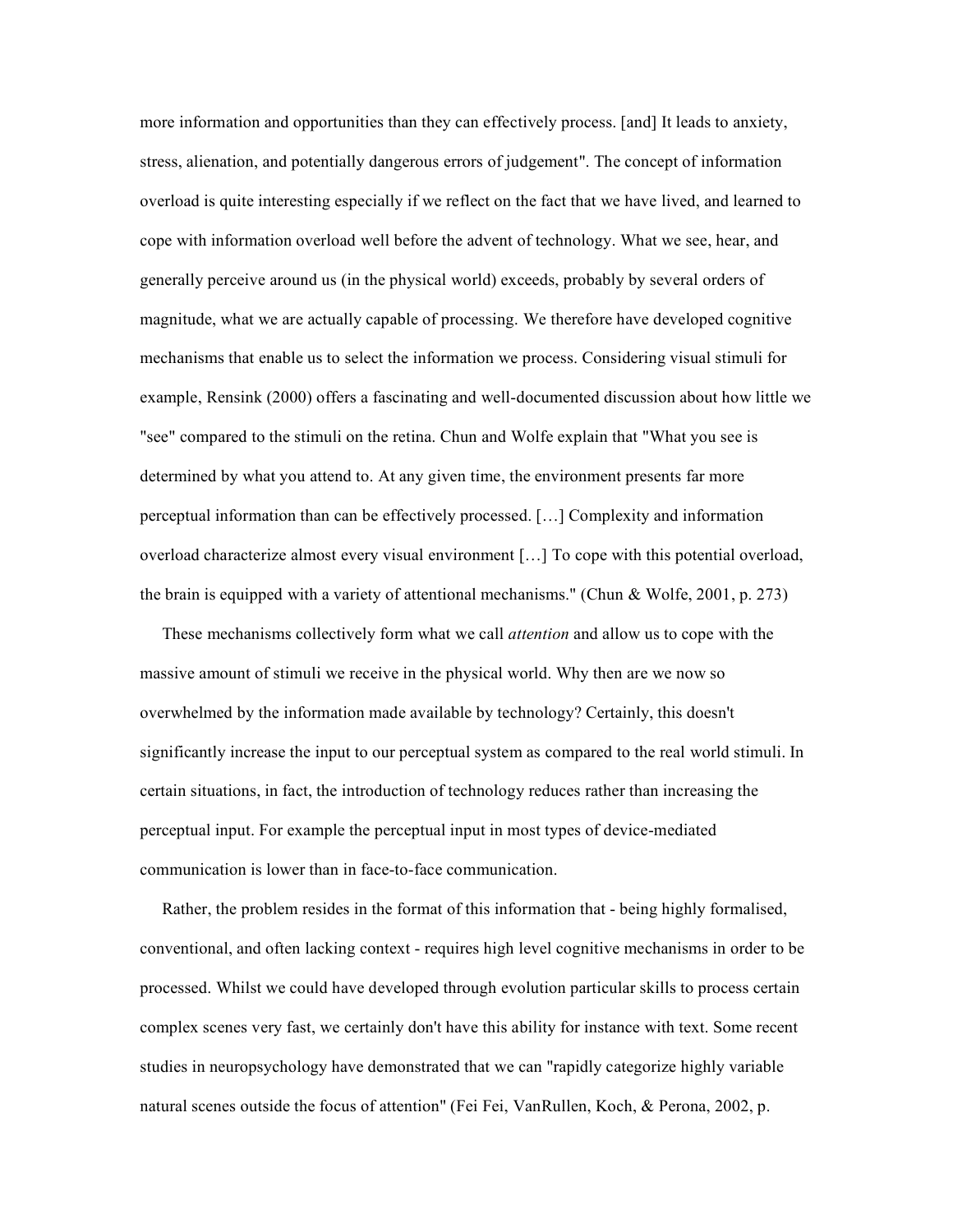9601). This results in our ability to process - e.g. search, look at, and describe - a huge landscape faster than a page of text. There is a possibility that, as Heylighen suggests, humans will eventually evolve to be able to process formal/conventional information much faster. However, information systems may also be designed so that they better support our current attentional capabilities.

This paper analyses the issues related to the design of systems capable of such support: Attention Aware Systems.

We start (section 2) by reviewing research in cognitive psychology aimed at understanding and modelling human attentional processes. Whilst this research concentrates on perceptual and cognitive processes, other processes related to attentional mechanisms are reviewed in section 3, these include rhetorical, aesthetic, and social aspects. In section 4 we analyse current approaches to the design of Attention Aware Systems along three major features: detection of current user's attentional state, detection and evaluation of possible alternative attentional states, strategies for presentation to the user of these alternative states. Finally, in section 5, we discuss the most promising research directions for the design of Attention Aware Systems.

# **2 Human attention: Perceptual and cognitive processes**

Cognitive psychologists and, more recently, neuropsychologists have extensively studied human attention. Within these disciplines attentional mechanisms have been considered as guided by *perceptual* and *cognitive* processes. The research results obtained so far and their connections and implications are far too many to be discussed in a single paper; however, in this section we attempt to give an overview of those themes that are particularly relevant to the design of Attention Aware Systems.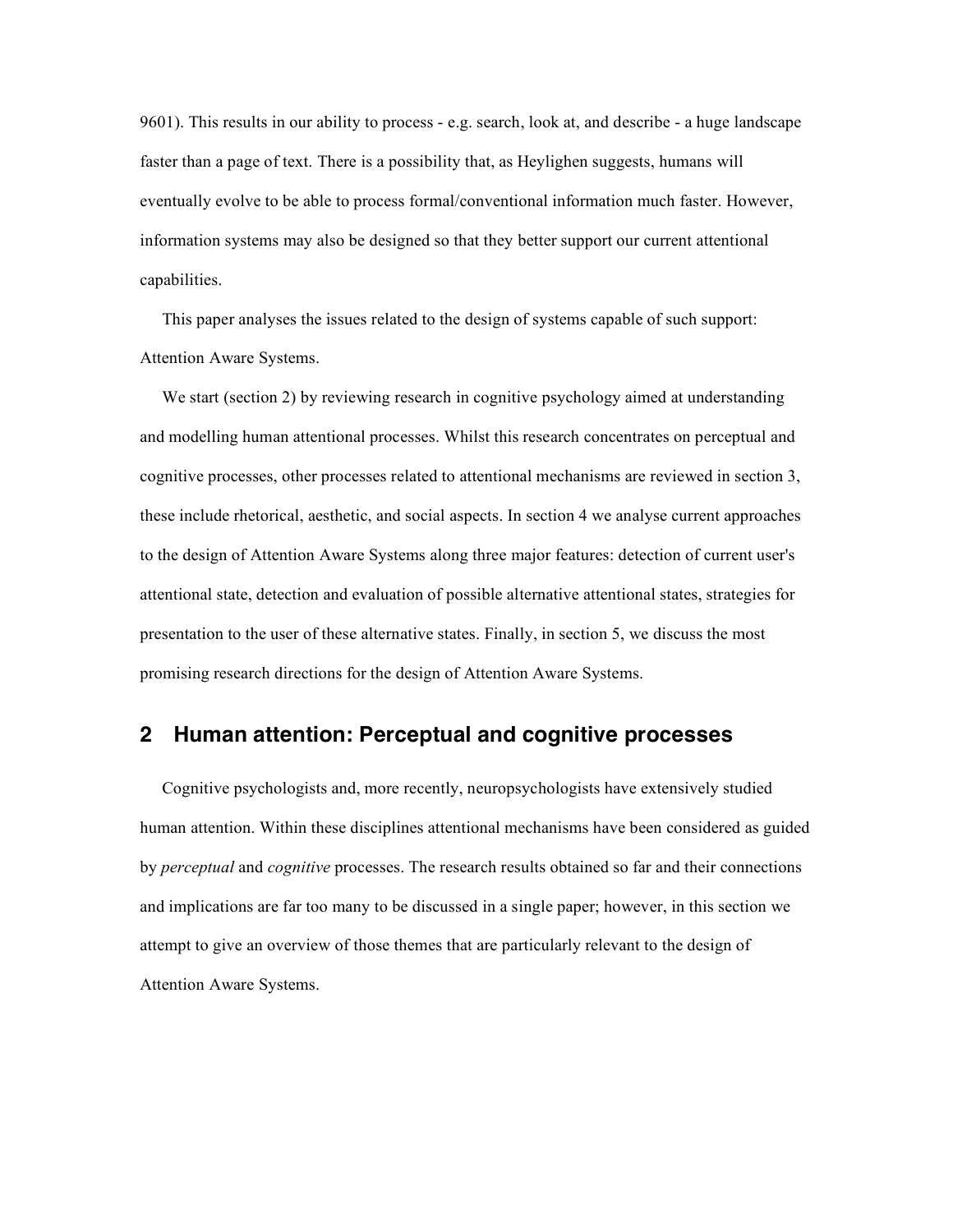## **2.1 ATTENTION AS SELECTION**

There is no agreed upon definition of attention. However, most researchers refer to attention as the set of processes enabling and guiding the selection of incoming perceptual information. For example, Posner (1982) stresses the fact that attention is selective, has limited capacity, is related to both reactive and deliberative processes, and it is associated with both inhibitory and facilitating effects. Driver (2001, p. 53) defines "Research on attention [as] concerned with selective processing of incoming sensory information". Lavie and Tsal (1994, p. 183) see "Selection of information [as] the primary concern of attention research". Chun and Wolfe (2001, p. 273) propose that "First, attention can be used to select behaviorally relevant information and/or to ignore the irrelevant or interfering information. […] Second, attention can modulate or enhance this selected information according to the state and goals of the perceiver. With attention, the perceivers are more than passive receivers of information. They become active seekers and processors of information, able to interact intelligently with their environment." Three aspects of attention seem to be commonly recognised as fundamental: selection, awareness, and control (Baddeley & Weiskrantz, 1993; Parasuraman & Davis, 1984).

Studies in experimental and cognitive psychology essentially confirm our naïve understanding of attention control. Roughly one can say that attention can either be controlled voluntarily by the subject, or it can be captured by some external event. The former type of control mechanism is referred to as endogenous, top-down, or goal driven attention (Arvidson, 2003; Posner, 1980; Yantis, 1998). An example of endogenous attentional mechanism is the attention you are paying to this page as you are reading. The latter type of mechanism is referred to as exogenous, bottomup, or stimulus-driven. An example of this would be the attention shift from your reading due to a sudden noise. These two mechanisms have different characteristics, "endogenous attention is voluntary, effortful, and has a slow (sustained) time course; […] exogenous attention draws attention automatically and has a rapid, transient time course" (Chun & Wolfe, 2001, p. 279).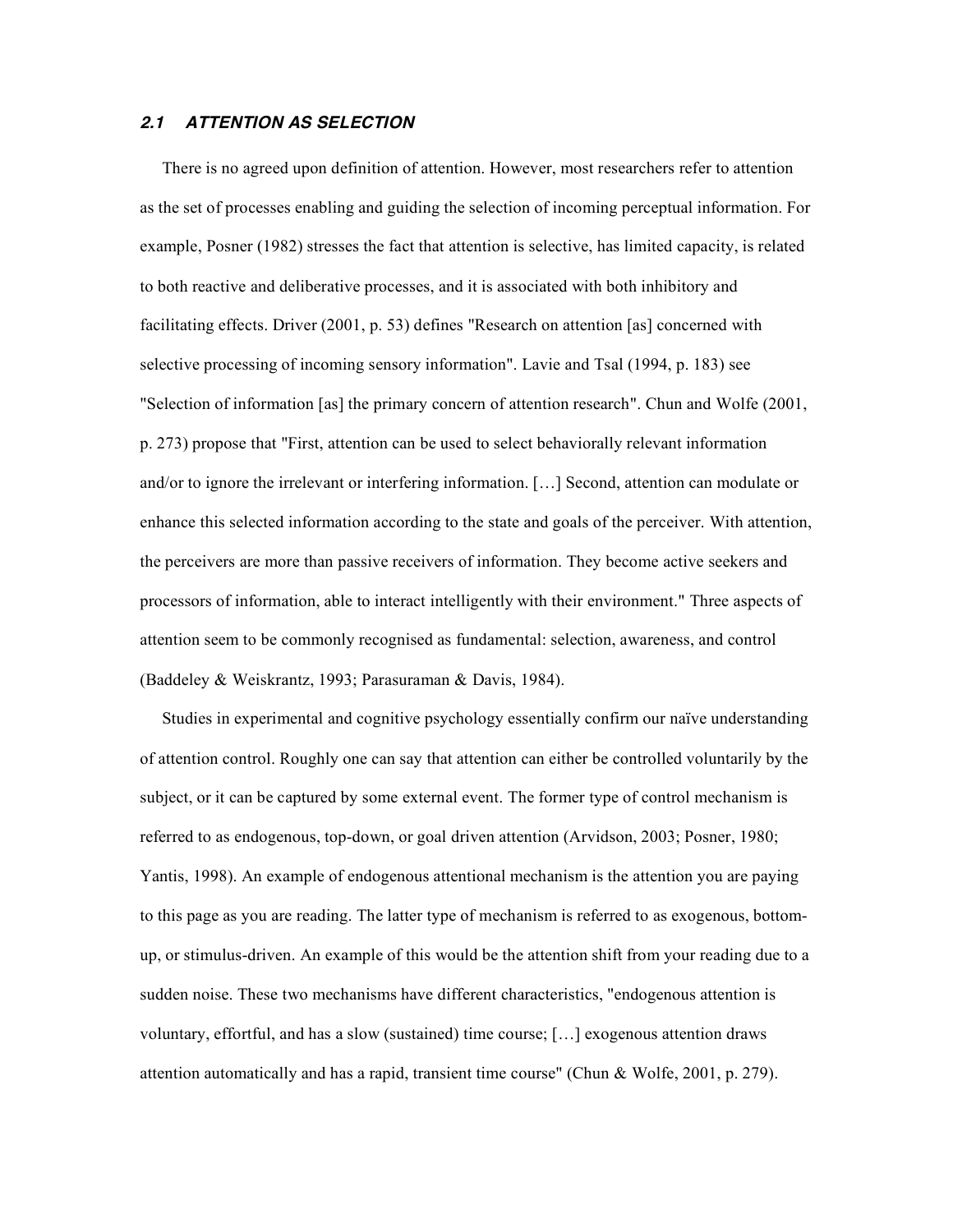Research on visual attention has also reported that exogenous mechanisms may have different degrees of power so that certain stimuli become basically impossible to ignore (e.g. sudden luminance changes), whilst others are more controlled by volition. This latter type of stimuli has highlighted the interaction between exogenous and endogenous mechanisms. In fact the endogenous mechanisms in place (e.g. what one is looking for in a visual field, and how this search is performed at the voluntary level) seem to determine whether one will automatically be able to ignore certain stimuli. Or, as Chun and Wolfe put it, "the guidance of attention is determined by interactions between the bottom-up input and top-down perceptual set" (ibid, p. 280).

In order to support these two (top-down, and bottom-up) mechanisms it is necessary to understand how they work, and more importantly how they interact. This is what we will analyse in the next two sections. First we briefly present the classic theories of attention that, by observing reactions to perceptual stimuli, try to infer bottom-up processes and possibly top-down ones. Then we turn to more general cognitive theories that explain bottom-up processes in the frame of more general models of cognitive, top-down, processes.

# **2.2 FROM PERCEPTION TO COGNITION**

Allocating attention to a set of stimuli is seen as selecting those stimuli for processing. But how, and when, are those stimuli selected? In other words, is it possible to break down the selection process into sub-processes, or stages? The first answer to this question came from Broadbent's *early perceptual selection* theory (Broadbent, 1958) which proposed that selection takes place in two stages: a pre-attentive one, and an attentive one. First, a parallel (several stimuli may be processed at the same time) preattentive stage encodes simple physical properties of incoming stimuli. The recognition of the simple physical properties allows one to filter out all the irrelevant (unattended) stimuli and to pass on only selected stimuli to the second stage. This second, serial, attentive stage is capable of only limited processing and it encodes more abstract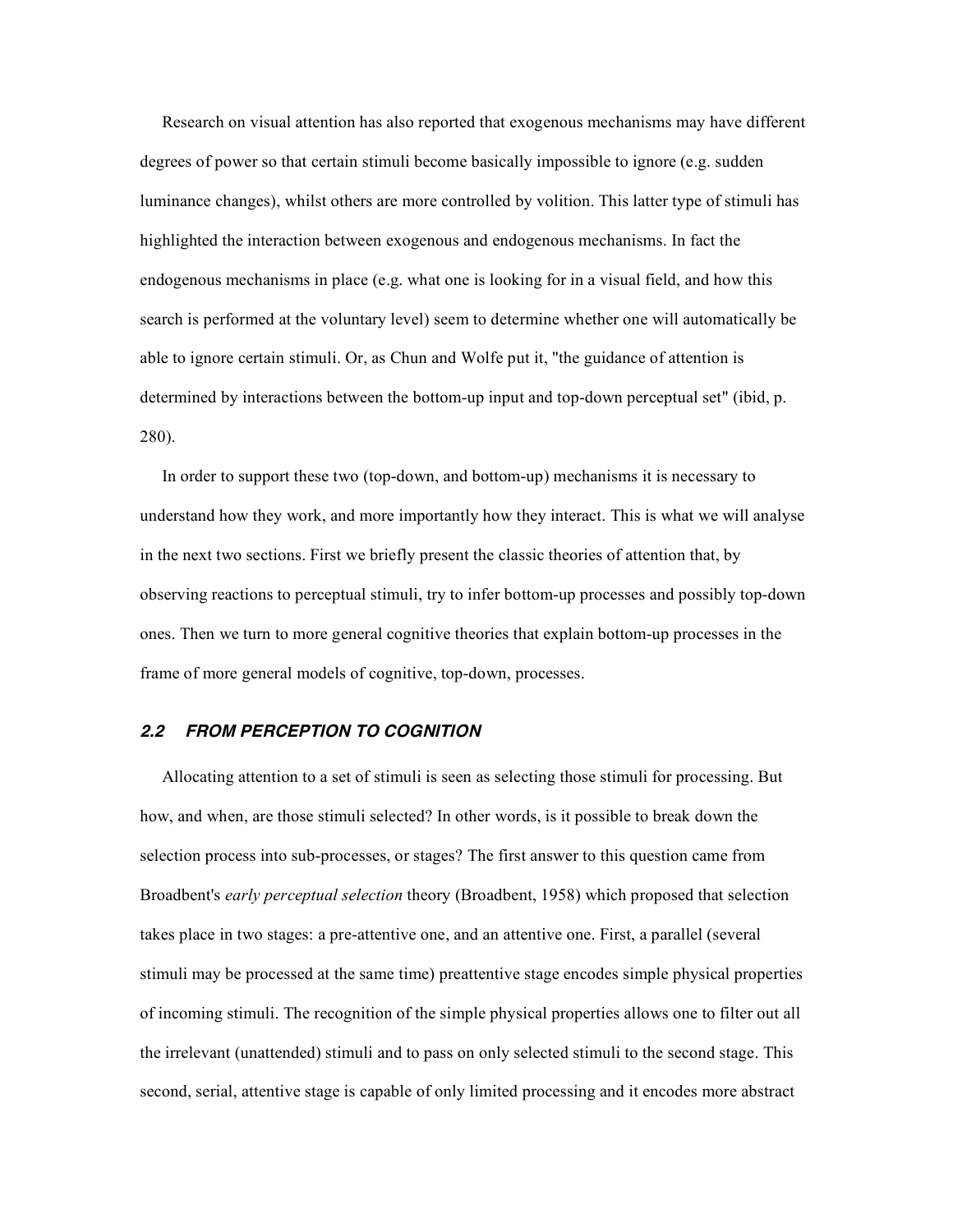properties such as semantics of the attended stimuli. Later experiments demonstrated that unattended stimuli received higher level of processing that those predicted by Broadbent's theory (e.g. Lewis (1970) and MacKay (1973) reported experiments demonstrating semantic processing of unattended stimuli). As a response to these findings some authors (see for example (Deutsch  $\&$ Deutsch, 1963; Duncan, 1980; Norman, 1969)) proposed a *late selection theory* where all stimuli are analysed but only pertinent stimuli are selected for awareness and memorisation. Other studies (Neisser, 1967; Pashler, 1998; Treisman, 1960, 1969) proposed *modified early selection theories* where non-attended stimuli are not completely filtered out but their contribution to the attentive stage is somehow limited. Treisman (1960; Treisman, 1969), for example, proposed that unattended stimuli might make it to the second serial, attentive stage, but in an attenuated mode. These attenuated stimuli would then be elaborated on only if they had a low "threshold" for identification. Such a low threshold may be due either to the stimuli's particular significance in the current environment or personal experience.

These latter theories are particularly interesting because they relate attentional mechanisms to personal experience and to the current environment (which includes immediately preceding stimuli). Partial information and context, for example, seem to be at the root of *interference effects*. Interference effects are delays in the processing of stimuli due to unwanted stimuli called *distractors*. Interference effects help explain why we don't always manage to keep attention on a target stimulus nor can we consistently avoid distractors. How much interference a distractor will generate appears to be a function of personal experience and the environment. Rafal and Henik (1994), for example, observe that distractors may delay the processing of stimuli especially when they are temporally near and conceptually related to the target stimulus. Classic examples of interference are *negative priming* (Tipper, 1985) and the *Stroop effect* (Stroop, 1935). Negative priming is an effect by which "it is more difficult to select a stimulus, belonging to a given category, for the control of action, if that same category of object was actively ignored on the preceding trial" (Allport, 1989, p.659; quoted in Arvidson, 2003, p.114). The *Stroop effect*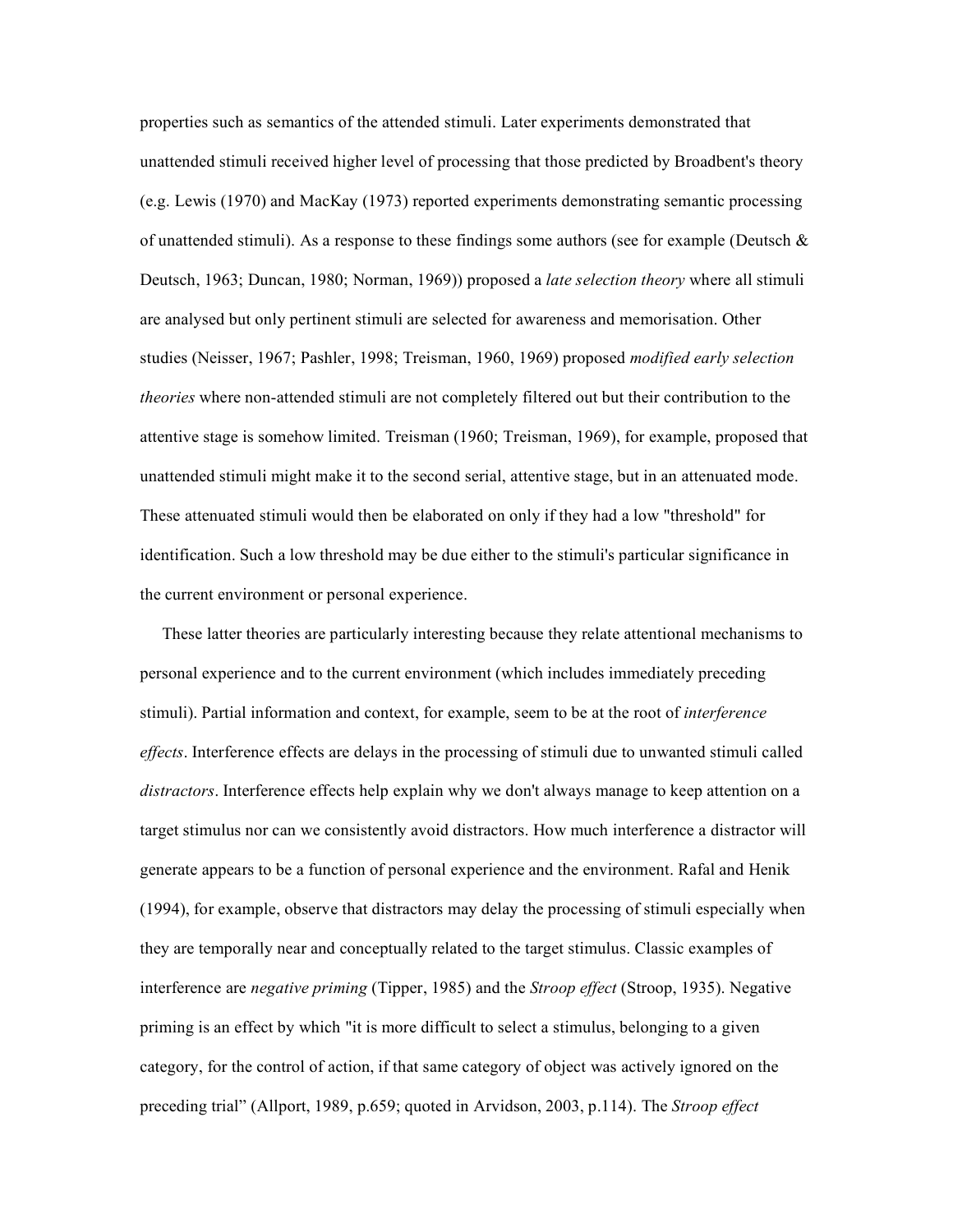(Stroop, 1935) is a visual inhibition effect that occurs when a presented word indicates a different colour than the actual colour of the font used to spell it.

From the point of view of system design, these studies allow us to better understand how one could evaluate the likelihood that a stimulus be recognised by a user - and the effort that this recognition may require - in the context of the specific users and their activities. Also these theories hint that it is possible to provide users with information in a format such that it will be noticed only if relevant to the user's current purpose. For example, Hyrskykari, Majaranta and Räihä (2003) report that, in their system supporting the reading of foreign language documents, messages providing translations often went unnoticed if not needed by the reader.

Although the debate on early and late selection has been central to research in attention and has provided many insights into the processes underlying attention, modern theories of attention try to integrate the early and late selection approaches. Lavie and Tsal (1994), for example, integrate the late selection assumption that perceptual processing takes place automatically and cannot be deliberately limited - as suggested by (Deutsch & Deutsch, 1963) - and the early selection assumption that perceptual capacity is limited - suggested by (Broadbent, 1958). On this basis they stipulate that "irrelevant information will be excluded from processing only if the prioritised relevant processing exhausts all of the available capacity" (Lavie  $&$  Tsal, 1994, p. 185). This implies that if the available perceptual capacity is not exhausted by the main stimuli, distractors will also be processed. In this account the locus of selection depends on the load of the incoming stimuli. Lavie (2000) also proposes a measure of perceptual load that, she argues, should be based on the number of stimuli and the perceptual operations necessary to elaborate them. A further contribution to the understanding of preattentive and attentive processes comes from Treisman's *feature integration theory* (Treisman, 1998; Treisman & Gelade, 1980) developed from her studies based on visual modality. She proposes that parallel preattentive processes simultaneously extract essential features of the visual stimuli (e.g. colour and orientation). The integration of the different features is then obtained applying serial attention to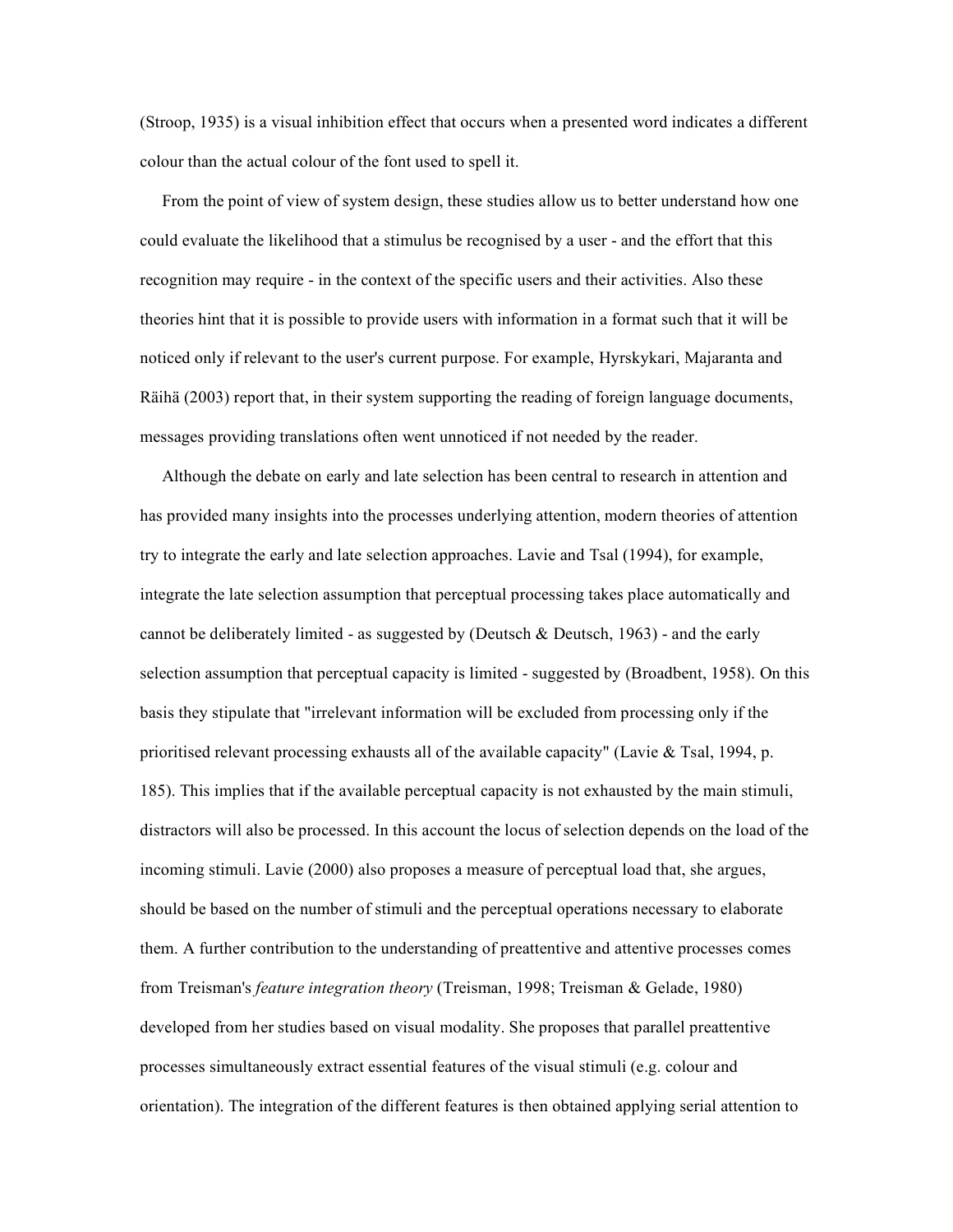the location of each item. It is this serial process that binds all the elements together and produces the appropriate multidimensional percepts of objects with particular colours, orientations, etc.

In relation to system design, this theory tells us that certain searches on the visual field can be made very efficient if they only involve basic features, i.e. features that can be extracted preattentively (e.g. finding the only red object in a very complex scene). Many researchers in cognitive psychology have tried to identify such features. A critical review of this research is proposed in (Wolfe, 2001). One result is that "preattentive basic features are coarsely coded. […] In orientation, the preattentive categories seem to be "steep", "shallow", "left" and "right". In size, the categories are probably merely "big" and "small"; in depth, "near" and "far" and so forth" (Wolfe, 2001, pp. 7-8). Pre-attentive visual processes seem to work at a higher abstraction level than early vision, i.e. there has been some sort of categorisation of what we actually see, such as the distinction between large and small. On the basis of this observation Wolfe (ibid.) proposes that pre-attentive vision comes after early vision (which we could loosely define as the physical layer of vision). In pre-attentive vision a scene is parsed in pre-attentive objects as bundles of basic features. It is only once attention is directed to a pre-attentive object that the relationships between basic features are bound to form the objects we recognise. In a successive phase, that Wolfe calls post-attentive, the object is recognised by linking it to a representation in memory that allows its identification. In a detailed review of research in visual attention Cave and Bichot (1999, p.204) cover issues such as "location-versus object-based selection, whether attention moves in an analog fashion, […] whether attention works by facilitating targets or inhibiting distractors, and whether multiple noncontiguous regions of space can be selected simultaneously". More recently, VanRullen and his colleagues have conducted a set of experiments demonstrating that the simple dichotomy parallel/preattentive versus serial/attentive used to describe visual discrimination tasks may need to be replaced by a more complex model that takes into account several variables (VanRullen, Reddy, & Koch, 2004).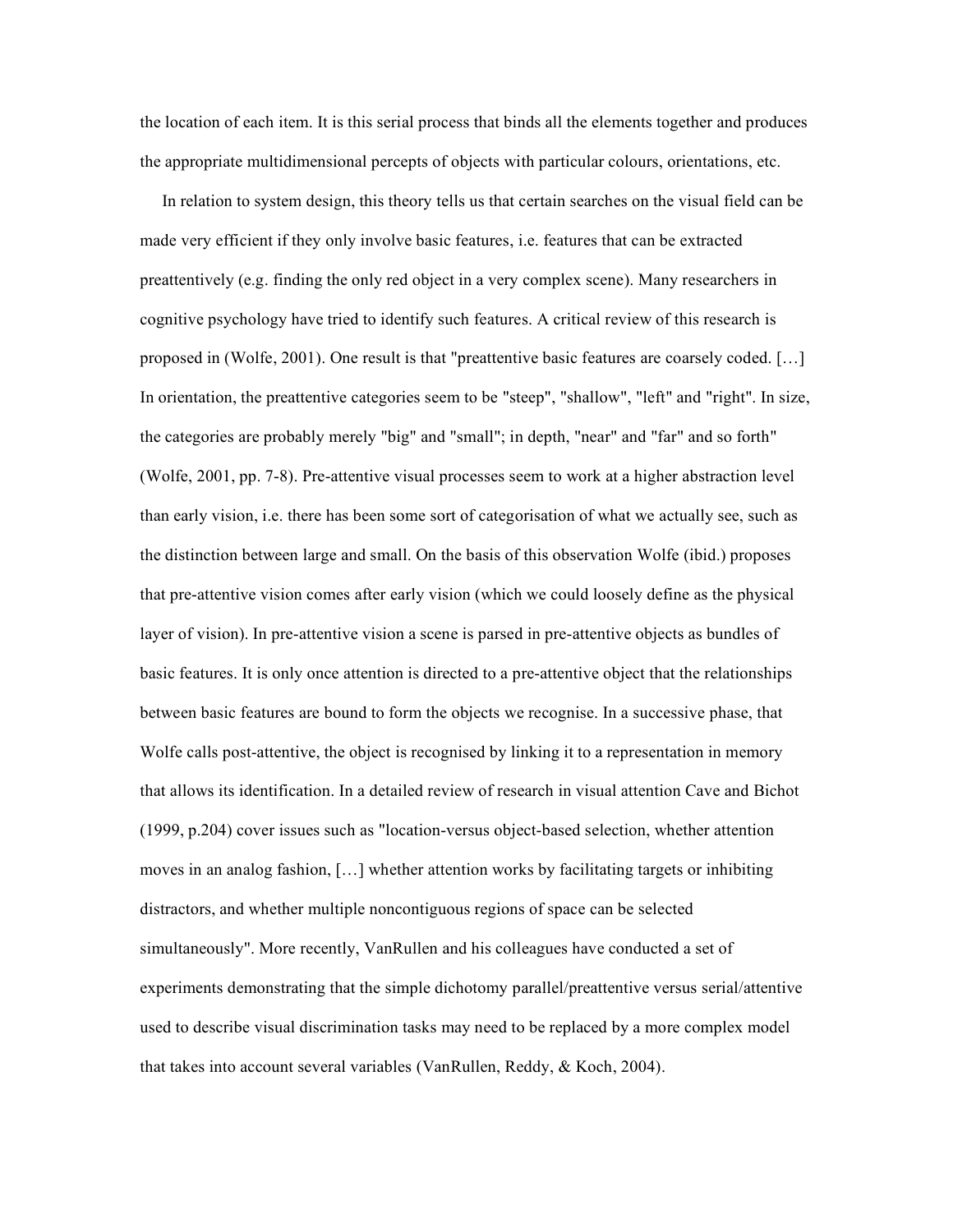We believe that the results of research in visual discriminations will be a precious input to designers of attentive visual display and will allow them to design systems capable of guiding user attention in a flexible and context related manner. More generally, insights into human attention mechanisms will support the evaluation of which stimuli (in which context, at which times, and in which format) will be more easily detected, or ignored, by the user.

## **2.3 FROM COGNITION TO PERCEPTION**

The classic theories of attention described in the previous section all recognise the importance of top-down processes in attention. However they often focus on bottom-up processes. This may be due to the fact that in laboratory experiments target subjects are requested to perform a certain task (e.g. a search in a visual space) and therefore the top-down processes are necessarily restricted to the imposed goal. Another stream of research tries to explain attentional processes within the larger frame of general cognitive processes (such as learning, formulating and pursuing intentions, achieving goals). These theories differ from the ones presented in the previous section in that they attempt to infer possible structures, architectures, and components, for the processes guiding human actions and cognitive activities. The models they propose delineate the role of attention in cognition and therefore serve both (1) to explain how supporting attentional processes one may support general cognitive processes, and (2) to understand how general cognitive processes may affect attentional processes. The models provide interesting insights into the factors that may influence the cognitive load imposed by certain external stimuli and by selfselected, or imposed tasks.

First we introduce two connectionist models aiming at explaining how humans may learn about the world. The third model focuses on how humans may control task switching. They have been selected as representative models of high-level cognitive processes; however, other models have also been extensively used (see for example (ACT-R Research Group, 2002 - 2005)) or simply proposed (see for example (Hewett, 2000)).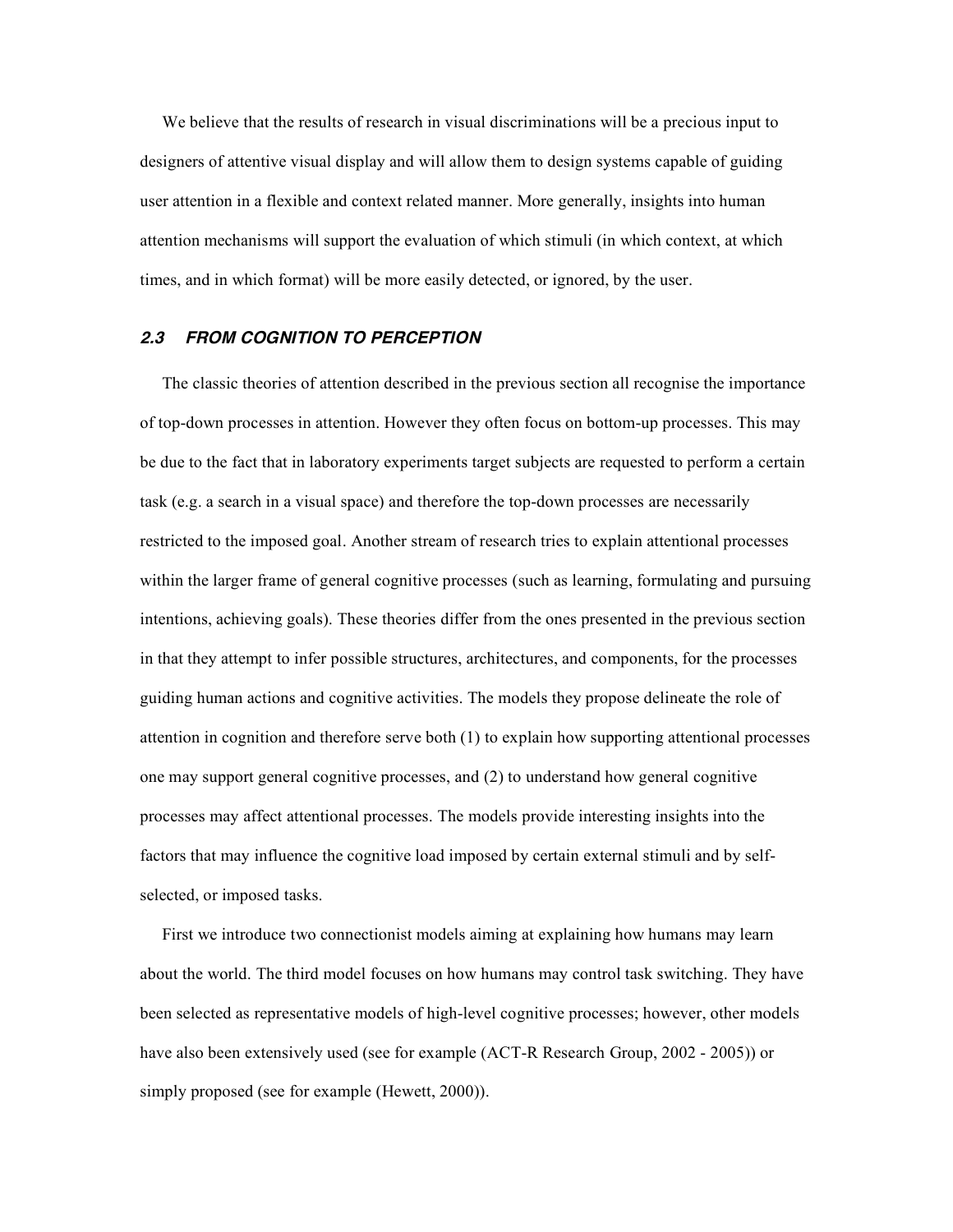#### **2.3.1 Connectionist models of learning and attention: attention and intentionality**

Grossberg's Adaptive Resonance Theory (Grossberg, 1976a, 1976b, 1999) explains how attentional processes are integrated into more general processes guiding human behaviour. The two main questions addressed by this work are, (1) how we (humans) may keep learning about our changing environment, and (2) how this may lead to conscious experience. Grossberg proposes that the processes guiding this learning "include the learning of top-down expectations, the matching of these expectations against bottom-up data, the focusing of attention upon the expected clusters of information, and the development of resonant states between bottom-up and top-down processes as they reach an attentive consensus between what is expected and what is there in the outside world. […] The process whereby the top-down expectation selectively amplifies some features while suppressing others helps to ''focus attention'' upon information that matches our momentary expectations. This focusing process helps to filter out the flood of sensory signals that would otherwise overwhelm us and to prevent them from destabilizing our previously learned memories. Learned top-down expectations [..] focusing attention [allow us to learn] quickly and stably without catastrophically forgetting […] past knowledge" (Grossberg, 1999, pp. 1 and 10). Whenever a matching between the sensorial input and the top-down expectations is achieved the system enters a resonance state. This is due to the input activating the expectation, which in turn selects the input, and so on. Adaptive Resonance Theory maintains that only these resonant states reach consciousness.

One important aspect of ART, with respect to our enquiry about Attention Aware Systems is its modelling of intentionality as guiding attention. In the ART framework intentions guide attention in two ways. First, intentions reflect expectations of events that may (or may not) occur. Second, intentions help monitoring sequences of events (often called plans by other authors) that should take place in order to satisfy behavioural goals. Grossberg explains that "Implicit in the concept of intentionality is the idea that we can get ready to experience an expected event so that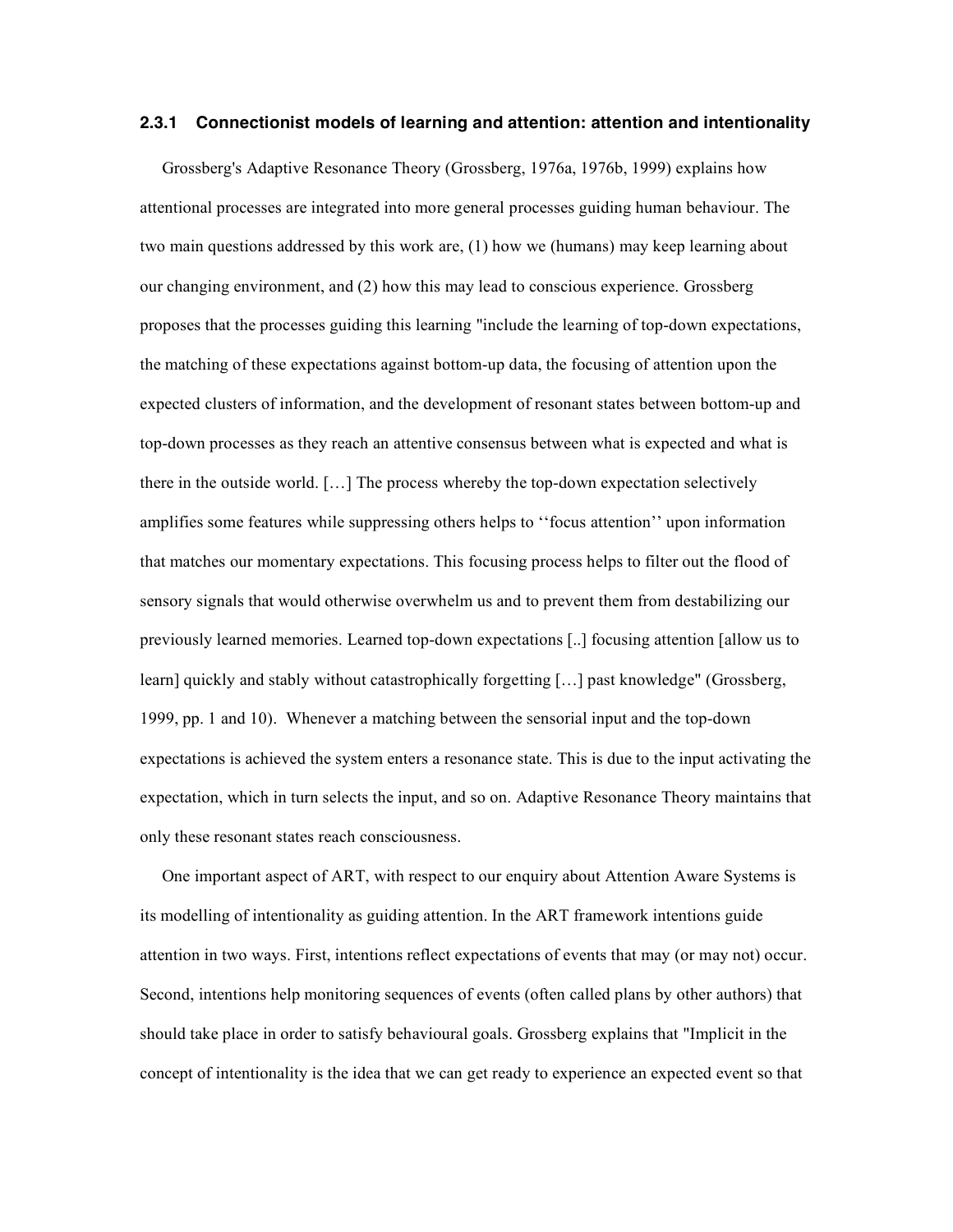when it finally occurs we can react to it more quickly and vigorously, and until it occurs, we are able to ignore other, less desired, events" (ibid. p. 12).

This has two immediate consequences for system design. First, since users' attention will be focussed on information that matches their momentary expectations, understanding users' intentions (both in the sense of behavioural goals, and in the sense of events likelihood) is essential in supporting cognitive attentional processes. Second, one way of directing and maintaining user focus is to act at the level of intention. There seem to be a very close relation between ART's top down expectations and what in cognitive psychology literature is called *priming*. Arvidson (2003, pp. 116-117) defines the *prime* as "any stimulus or condition that facilitates (facilitation effect) or interferes (interference effect) the processing of the target stimulus. […] The prime is not what the subject is directed toward by the experimenter, but affects the target stimulus of attention anyway." Further research may be able to shed more light on if and how exactly priming effects are related to top down expectations and consequently on how they may be exploited in Attention Aware Systems.

# **2.3.2 Connectionist models of learning and attention: learned attention and inattention**

By concentrating on some apparently illogical human use of certain cues, such as the fact that sometimes relevant cues are ignored and irrelevant ones are attended to, Kruschke (2001) proposes a different model for high level cognitive processes. He explains the above phenomena in terms of learned attention (highlighting) and learned inattention (conditioned blocking). Kruschke stipulates that "both attentional shifting and associative learning are driven by the rational goal of rapid error reduction" (Kruschke, 2003, p.171) so that, in order to reduce errors with respect to already learned cues, we learn to attend to certain cues and to ignore others. In particular, following the model proposed by Mackintosh (1975), attention to cues that have been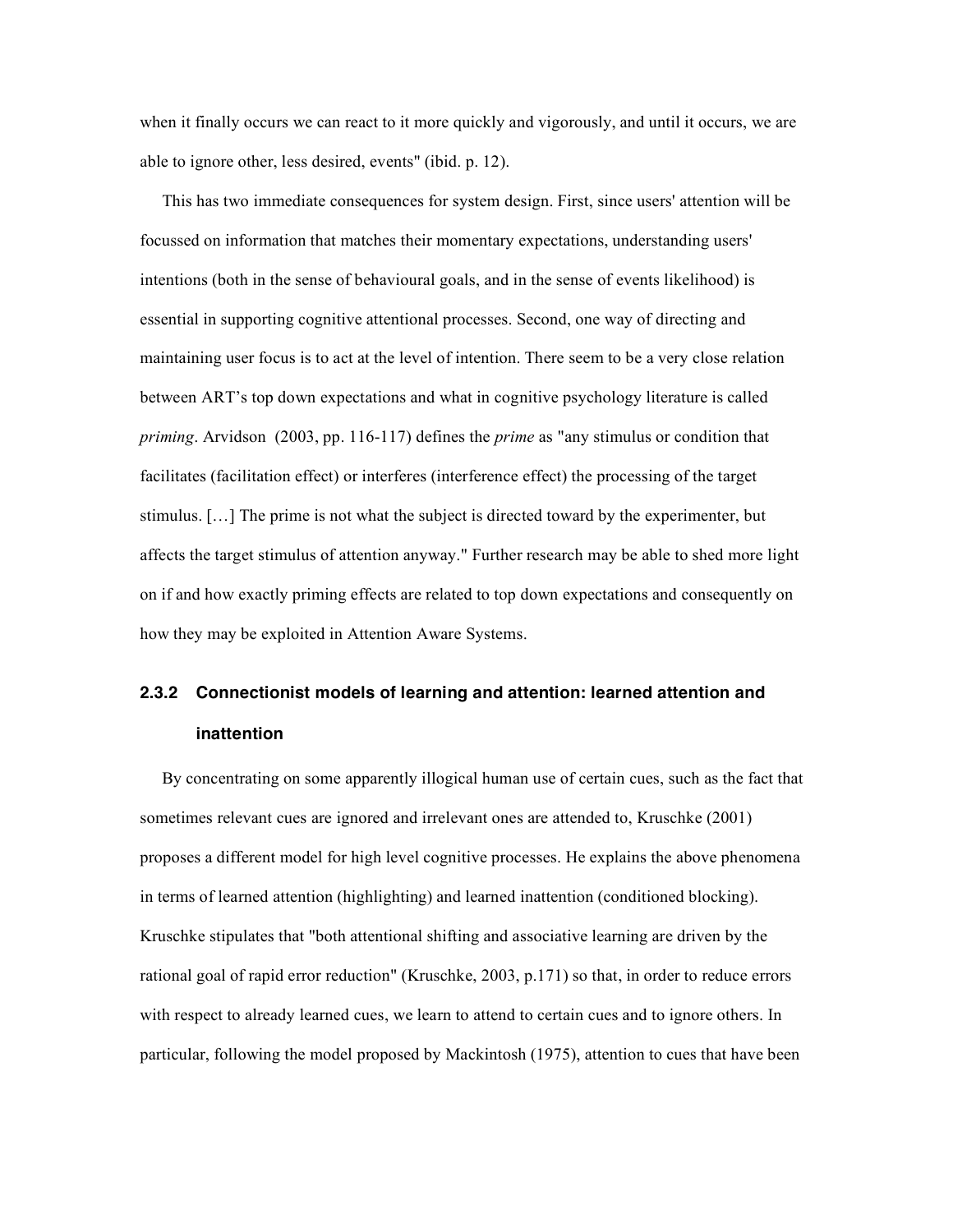learned to be relevant increases, whilst attention to cues that have been learned to be irrelevant decreases.

Practical examples of these types of behaviour would be that if one is used to regularly checking the email notification icon he/she may look for that icon even if not needed or even if another icon indicates that the user is working off-line; if one has learned to ignore certain links on a web page as not useful, he/she is likely to ignore them even when they will become useful.

It is particularly relevant for the purposes of our study that the order in which cues are presented is the determining factor in highlighting and conditioned blocking effects. Experiments by Kruschke and others (see references in (Kruschke, 2001, 2003)) demonstrate that, once people have learned that a cue A corresponds to an effect X, highlighting and conditioned blocking effects may be associated to the pairing of cue A with other cues resulting in effect X, or Y different from X. These observations are relevant to the design of interfaces. For instance, the fact that a user has learned a given mode A to perform a task could retard his learning of a quasimode<sup>I</sup> AB to achieve the same task (perhaps in a more efficient form, or in alternative version).

Systems capable of modelling users' learned attentions and inattentions could provide better customisation of presentation and Attention Aware System may exploit learned attentions and inattentions effects to facilitate user focus.

# **2.3.3 Executive-Process Interactive Control (EPIC) architecture: Attentional processes in multi-tasking**

Classic theories and experiments in cognitive psychology have concentrated on the study of how humans may perform individual tasks, these being motor or cognitive tasks. This section

l

<sup>&</sup>lt;sup>I</sup> "Using the Caps Lock key to type uppercase letters and holding the shift key to the same effect are significantly different. The first case establishes a mode; the second case [establishes a quasimode]"(Raskin, 2000, p.55). Experiments have demonstrated that quasimode induce less errors than modes.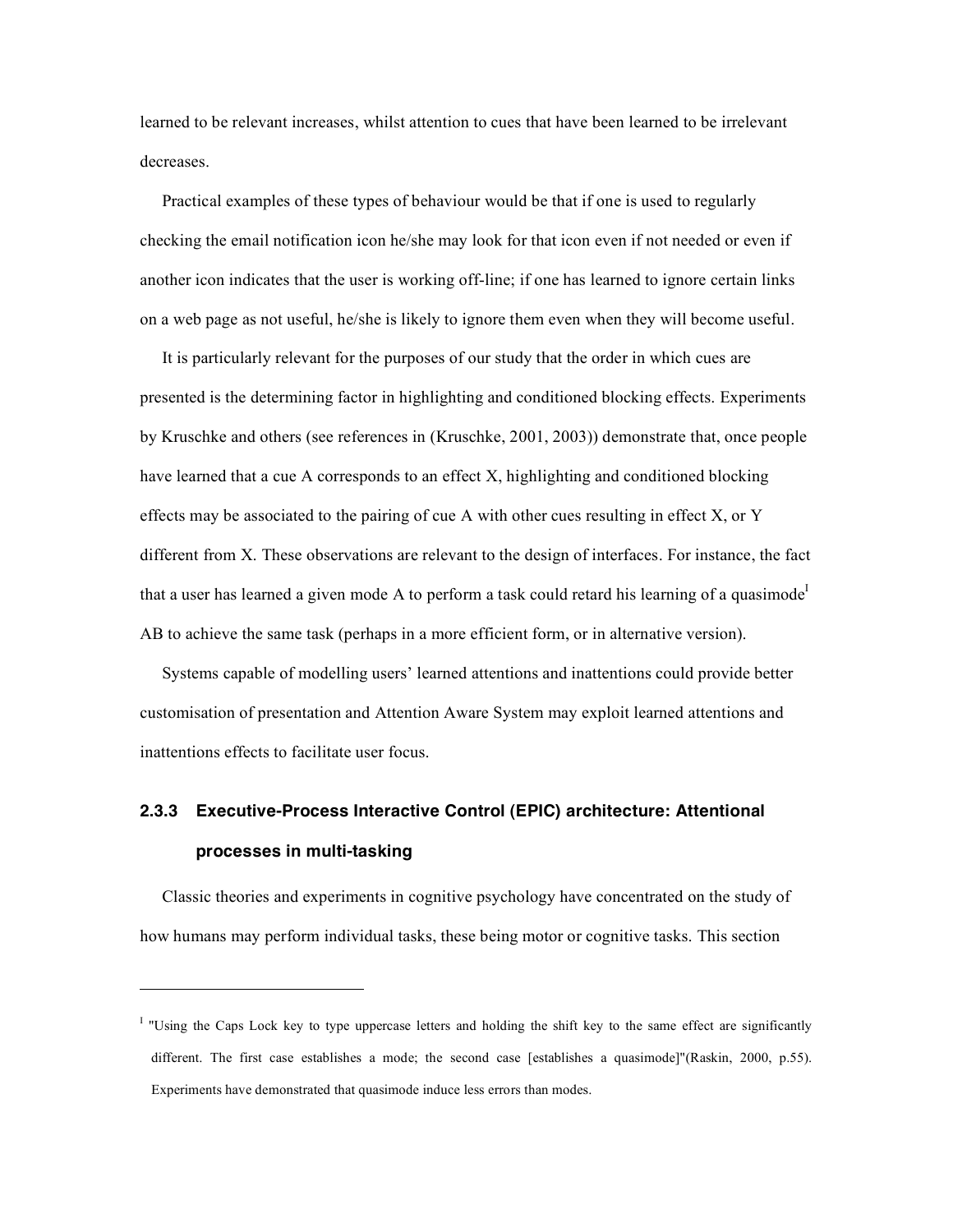reviews the work done to define the EPIC architecture (Kieras, Meyer, Ballas, & Lauber, 2000), a computation model of human multi-task performance, and other theories following the EPIC principles (Rubinstein, Meyer, & Evans, 2001). The stated goal of the EPIC project is to simulate human-system interaction in a test-bed modelling human performance and capable of rapidly assessing the quality of an interface.

Although the classic example of human multi-tasking, proposed in much of the academic and general literature, is that of driving while speaking on the telephone, it seems to us that multitasking has a much more general and frequent occurrence in human life. Even if we disregard the multi-tasking related to unconscious processes, such as breathing, digesting, and swallowing, while doing one's homework, multi-tasking at the level of conscious activity, such as drinking a cup of coffee while doing the homework are definitely normal occurrences in human life. Descriptions of multi-tasking are also obviously related to the granularity of the description of the task. The "doing one's homework" task can be divided into smaller tasks - such as writing, reading, reaching for a book - which can be considered as executed in sequence or in parallel. The task of writing itself includes at least two significantly different tasks, one at the cognitive level such as one's task of selecting the appropriate meaning, syntax, and lexicon - and one at the spatial-motor level of physically writing the selected words. It is clear that an understanding of multi-tasking and the attentional processes that may guide the allocation of resources for the performance of such tasks is essential if we want to be able to support computer mediated human activity.

The debate among theorists is still open on whether "executive control processes" supervising the selection and scheduling of motor and cognitive tasks exist, and whether these processes may be distinguishable from the basic processes enabling the execution of each task. However, for our goals, this is not the most pressing question. What this theoretical research may contribute to our more pragmatic approach is to supply us with a set of parameters that may enable/disable, facilitate/hinder human multi-tasking. Our question is not how does multi-tasking take place, but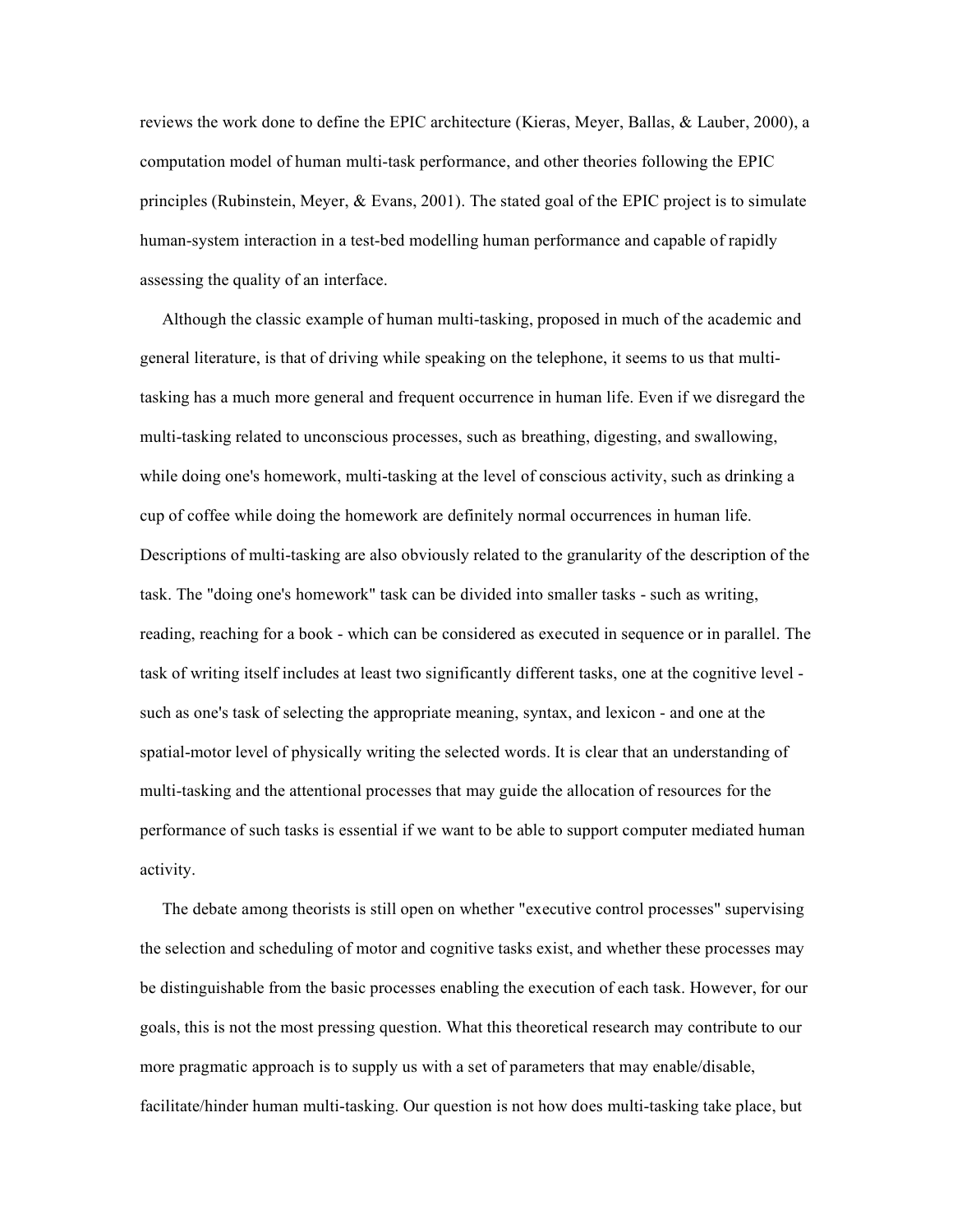rather do we know enough about the characteristics of processes controlling multi-tasking so that we can facilitate these processes? It is with this question in mind that we approach the research reported in this section.

Rubinstein and his colleagues (Rubinstein, Meyer, & Evans, 2001) propose that two distinguishable sets of processes control the execution of consecutive tasks: executive control processes, and task processes. Task processes control performance of the individual tasks and include "three principal stages, *stimulus identification*, *response selection*, and *movement production*" (ibid. p. 770, author's emphasis). Executive control processes control task switching which "entails at least two functionally distinct stages of executive control, goal shifting and rule activation, which are separable from the basic perceptual-motor and cognitive processes used for performing individual tasks"(ibid, p. 763). Following the model proposed by Rogers and Monsell (1995) the authors also indicate how these processes include endogenous control that in a topdown manner prepares for the next task, and exogenous control that is triggered by the onset of the next task stimulus and completes the preparation for the task. According to the authors, executive control processes, and task processes, although distinct, may have interleaved execution, in particular the *rule activation* process, which sets the rules that will be used by the *response selection process*, may under certain conditions be triggered by a stimulus recognition. For example, say that the *goal shifting* process has selected the goal of performing a colourdiscrimination task, then the *rule activation* process may wait to recognise a colour-stimulus before loading the colour-discrimination task rules (these rules may for example specify that if the colour is red than a certain key should be pressed). The authors assume that "if a switch occurs from one task to another, there is a pause between the end of stimulus identification and the beginning of response selection for the current task […]. This pause is used by an executive control process whose operations enable the subsequent response selection stage to proceed correctly" (Rubinstein, Meyer, & Evans, 2001, p.770). In support of this hypothesis, the authors report Jersild's (1927) experiments which demonstrate not only that increasing the complexity of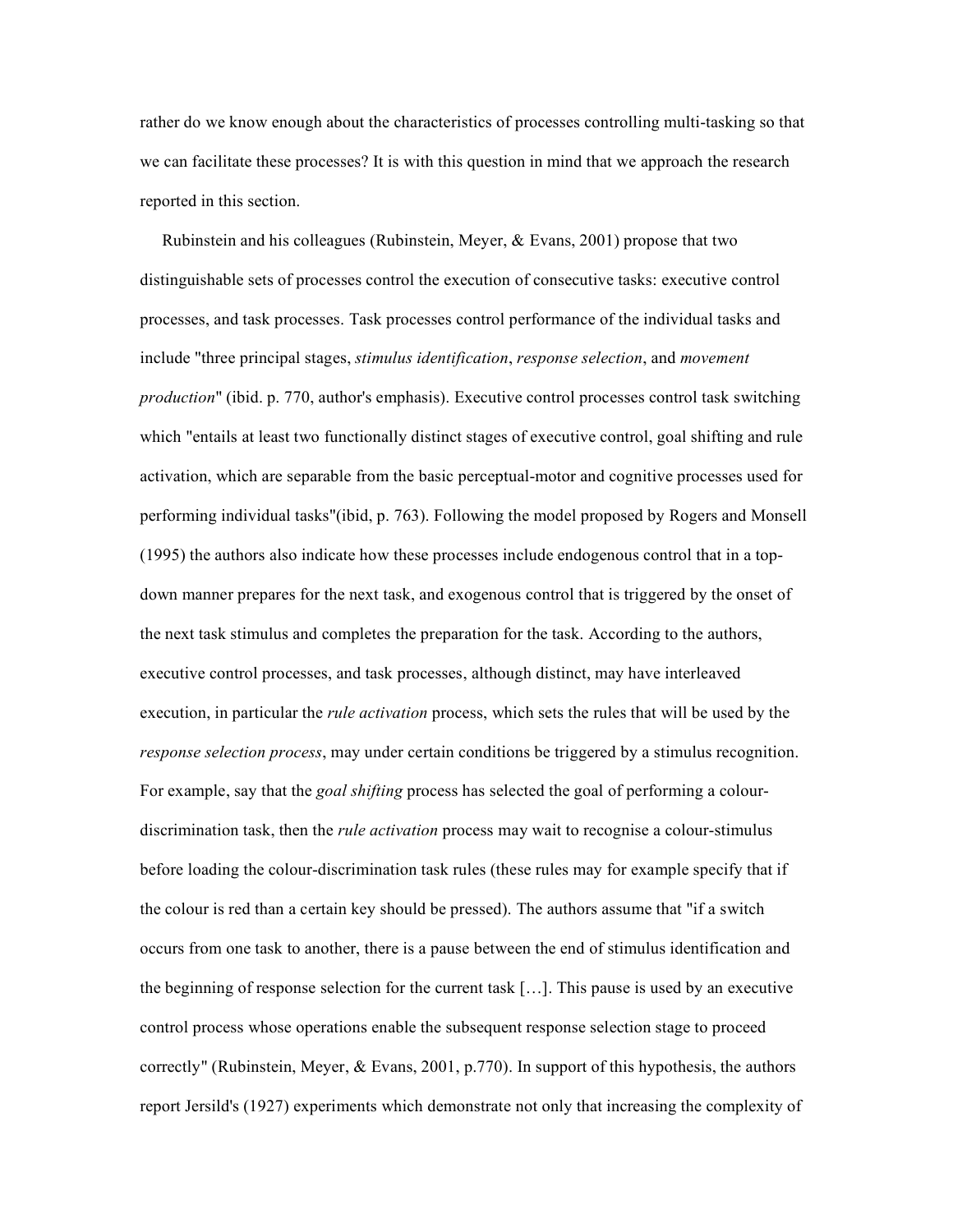a task increases the completion time and introducing task switching increases the mean completion time, but also that these two factors interact reliably. In fact the difference in performance time for task repetition and task alternation increases with the complexity of the tasks.

The above findings have at least two implications for system design. First there is always a cost associated with switching attention from one task to another; second, this cost is related to the complexity of the tasks involved. In order to design systems that guide user attention efficiently, the evaluation of the costs/benefits of attention switches must take into account the complexity of the task. This opens two questions: (1) what are the parameters that define task complexity? And (2) given some evaluation of task complexity, how can switching cost be evaluated? It seems likely that both general and user-related parameters will contribute to the evaluation of task complexity (intuitively we can define the level of complexity of a task both "in a general sense" and "for a specific person"). The function mapping task complexity to switching costs seems also likely to be related to individual cognitive characteristics. Cognitive models of the user could therefore play an essential role in attention aware systems.

Other experiments by Spector and Biederman (Spector & Biederman, 1976) reported by Rubinstein and his colleagues (2001) demonstrated that task switching times may be significantly reduced if visual cues are provided about the task to be performed next. In the settings of this experiment participants had to go through a list of numbers and alternatively add 3, and subtract 3. Performance improved when a +3, -3 cue was provided next to each number. Rubinstein et al. (ibid) hypothesise that task cueing facilitates the executive control process devoted to choosing which task should be executed next. Although these experiments dealt with repetitiveness within task switching it seems likely that they can be generalised to task (and therefore attention) switching in general. If this was the case, systems capable of providing cues about the task to be performed next would reduce cognitive load for the users. Resuming the execution of an interrupted task is a particular case of task switching. Therefore providing cues about the context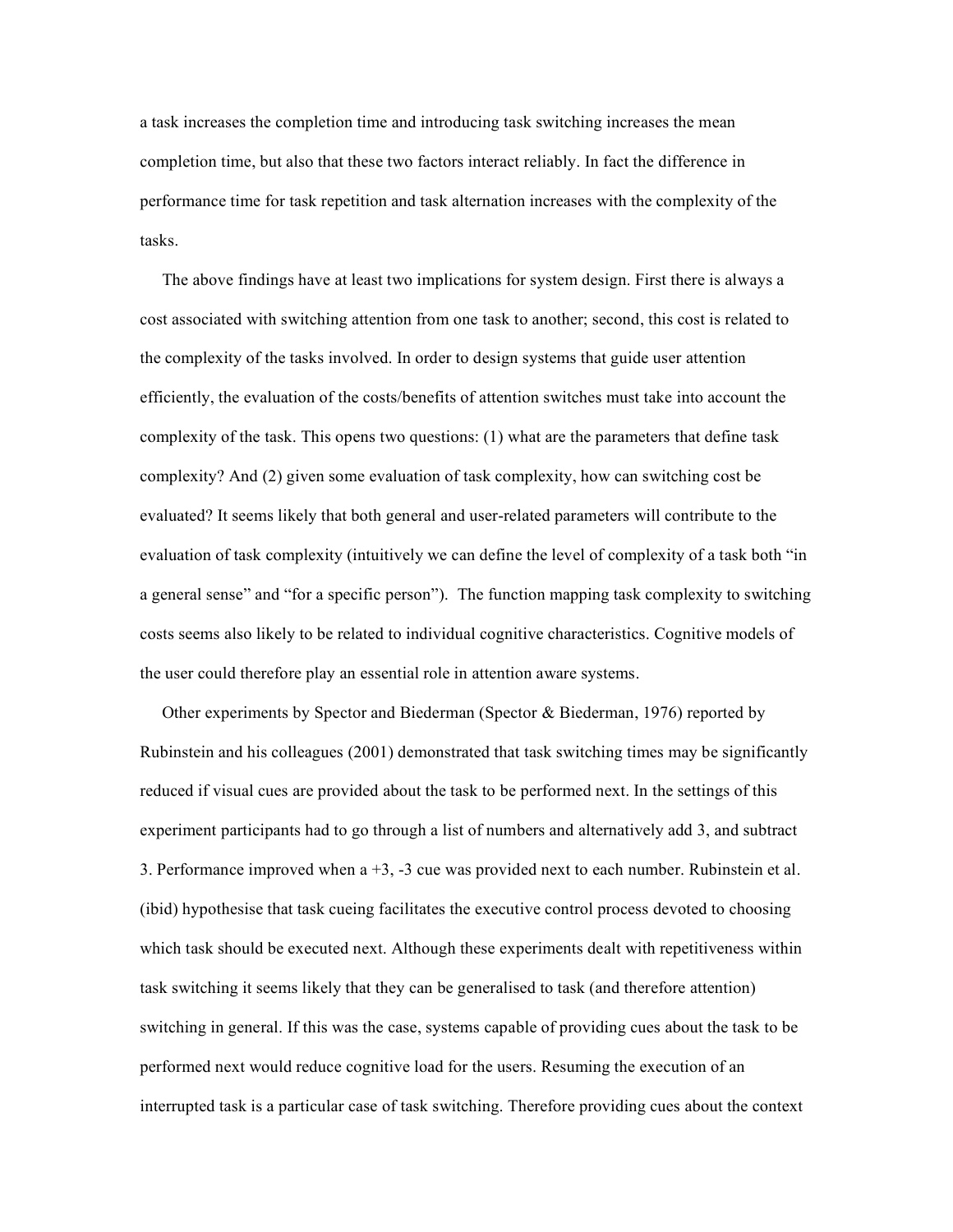of the interrupted work would support attentional processes in task resumption. For example, in a word processor, task cues may provide information about which part of a document was last edited, and about the context in which that editing took place (e.g., after opening a certain web page and reading a certain email.)

Another parameter affecting performance in task switching is the duration and regularity of the *Response Stimulus Interval* (RSI). RSI is the time between the response to a stimulus and the presentation of the subsequent stimulus. Rubinstein and his colleagues hypothesise that endogenous processes initiate preparing for the next task only if the RSI is predictable, otherwise, these operations are postponed until the onset of the next task stimulus. This hypothesis was based on the results of some experiments by Roger and Monsell (1995) and by Allport et al. (Allport, Styles, & Hsieh, 1994) demonstrating that, under certain conditions, increasing the length of RSI decreases switching times costs only if the RSI is constant. These observations imply that increasing the time between attention switches doesn't per-se reduce users' cognitive load. A system that aimed at supporting users' attentional processes by selectively delaying interruptions could therefore be beneficial only if the interruption times can be predicted by the user.

Finally one more result showing how attention switches may affect performance is reported in (Rogers & Monsell, 1995). The authors demonstrate that in task alternation, stimuli that are irrelevant for the current task may induce higher Response Times (RT) and task switching time if they are related to the currently irrelevant task. Or, as the authors phrase it: "stimuli evoke associated task-sets" (ibid, p. 207). This implies that stimuli related to familiar and recent foci may cause greater disruption to the user's current activity (see also (Rafal  $\&$  Henik, 1994) as reported in section 2.2 of this paper). Therefore, an assessment of the context of the user activity should be added to the evaluation of the costs/benefits of interruptions. For example, if a user is extracting some data from an email to insert it in a spreadsheet, an email notification is more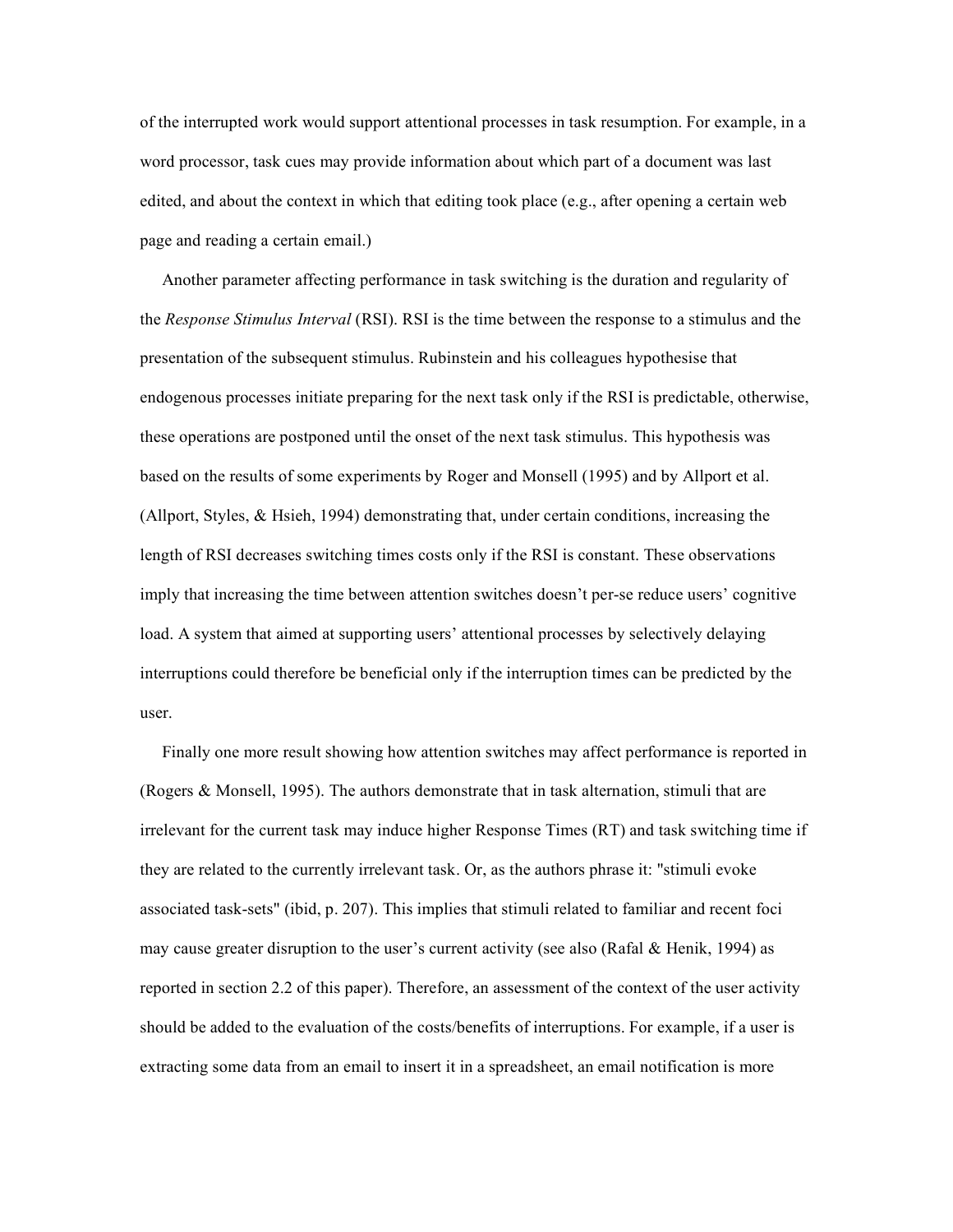likely to disrupt the work of the user than a pop up reporting on issues unrelated to recent activities.

To summarise, the work reported above has the following implications for the design of attention aware systems. (1) There is always a cost associated in switching attention from a task to another one. (2) Higher task complexity implies higher costs for attention switch. (3) The cost of switching attention from one task to another can be reduced if cues are provided about the task to be performed next (at least in situations of task alternation). (4) Increasing the time between attention switches does not reduce the cost of the switch unless this time is constant (i.e. attention switches happen regularly), or at least predictable. (5) Stimuli related to familiar (and recent) tasks are more likely to act as distractors for current tasks.

# **3 Human Attention: Rhetorical, Aesthetic & Social Aspects**

There are many fundamental aspects of attention, of the mechanisms that humans use to manage it, and of their application in digital environments that require much further exploration. As will become obvious from the description below, this exploration would greatly benefit from a more interdisciplinary approach to the design of Attention Aware Systems.

Earlier we have discussed the role of reactive and deliberative processes regulating attention control. A complete account of attentional mechanisms, however, must take into consideration two more factors that interplay with reactive and deliberative processes. These are social and aesthetic factors controlling attention. The reason why such factors should be considered separately (although interplaying with other processes) is that they may be guided by different motors. Reactive processes are largely guided by one's unconscious reaction to sensorial stimulus. Deliberative processes are largely guided by one's intention to achieve certain goals. Social factors influencing attention are guided by one's sense of relation to others. Aesthetic aspects affecting attention are guided by one's experience-based and culturally conditioned reflection on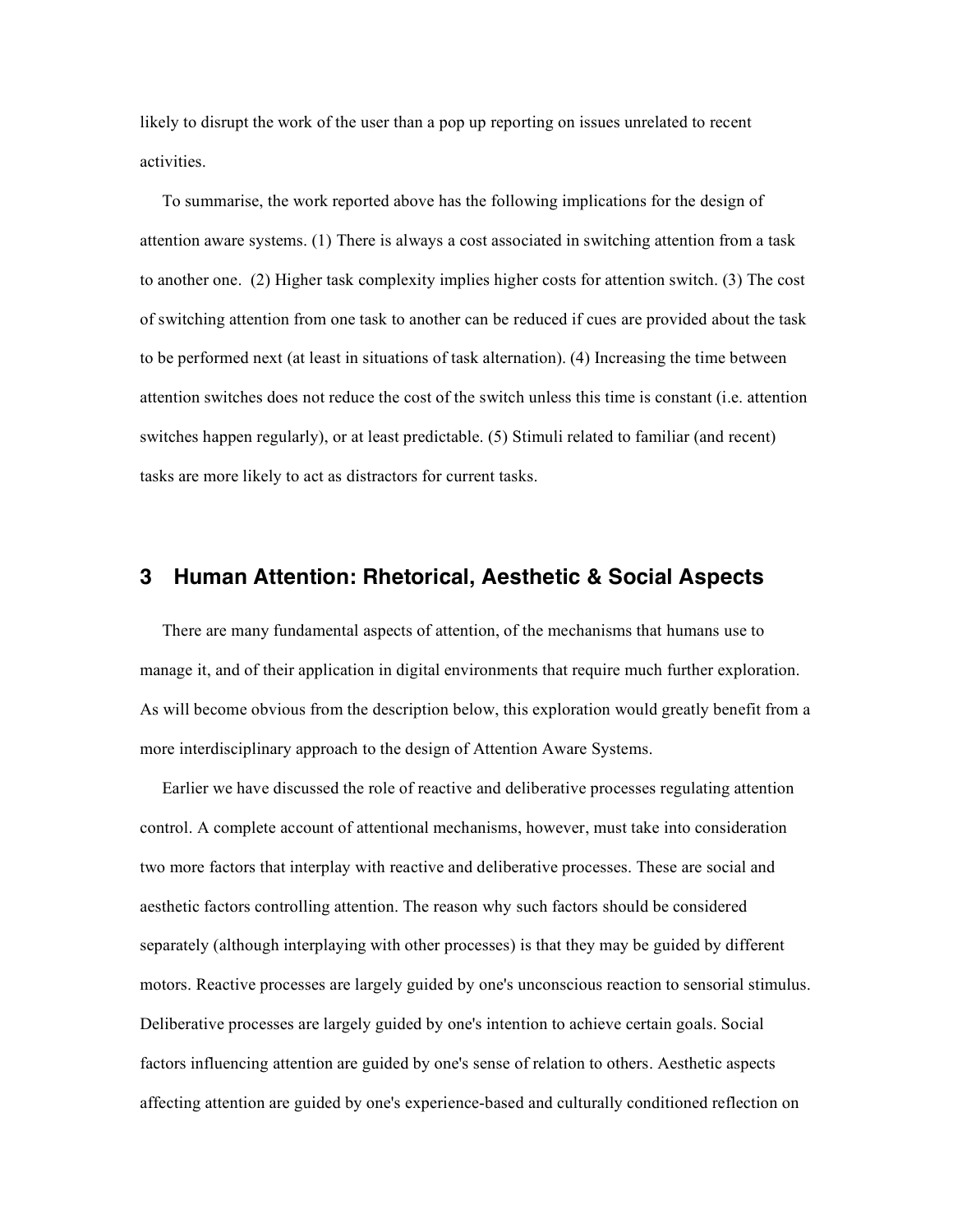some external stimulus. Some examples may further clarify the different nature of these. In a room full of people, the conversation of someone who is considered "important" (the company's CEO, a movie star) may attract more attention than the conversation of others. In the same room, if one notices that everyone is looking at the ceiling then his/her attentional focus will most likely switch to the ceiling. These behaviours are not due simply to a reactive or deliberative process, but rather represent a combination of these with the social aspect. When listening to a piece of music, one can be completely engrossed, focused on the experience. In this case it is the aesthetic aspect that prevails. The link between social and aesthetic aspects and their interplay with attentional mechanisms are, of course, culturally determined, as in Bourdieu's (1990) definition of 'habitus', "the system of structured, structuring dispositions", produced by conditioning, "which is constituted in practice and is always oriented towards practical functions." (ibid, p. 52) What is 'recognised' by the user as related to a pre-conditioned, cultural 'disposition' is more likely to appear worthy of attention. This factor should be considered not simply in terms of choice of design which satisfies these cultural and/or aesthetic expectations, but also in terms of whether information is conveyed and cued through sound, image, or verbal text and whether or how successfully the source of information or message is communicated to the user.

In *What is Thought?* Eric Baum (2004) suggests a computational model of thought processes in which he relates human thought structures directly to the environmental world structure, and attributes the development of human thinking to the success of evolutionary DNA in privileging the ability to select relevant possibilities quickly and efficiently from a vast pool of information and sensory input. If this is the case, we are programmed by environmental, physiological and cultural factors to 'pay attention' to certain kinds of information as a preface and key to appropriate selection. Possible mechanisms for activating this 'attention conditioning' are themselves in turn selected from as tools for effective communication discourse. Attracting attention is to persuade that the stimuli, information, or object is worth consideration for possible selection – for further attention, as it were.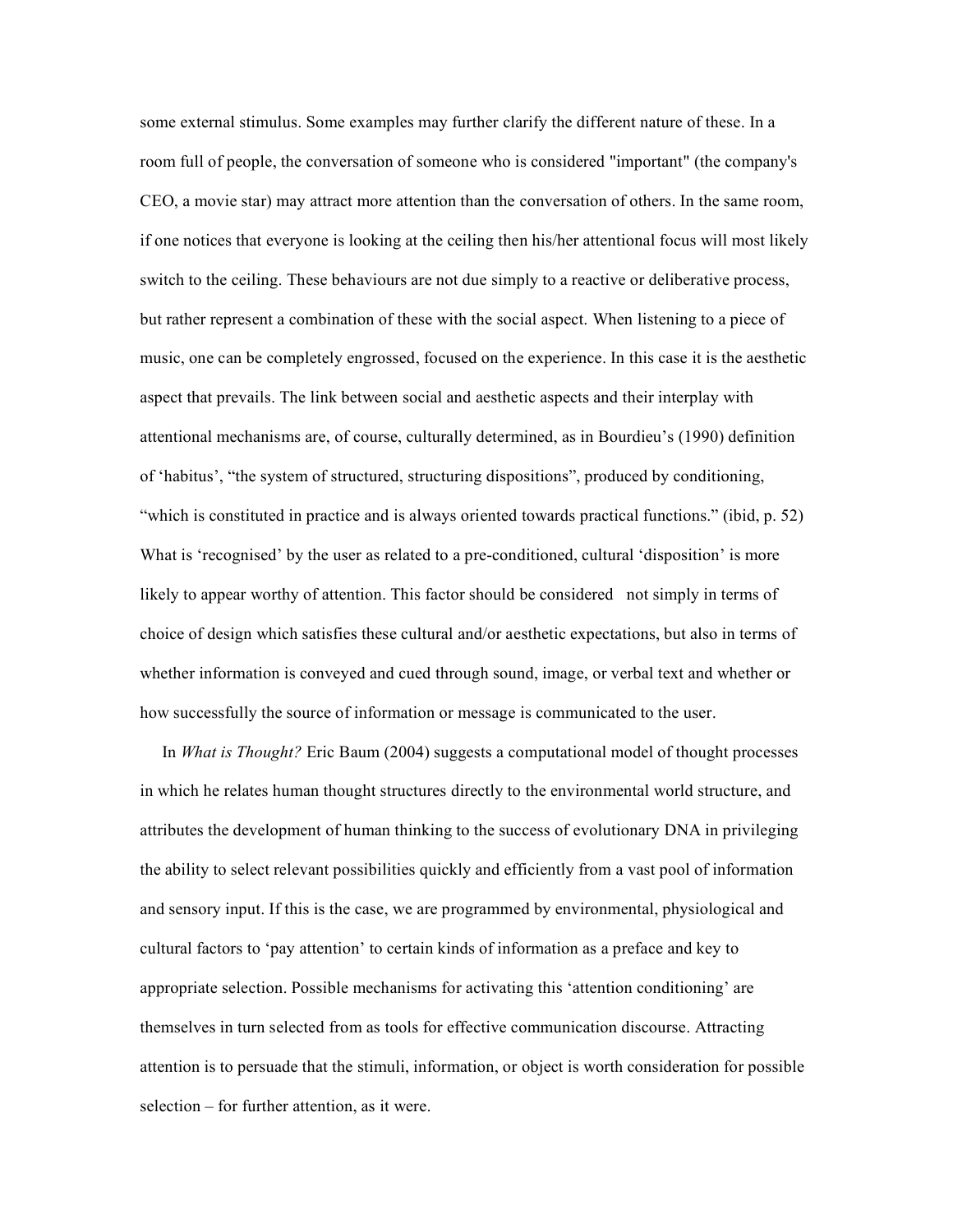There is an 'umbrella' discipline which deals with the art and science of persuading to attend, selecting appropriate mechanisms for arousing attention, and identifying how such attention processes may themselves be used to persuade, and that is the ancient discipline of rhetoric. LaGrandeur (2003), for example, has provided a background and justification for analysing the digital image in terms of classical Western rhetoric, and Fagerjord (2003) has made the point that the new and different abilities of computer technology can also be used to form new rhetorical techniques. From the time of Aristotle, rhetoricians have taught that different situations, applications, and audiences require different mechanisms for arousing and maintaining attention, and that knowing the audience and being aware of audience predispositions and expectations – in other words, being able to model the user successfully – is the most important prerequisite for successful communication. Just as a speaker might choose different vocabulary, sentence structure, turns of phrase, familiar examples (commonplaces), and frame the argument differently depending on the context and subject of the speech and whether an audience of students or an audience of professional business people were being addressed, so a system designed to target user attention must also consider these factors and adjust the attention mechanisms accordingly. For example, the discrete display of translation aids utilised by the iDict system (Hyrskykari, Majaranta, Aaltonen, & Räihä, 2000) takes into account the user need for minimal distraction; in a collaborative work environment where immediate attention to new information might be vital to the successful completion of a project, mechanisms to attract user attention would of necessity have to weight interruption/distraction factors differently.

If we consider the Ann scenario, we might imagine that Ann herself embodies at least two different 'audiences', depending on whether she is acting in a private or a professional capacity. Her e-mail notification could thus be framed to appeal to these differences – e-mail from family and friends being differentiated from e-mail from her teacher or her employer's business partner through the manner of its presentation. Further, depending on the context, social aspects of attention might dictate whether Ann wishes to consult the professional e-mail before the e-mail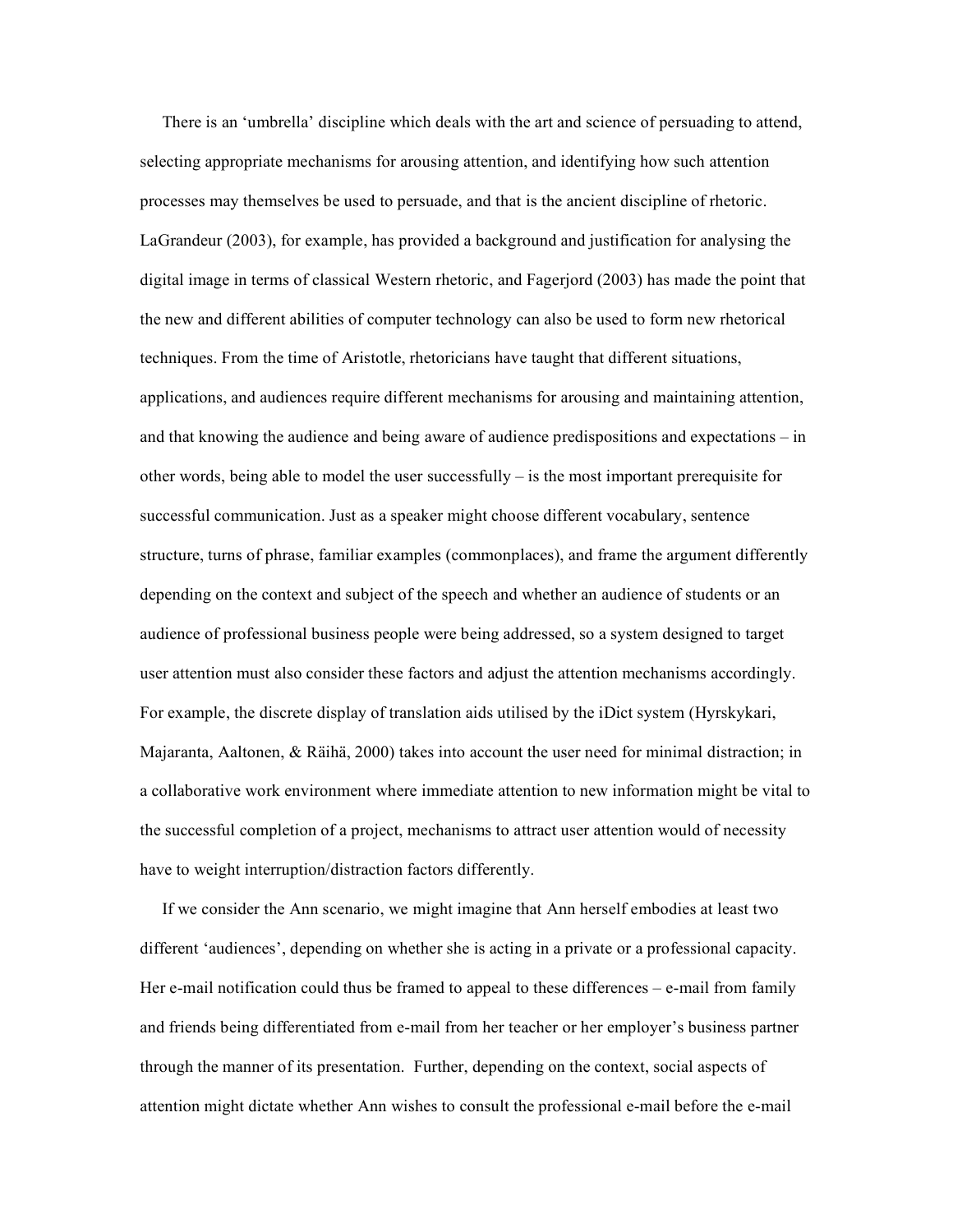from her friend (or the reverse!). In this case, difference in display, informed by Ann's cultural and aesthetic preferences (her 'habitus'), would aid her in selecting the appropriate focus of attention quickly and efficiently. Since Ann's immediate goal is to complete her assignment, when she has trouble finishing the preliminary exercise after a certain period of time has passed, she could be offered a clear explanation in simple language of the task, using a familiar example which she can relate to as illustration. Alternatively, if she finishes the preliminary exercise very rapidly, she could be offered a supplementary commentary exploring the subject in more depth (perhaps with the addition of tables, figures, statistics), so that her attention is maintained and she is encouraged to complete the actual assignment.

Such consideration of the role of rhetorical practice in attention processes is obviously not confined to language or to use and choice of image in terms of quantity and kind of visual display (colour, medium, movement), but also includes manipulation of strategies of sound, and user involvement in terms of real or displaced physical motion. As Kress & Van Leeuwen point out (2001; p. 30) " the success of 'rhetoric', of attracting attention and persuading, depends on 'the ability to select the discourses which are to be 'in play' on a particular occasion, in a particular 'text'". Kress & Van Leeuwen also suggest that one important element in terms of multi-modality is the issue of reader/viewer/user control and movement - different forms of control and movement become operational elements of the rhetoric/ attention mechanisms of different modal realisations (ibid, pp. 132-133).

Recent developments in Attentive User Interfaces (for example (Vertegaal, Chen, Shell, & Mamuji, 2005)) and ubiquitous computing confirm that these aspects of rhetoric continue to be as crucial away from screen-based interfaces as on screen.

Elsewhere (Roda & Thomas, 2005) we have discussed the classic HCI debate over transparent versus proactive/adaptive interfaces and how a focus on user attention resolves this dichotomy. However, this new focus also brings a new question: what do we call interface? What is the user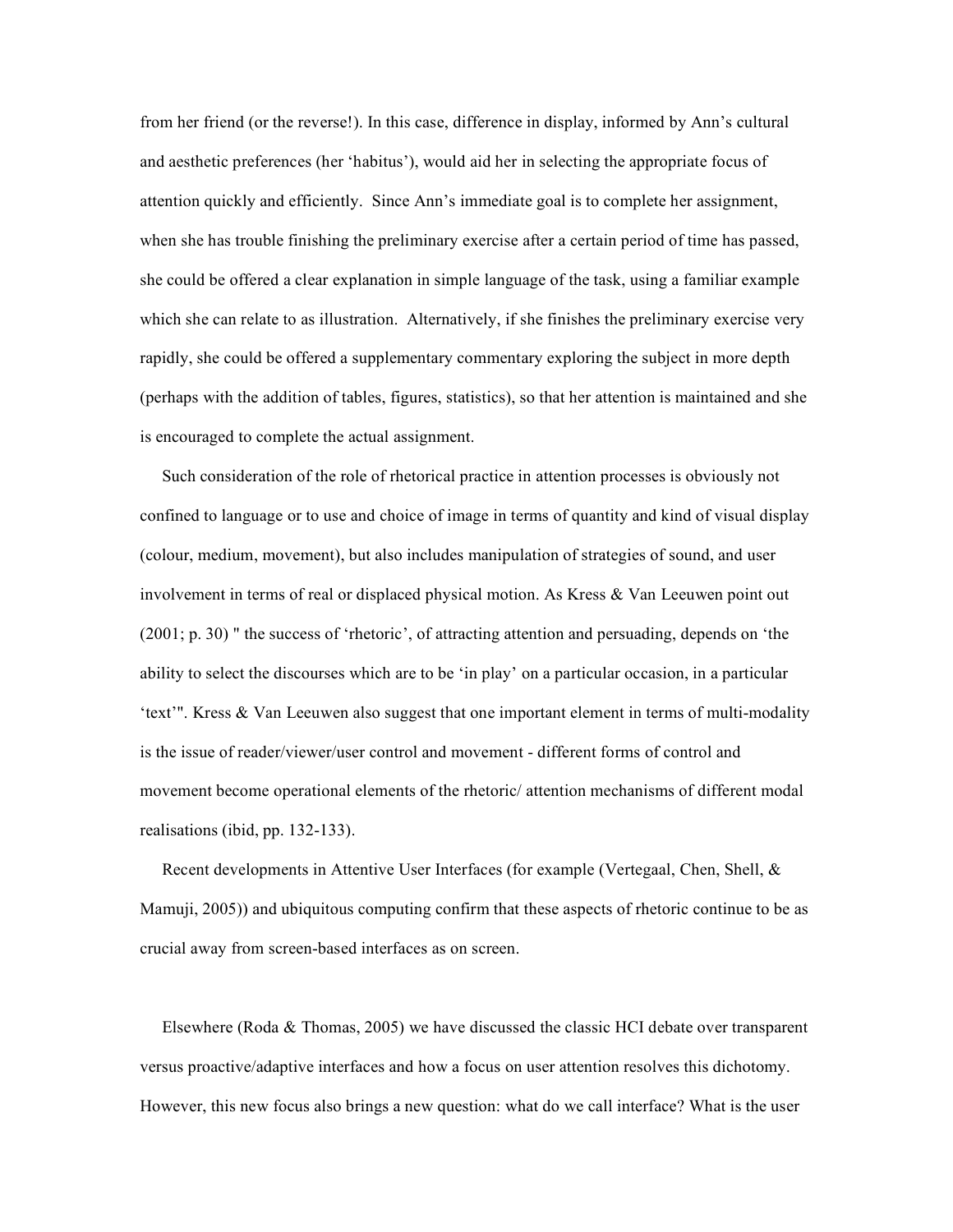really paying attention to? We believe that we should call *interface* the collection of all the layers of representations that a human being will have to "go through" to reach "meaning". When using digital systems, users often have to negotiate at least three layers of interface. First there is the "outer application" level interface. This is the interface of the software (nowadays often a client software) that the user is running. For example, we call "outer application" level interfaces the interface of a Web browser, an email client, or a word processing application. Second there is the "inner application" level interface. These are software "objects" that can be seen (or run) within the outer application. Examples of inner application interfaces are Web pages, email messages, and word processing documents. In fact there may be several other layers of interface between the "outer application" and the "inner application" layers. For example a Web based email client imposes one more level of application interface to the user (in between the browser and the email message). Finally there is the content level interface (e.g. the main text of Web pages or email messages). It is dangerous conceptualising medium and rhetoric as consisting of different parts, no matter how more or less converging or diverging they appear in specific cases. Whilst it is convenient (and indeed necessary) for the sake of analysis and creation to identify these parts and attempt to define each part's contributing characteristics to the whole effect, in doing so we must be constantly aware that we risk (1) privileging the contribution of one part at the expense of another and (2) forgetting that the user/audience does not respond to 'parts', but to their successful interplay.

In designing our interfaces we should remember that there is always more than one interface, and the interface produced and demanded by the appropriate presentation of the content – that is, the selection of language, image, sound, layout, links, possible interaction  $\&$  control - to direct user/audience attention is an integral and important aspect of designing for attention. This selection/presentation of content is of course always subject to the tools available for the creation of the technical interface, but in terms of rhetoric, in terms of persuasion and attention, the technical interface and the content interface appear indivisible. The interplay between the content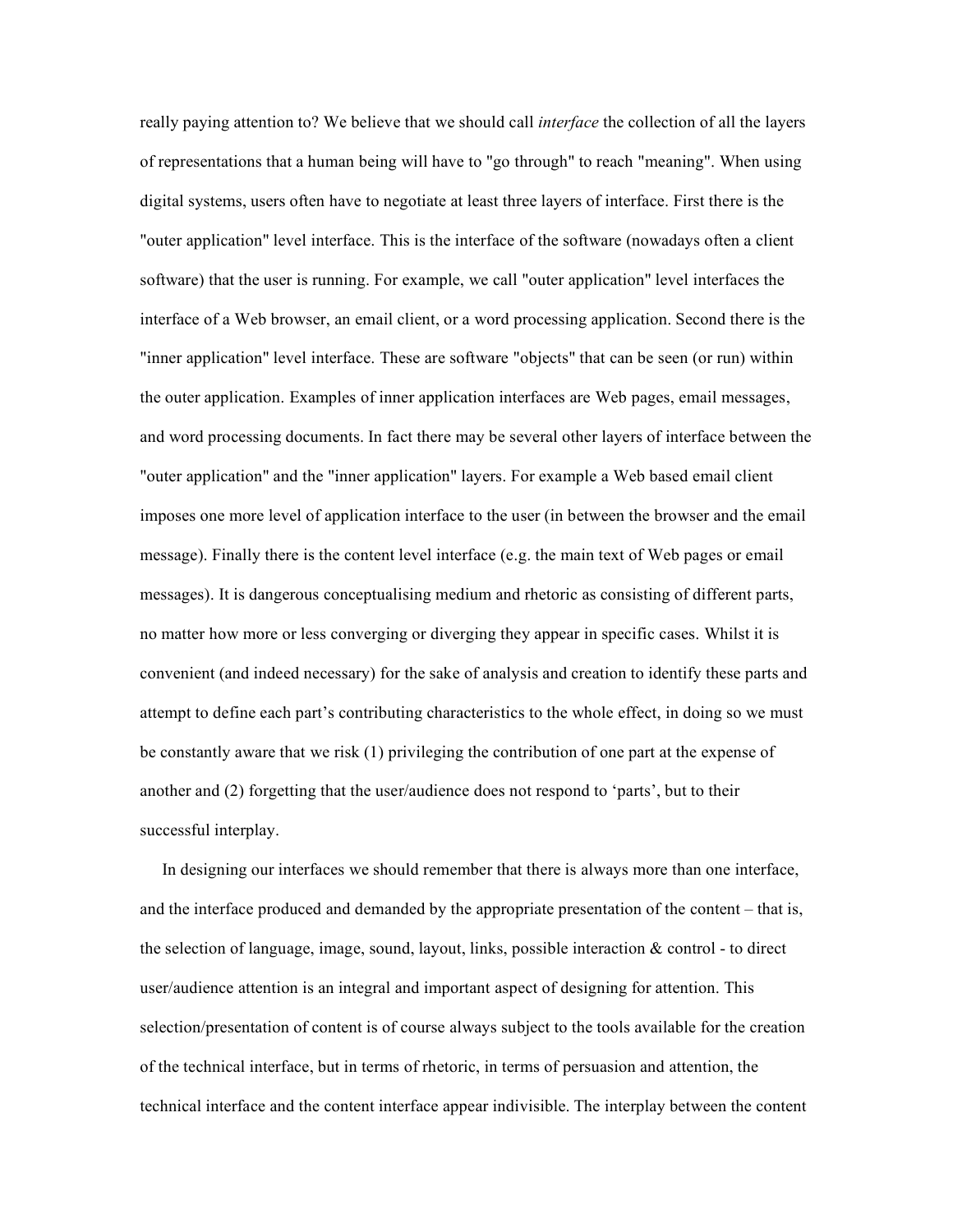interface and the technical interface is vital to the successful exploitation of attention processes and just as the content interface must correspond to and attract attention to the appropriate message, so the technical interface should adapt as far as possible to further the attention/selection profile of that message. The discipline of interaction design seems well placed to address this aspect of attention-aware systems.

# **4 Current approaches to attention aware systems**

In the introductory section we have discussed how attention aware systems address the problem of information overload. However, since this problem is so ubiquitous, we should explore which environments / application domains should be prioritised in our enquiry about Attention Aware Systems. In order to assign this priority we can identify those domains where improved management of attentional resources may have a significant impact on the user experience and/or performance. These include domains where: (1) attentional switches are very often solicited, or (2) where the users' lack of experience with the environment makes it harder for them to select the appropriate attentional focus, or (3) where an inappropriate selection of attentional focus may cause serious damage to the system, its users, or third parties, or (4) where the very reason for the system to exist is to attract the user attention. Systems relying highly on multi-user interaction such as virtual communities, and systems supporting cooperative work are examples of environments where attentional switches are often solicited. Online educational systems are examples of environments where the lack of knowledge and experience of users with the subject at hand makes it harder for them to select the appropriate attentional focus and may easily cause a loss of focus. Life critical systems are examples of environments where an inappropriate selection of attentional focus may cause serious damage to the system, its users, or third parties. Finally, performing a task or achieving a goal may not be the main target of the user who instead may turn to digital artefacts for their symbolic or affective value, entertainment, or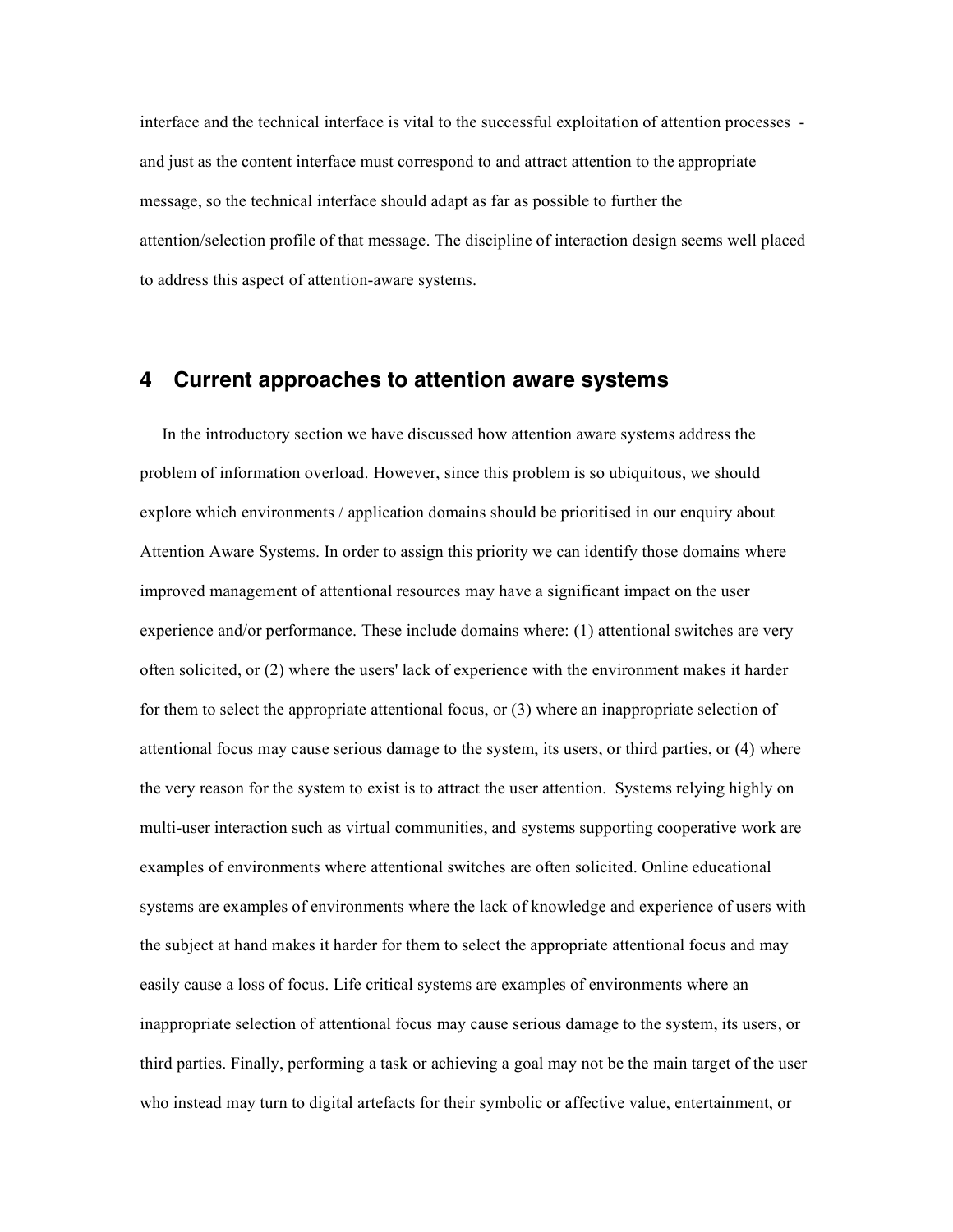pleasure in general - see for example Lowgren's arguments for Interactive Design versus classic HCI (Löwgren, 2002). These are the domains where capturing and maintaining user attention may be the ultimate goal of the system.

This section reviews the work done so far in attention-aware systems. It should be noted, however, that attention has not often been prioritised as a specific subject of research in HCI (with some notable exceptions including the *Attentional User Interface* project at Microsoft research (Horvitz, Kadie, Paek, & Hovel, 2003)). As a consequence, much of the work relevant to the development of attention-aware systems appears in the context of other research frames. This is especially the case as attention processes are related to, and necessary for, the successful accomplishment of many diverse activities. In the literature, Attention Aware Systems have also been referred to as *Attentive User Interfaces* (Vertegaal, 2003); however, we prefer using the former name as it stresses the fact that issues related to attention are relevant to the design of the system as a whole rather than limited to the interface.

In order to analyse the issues related to the design of Attention Aware Systems, we will focus on three aspects of attention management. (1) Detection of current user's attentional state. The system needs to establish what are the user's goals and current tasks, where is the user's attention focussed, and what is happening in the environment. (2) Detection and evaluation of possible alternative attentional state. The system establishes whether alternative foci are available, how important they may be for the user, and the cost effectiveness of possible focus switches. (3) Strategies for presentation of alternative states to the user (or maintenance of current focus). The system defines the strategies best suited to present the user with alternative foci. These strategies will depend on the relevance of the new foci for the user and his current attentional state.

These three aspects of attention management are very much inter-related and their separation is only meant to help this presentation. In general, supporting users' attentional processes will require, amongst others, knowledge of users' focus, goals, and current environment. This is to say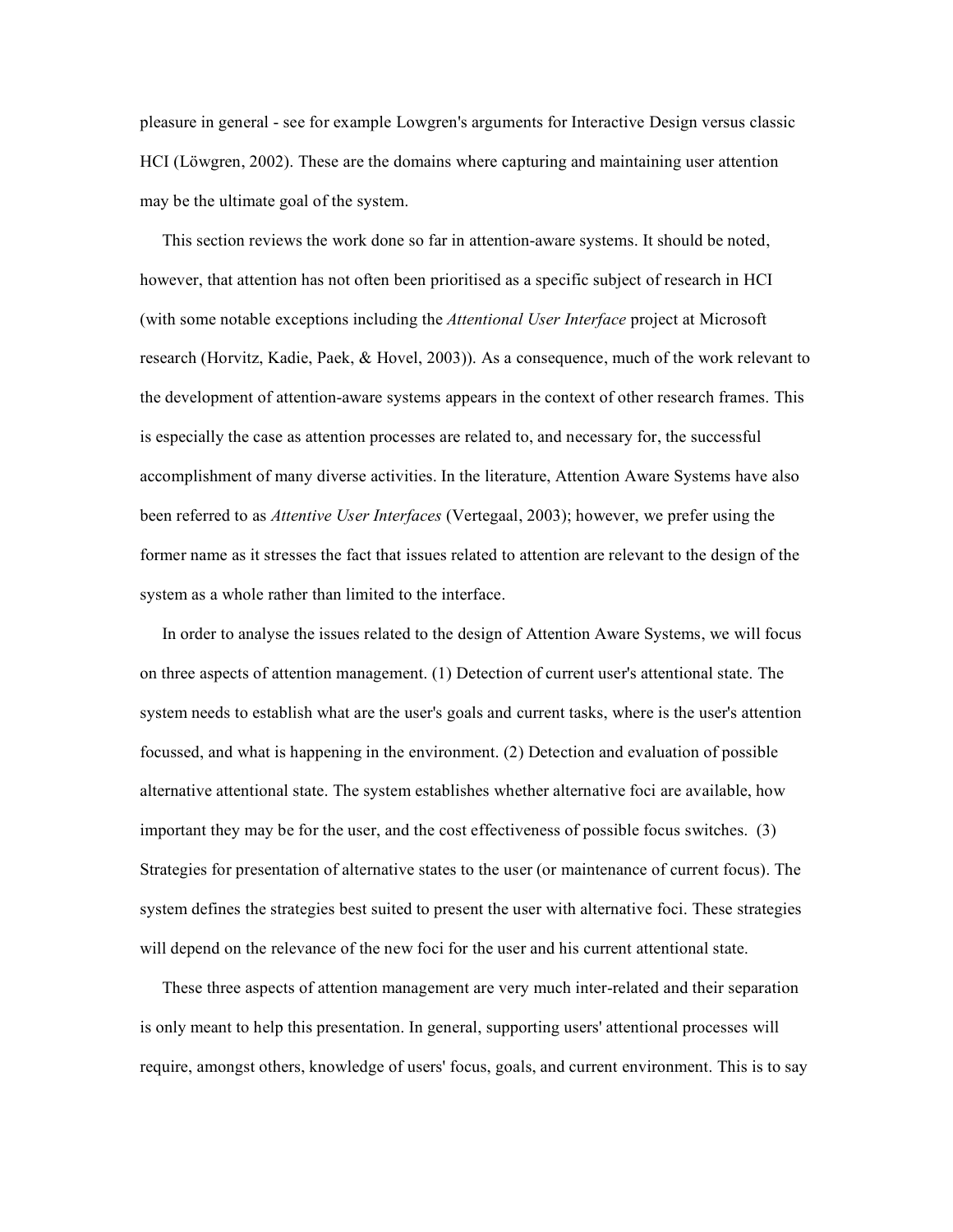that we can analyse whether attention is allocated efficiently only with respect to a goal and the environment the user is immersed in<sup>II</sup>.

# **4.1 DETECTING CURRENT ATTENTIONAL STATE**

Detection of current attentional state involves collecting information about users' current focus of attention, their current goals, and some relevant aspects of users' current environment. The mechanisms for detection of user attention that have been most often employed are based on the observation of sensory cues of users' current activity and of the environment; however others, non-sensory based, mechanisms also need to be employed to form a complete picture of the user's attentional state.

#### **4.1.1 Sensory based mechanisms for the detection of attentional states**

Amongst sensory-based mechanisms, *gaze tracking* is the prevalent approach. It has been applied to the detection of current attentional focus of users performing various tasks such as: participating in a virtual meeting (Vertegaal, 1999), reading an electronic document written in a foreign language (Hyrskykari, Majaranta, Aaltonen, & Räihä, 2000), or pointing a cursor (Zhai, 2003). One of the major difficulties related to employing gaze-tracking in detecting attention is that, although it is generally recognised that gaze direction is a good indicator of attentional focus, it cannot be taken as a certain indicator. Recent cognitive psychology results in change blindness ("failure to see large changes that normally would be noticed easily" (Simons  $\&$ Rensink, 2005, p.16)) support the hypothesis that attention is symmetrically distributed around the fixation point (Simons & Rensink, 2005). However, Rayner observes that one may shift the point of visual attention without necessarily moving the eyes (Rayner, 1995). For this reason, gaze tracking is sometimes integrated with other mechanisms for the collection of sensory cues

l

 $\textsuperscript{II}$  Whether this is the case also in situations of activities that are not "task-oriented" can be debated but we will not delve into this subject in this paper.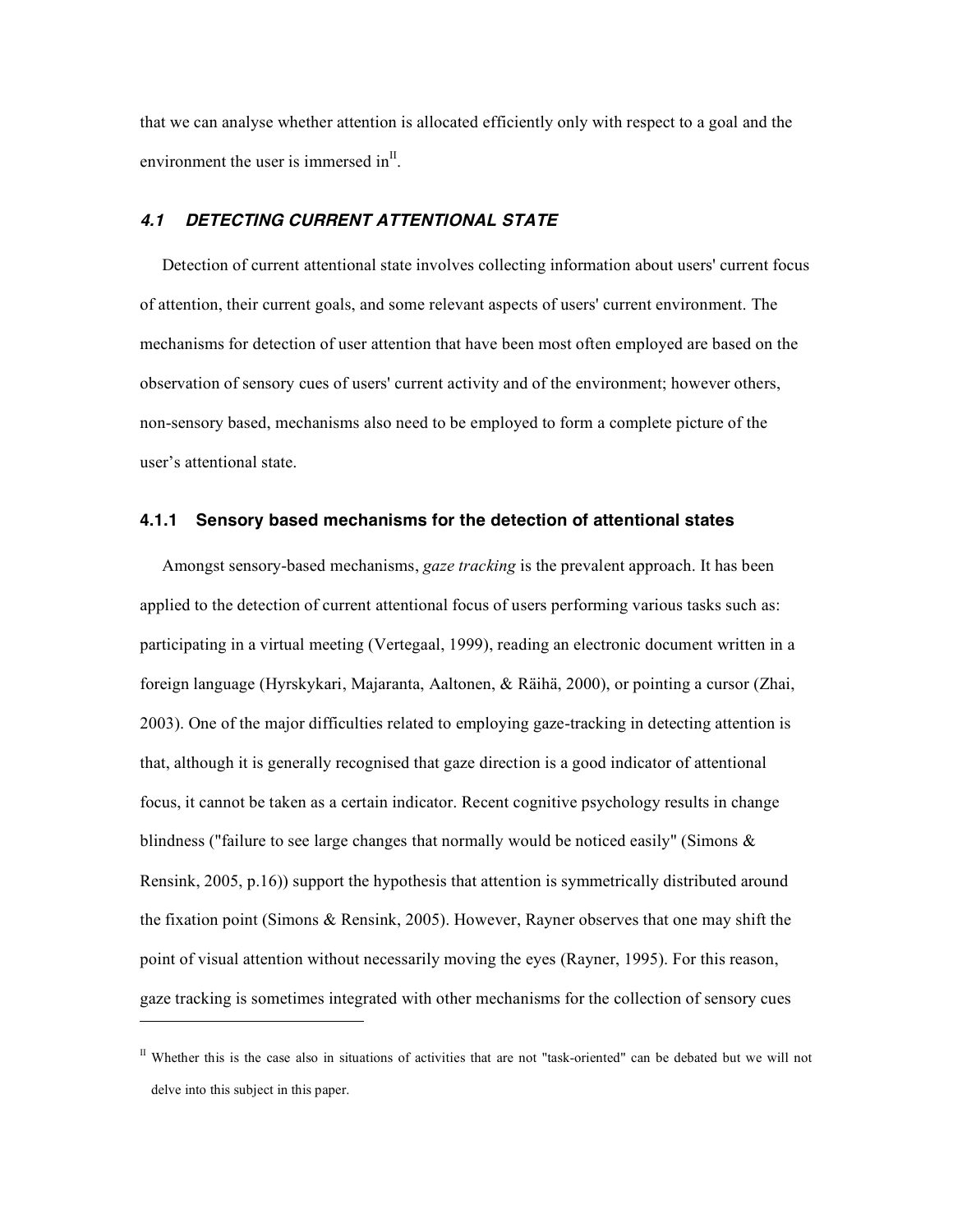such as *gesture tracking* (Hinckley, Pierce, Sinclair, & Horvitz, 2000). Other examples of collection of multiple sensory cues are the system proposed by Stiefelhagen that tracks *head pose* and acoustic information about who is speaking in a meeting (Stiefelhagen, 2002), or the systems for spoken-language developed as part of the Attentional User Interface project (Horvitz, Kadie, Paek, & Hovel, 2003). This type of environmental information may help to detect both current focus and possible alternative foci of attention for the user. These include both information already available to the user, (e.g. the information displayed on a screen on which the user is not currently focussing, people in the same room as the user), and information that is available to the system but not to the user (e.g. incoming emails, the content of a database, news feeds, online status of acquaintances).

One aspect of attentional state detection that has been largely explored using sensory cues is user's interruptibility. Based on the observation that human beings can very efficiently, and in presence of a very small number of cues, evaluate other's interruptibility, Hudson et al. (2003) explore "whether, and how, robust sensor-based predictions of interruptibility might be constructed, which sensors might be most useful to such predictions, and how simple such sensors might be." (ibid, p.257) They come to the conclusion that "robust results should be attainable from practical, relatively easy to implement sensors" (ibid, p. 263) and that "speech detectors are the most promising sensors" (ibid, p.264). More recently, experiments have been conducted using sophisticated physiological cues. Chen and Vertegaal (2004) propose to "measure mental load using Heart Rate Variability (HRV) signals, and motor activity using electroencephalogram (EEG) analysis" (ibid, p. 1513). This information allows them to "distinguish between 4 attentional states of the user: at rest, moving, thinking and busy" (ibid, p. 1513).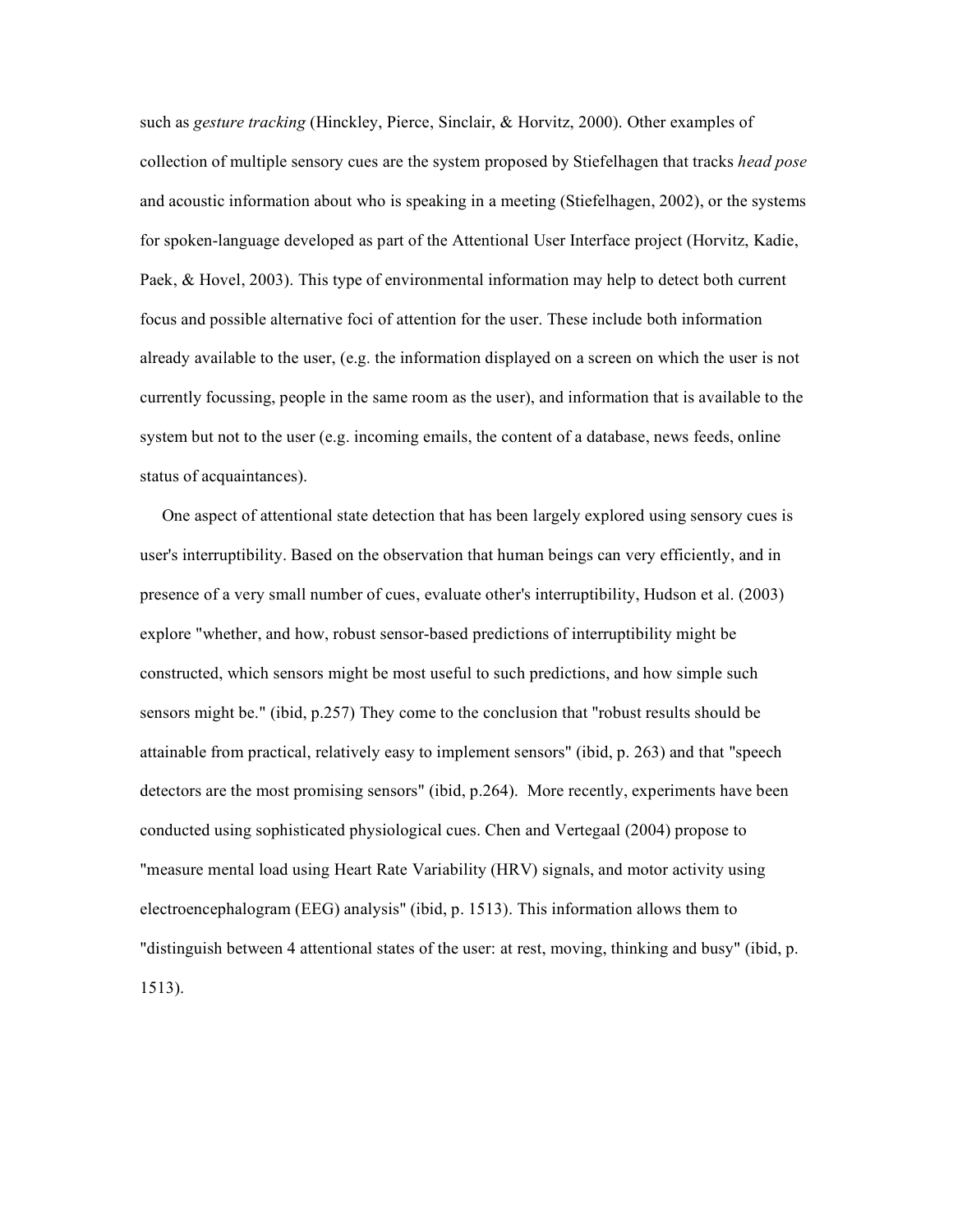#### **4.1.2 Non-sensory based mechanisms for detection of attentional states**

As observed by Horvitz and his colleagues (Horvitz, Kadie, Paek, & Hovel, 2003) detection of attention allocation may also take into account non-sensory cues including: users' scheduled activities (e.g. using online calendars), users' interaction with software and devices, and information about the users and their patterns of activity and attention. In any case, even when employing mechanisms capable of taking into account all these cues, a certain level of uncertainty about users' focus will always remain. For this reason, dealing with uncertainty remains an important aspect of users' attention detection. A set of tools included in the Interruption Workbench (Horvitz & Apacible, 2003) implement a promising approach allowing the capture of events in the user's environment that are later used to build statistical models of user's interruptibility in various situations. Users are asked to assign a dollar value - how much they would be willing to pay - to avoid being interrupted by a certain event in a certain situation. The model implemented, in a way, integrates top-down relationships between user's goals and attention. In fact, since the user knows what his goal may be when in a certain situation for which he would pay a certain amount to avoid disruption, the statistical model subsumes top-down relationships.

In general, the relationship between user's goals and user's focus has not been largely explored in current research. Some authors concentrate on high level user's goals, such as not wanting to be disturbed, or wanting to be informed about certain events (e.g. (McCrickard & Chewar, 2003)). However, as discussed in the first part of this paper, cognitive psychology has demonstrated that current, low level tasks and goals (such as completing one's assignment, or verifying one's availability on a certain date) are fundamental drivers of attention. As a consequence more specific mechanisms are needed to relate current and alternative foci to current user's tasks and goals, and to assess such tasks and goals. In order to perform this assessment, user's tasks and goals can either be declared by the user (e.g. (Roda, Angehrn, Nabeth,  $\&$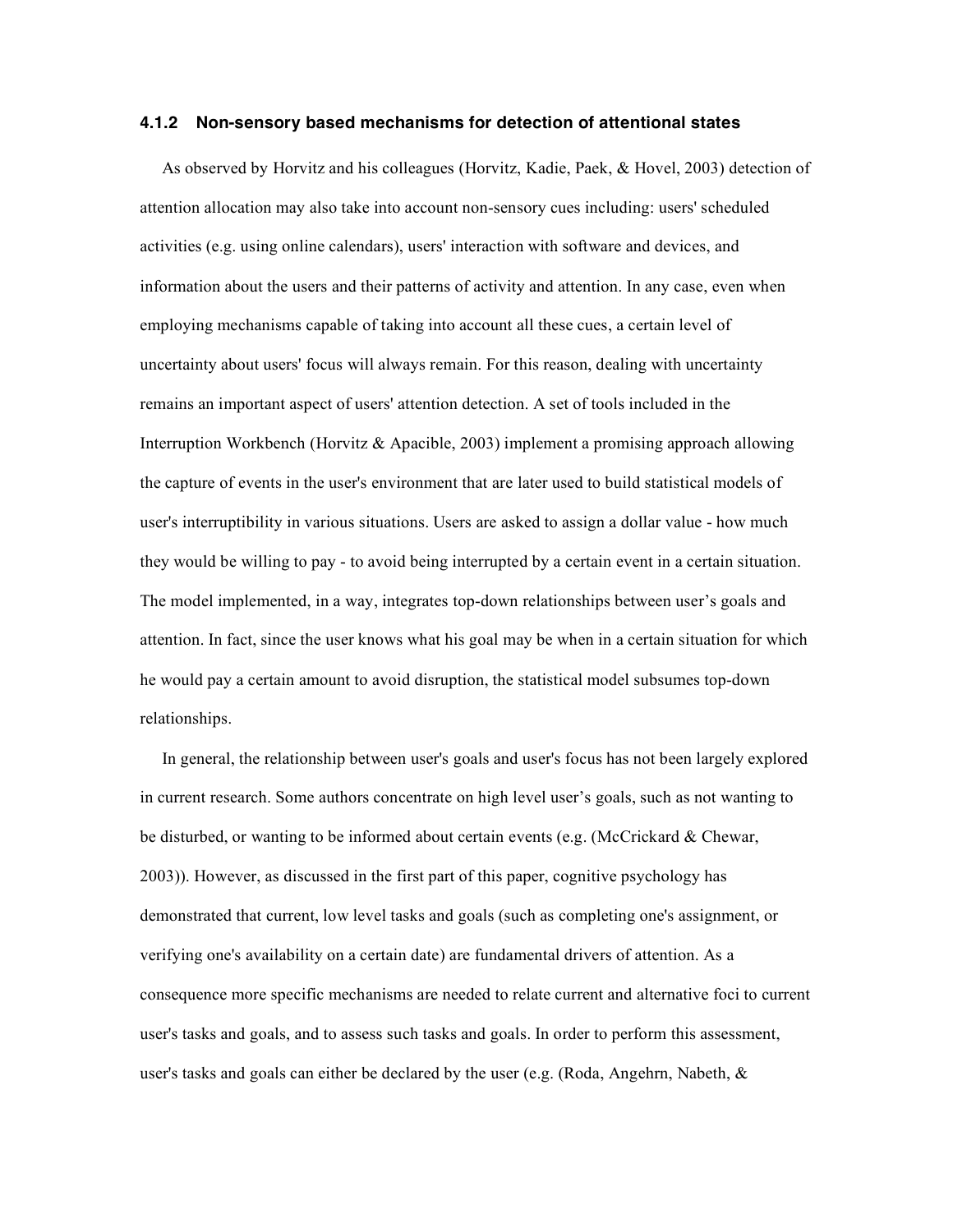Razmerita, 2003)), be implicitly defined by the system or the situation in which it is used, or be dynamically evaluated on the basis of the user activity. In this last case, task-modelling tools (e.g. (Bailey, Adamczyk, Chang, & Chilson, 2005; Maulsby, 1997)) may be used to infer possible user's tasks from observed actions. Methodologies for focus determination similar to those described above may also be used to collect information helping to infer the current tasks and goals. User's tasks and goals may be detected at various levels of details and form the reference against which it is possible to evaluate the appropriateness of the current focus.

## **4.2 DETERMINING AND EVALUATING POSSIBLE ALTERNATIVE FOCI**

Given the users' current attentional state, Attention Aware Systems should evaluate if alternative foci should be presented to the user, and in which format. In the introductory scenario, for example, the system has been able to propose to Ann a short summary of a preparation exercise, and later, information about the online status of her teacher. In order to display such behaviour the system should be able to evaluate the appropriateness of Ann's current focus with respect to alternative possible foci given her goal of completing the exercise. The evaluation of relevant alternative foci should take into consideration the interplay between top-down and bottom-up processes in human attention. Selected changes in the environment initiate bottom-up processes that can be pruned by top-down processes guided by goals. A system integrating the two processes has been proposed by Hill in his work on the synthetic helicopter pilot (Hill, 1999).

#### **4.2.1 Determining alternative foci**

The need for a focus switch may result from several conditions including: the availability of a "better" focus for the current user 's goal, a temporary or durable change in the user's goal, and a temporary or durable change in the environment. In the sample scenario above the alternative foci on the exercise summary and on the teacher's online status have been determined as a "better value" foci for achieving Ann's current goal. The request of Ann's brother instead has generated a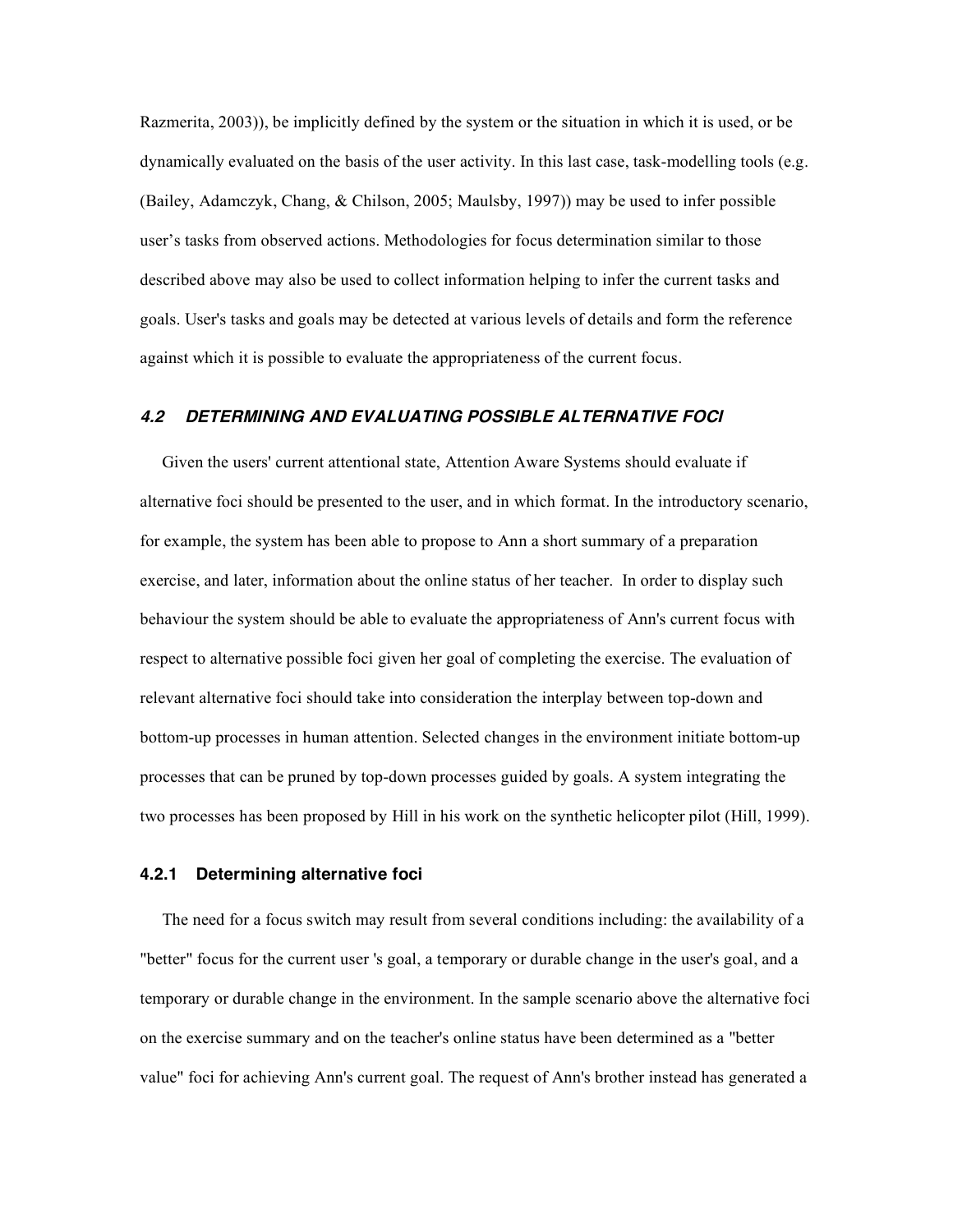set of possible alternative foci (including Ann's diary) due to a change in the current user's (Ann's) focus and environment and the consequent temporary change of goal. Note the difference between this external event, which was observed by both Ann and the system, and the event corresponding to the arrival of the message coming from a business partner of Ann's employer. In the latter case, the event was only observed by the system that may consider the message as a possible alternative focus. Research in Attention Aware Systems has mostly concentrated on this latter aspect of focus shift: the system interrupting the user to notify him/her of events of which he/she could not be aware of otherwise (e.g. the arrival of an email, the activity of a collaborative colleague, the changed value of a stock ticker). We believe that Attention Aware Systems could fulfil two other functions. First, they could follow up on focus shifts initiated by the user such as the display of Ann's diary in the sample scenario. Second, they could dynamically update information presentation so that, as information becomes more relevant, it also becomes more noticeable. For example, one could think that a link to the exercise summary already existed on Ann's screen but, as the exercise became more relevant, its presentation was changed so that it became more noticeable. This system behaviour would effectively deal with phenomena such as learned inattention discussed earlier in the paper.

# **4.2.2 Evaluating alternative foci**

As alternative foci are detected the system should evaluate whether they should be presented to the user and in which format. The latter issue (format of presentation), which is closely related to the former, will be discussed in the next section.

Deciding whether to present an alternative focus amounts to either (1) establishing that the user's goal has changed (and consequently the focus should be adjusted) or (2) establishing that the user should be interrupted in her current activity to be presented either with task related information or with information related to other tasks or goals. Human beings deal with interruption constantly in their every day activities and interruption management has been studied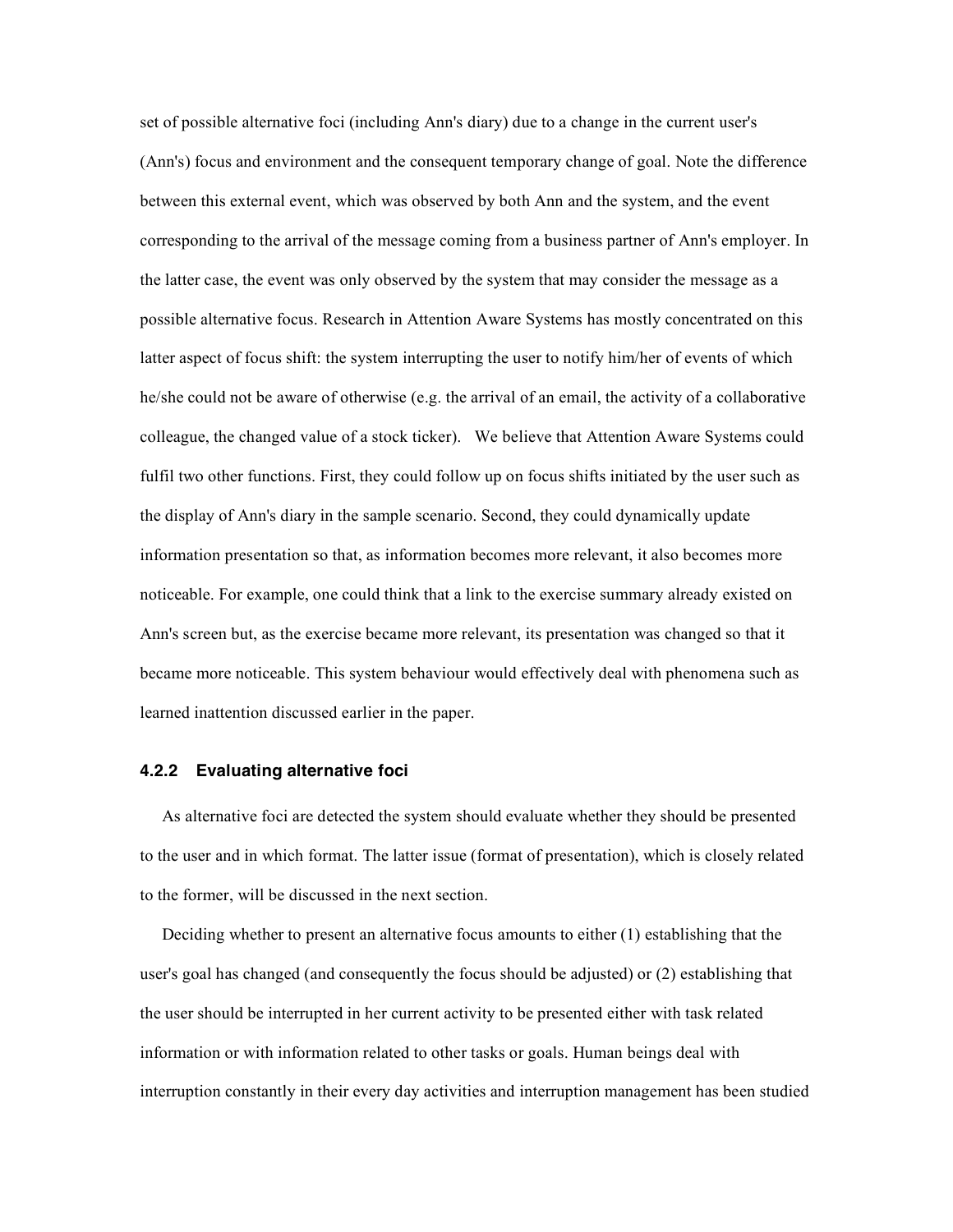both in cognitive psychology and in management science. Seshadri and Shapira (2001), for example, propose a study of how managers may attend to a main long-term process whilst allocating short-term attentional resources to secondary but pressing tasks. They propose that managers, depending on their personal inclinations and their environment, apply attention allocation rules, and they study the efficiency of these rules.

Interruptions may have both positive and negative effects on the primary tasks. On the one hand interruptions are necessary to bring to one's attention events or information that may be useful for the primary task or for some higher-level goal. It has been argued that, in the case of simple primary tasks, interruptions may even facilitate task performance (Speier, Vessey, & Valacich, 2003). On the other hand, as widely reported in the literature, interruptions may generate stress (Bailey, Konstan, & Carlis, 2001; Zijlstra, Roe, Leonova, & Krediet, 1999) and hinder in various ways the performance of the primary task - see for example (Franke, Daniels,  $\&$ McFarlane, 2002; McFarlane & Latorella, 2002; Nagata, 2003; Speier, Vessey, & Valacich, 2003). As emphasised by McFarlane and Latorella (2002) the implementation of any semiautonomous or user multitasking technology entails interrupting the user from other activities they are performing. In their seminal paper these authors review theoretical and experimental research on human interruption management and propose strategies for the design of systems capable of supporting this management process. They propose four design solutions to coordinate user interruptions: "immediate, negotiated, mediated, and scheduled. Interruptions can be delivered at the soonest possible moment (immediate), or support can be given for the person to explicitly control when they will handle the interruption (negotiation). Another solution has an autonomous broker dynamically decide when best to interrupt the user (mediated), or to always hold all interruptions and deliver them at a prearranged time (scheduled)" (ibid. p.5). On the basis of a set of experiments comparing these interruption methodologies, McFarlane (2002) concludes that in most situations negotiation is the best choice.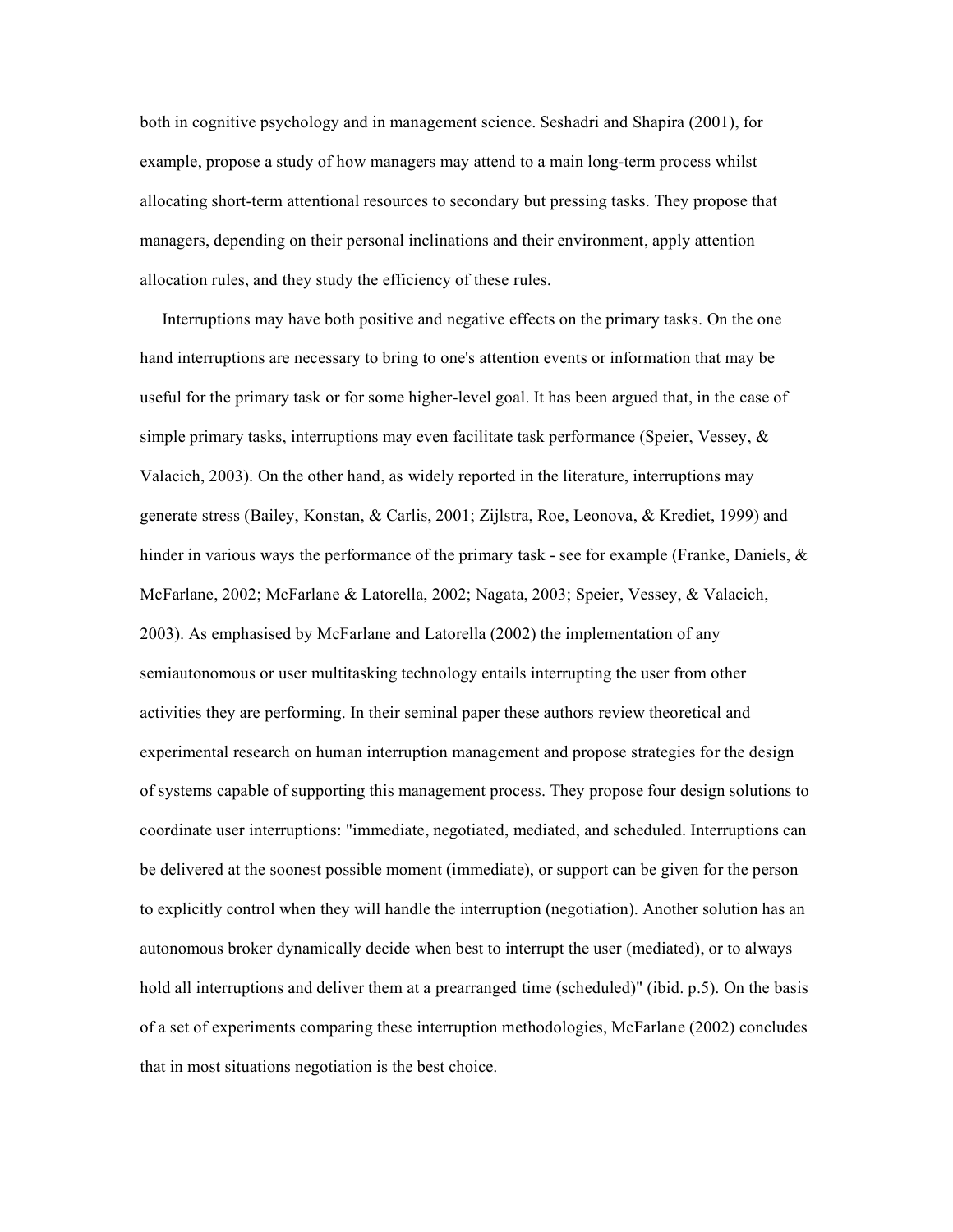We have seen earlier that collaborative, multi-user environments are amongst those that would most benefit from the development of Attention Aware Systems. In these environments the activities and attention allocation of one user may strongly influence the performance of other users. This implies that, whilst a given focus may be optimal for the performance of one user, it may be sub-optimal for the performance of the group. As a consequence, in these situations strategies optimising individual attention allocation may not be sufficient and the evaluation of the relevance of alternative foci must take into account also the state of other users. Although most of the work on the evaluation of the cost/benefits of interruptions has been done taking the point of view of the user being interrupted, some analysis takes into account also the cost/benefit to the interrupter, and the joint cost/benefit (J. M. Hudson, Christensen, Kellogg, & Erickson, 2002; O'Conaill & Frohlich, 1995).

# **4.3 PRESENTING ALTERNATIVE FOCI OR MAINTAINING THE CURRENT FOCUS**

As alternative foci are identified and evaluated, strategies for their presentation to the user must be defined. Information presentation is an essential aspect in the design of Attention Aware Systems. Depending on how information is presented it may impact on the user activity at various levels (see also discussion in section 3). For example, it may go completely unnoticed, it may smoothly integrate with the user's current task, or it may capture the user's attention and cause a temporary or durable focus switch. As noted by McCrickard and his colleagues (McCrickard, Catrambone, Chewar, & Stasko, 2003) in their work on notification systems, "Some notification systems are designed to attract attention and compel other activities, thus by their very nature they must interrupt users from some primary task and minimize delay in attending to a notification. However, many systems are intended to preserve as much primary task attention and performance as possible. Understanding how and when to best accomplish both is important to this field" (ibid, p.549). They propose to measure the effects of visual notification with respect to (1) users' interruption caused by the reallocation of attention from a primary task to a notification, (2) users'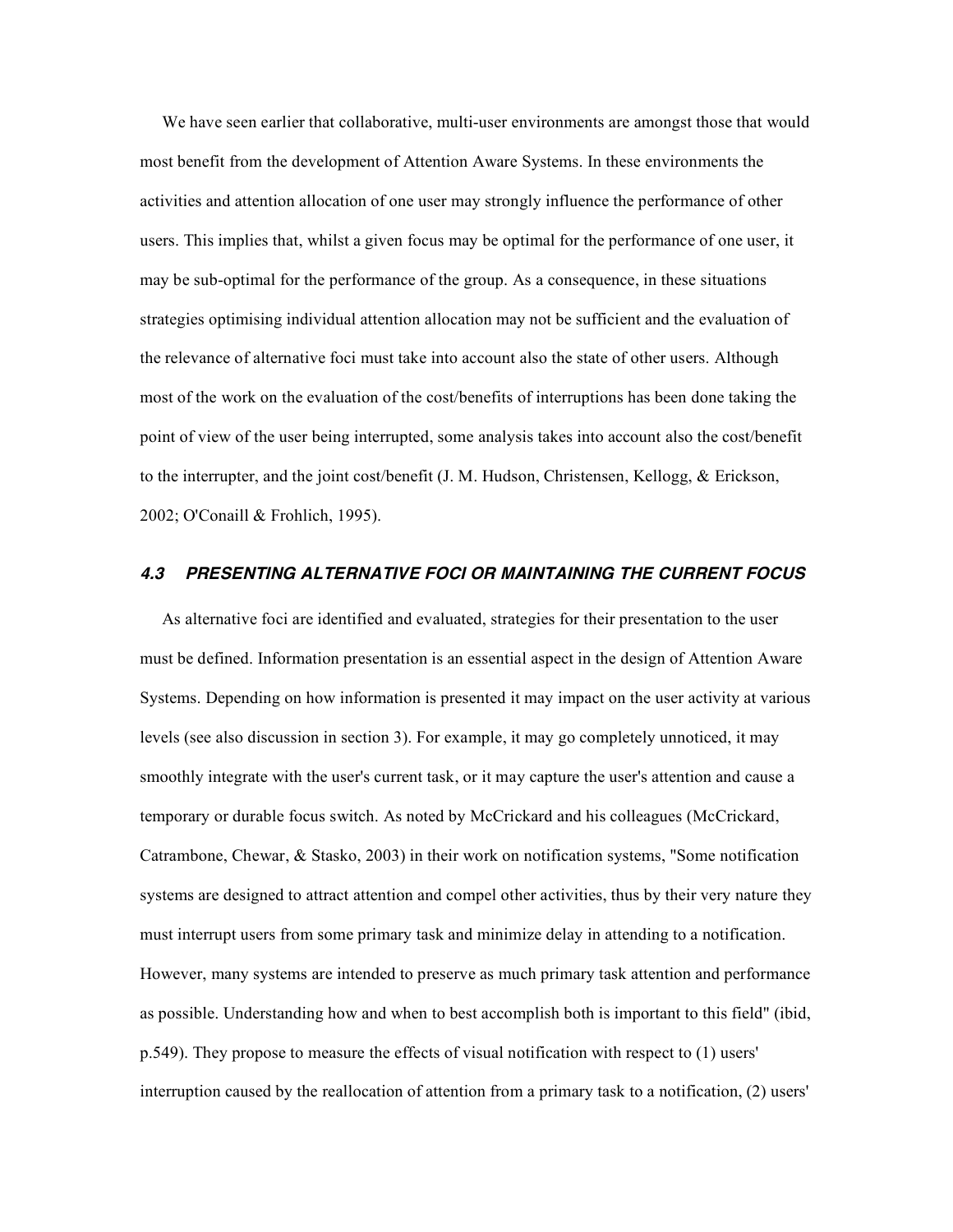reaction to a specific secondary information cue while performing a primary task, and (3) users' comprehension of information presented in secondary displays over a period of time. In (McCrickard & Chewar, 2003) the same parameters, *interruption*, *reaction*, and *comprehension*, together with *satisfaction*, are seen as general user goals that can be used both to measure the costs/benefits of attention switches, and to guide the system design. So that, for example, small sized in-place animation can be defined as best suited for goals of minimal attention reallocation (*low interruption*), immediate response (*high reaction*) and small knowledge gain (*low comprehension*). Although McCrickard and his colleagues concentrate on classic notification systems (i.e. systems that allow the user to monitor information related to secondary activities, see (McCrickard, Czerwinski, & Bartram, 2003)) their work promises to be applicable to more general Attention Aware Systems that manage several types of information and evaluate if, when, and how to make it available to the user. Notification systems have been studied in a wide variety of application domains including messaging systems (Cutrell, Czerwinski, & Horvitz, 2001; Czerwinski, Cutrell, & Horvitz, 2000; Horvitz, Kadie, Paek, & Hovel, 2003), alerting in military operations (Obermayer & Nugent, 2000), and shared document annotation (Brush, Bargeron, Gupta, & Grudin, 2001).

At least three aspects of information presentation have a significant impact on attention allocation, the presentation style (including modality), the timing of presentation, and the amount of content presented. The latter may range from a notification of information availability (e.g. a flashing icon indicating the presence of email) to complex awareness mechanisms (e.g. awareness display in a distributed collaborative system), to a complete switch of context (e.g. opening of a new window with a new application). Presentation style, timing, and content are obviously related, both because certain styles are better suited for certain contents, and because the effects achievable (possibly in terms of interruption, reaction, comprehension, and satisfaction) will often depend on how well the new information is integrated in the context of the current activity. For example, Carroll and his colleagues (Carroll, Neale, Isenhour, Rosson, & McCrickard, 2003),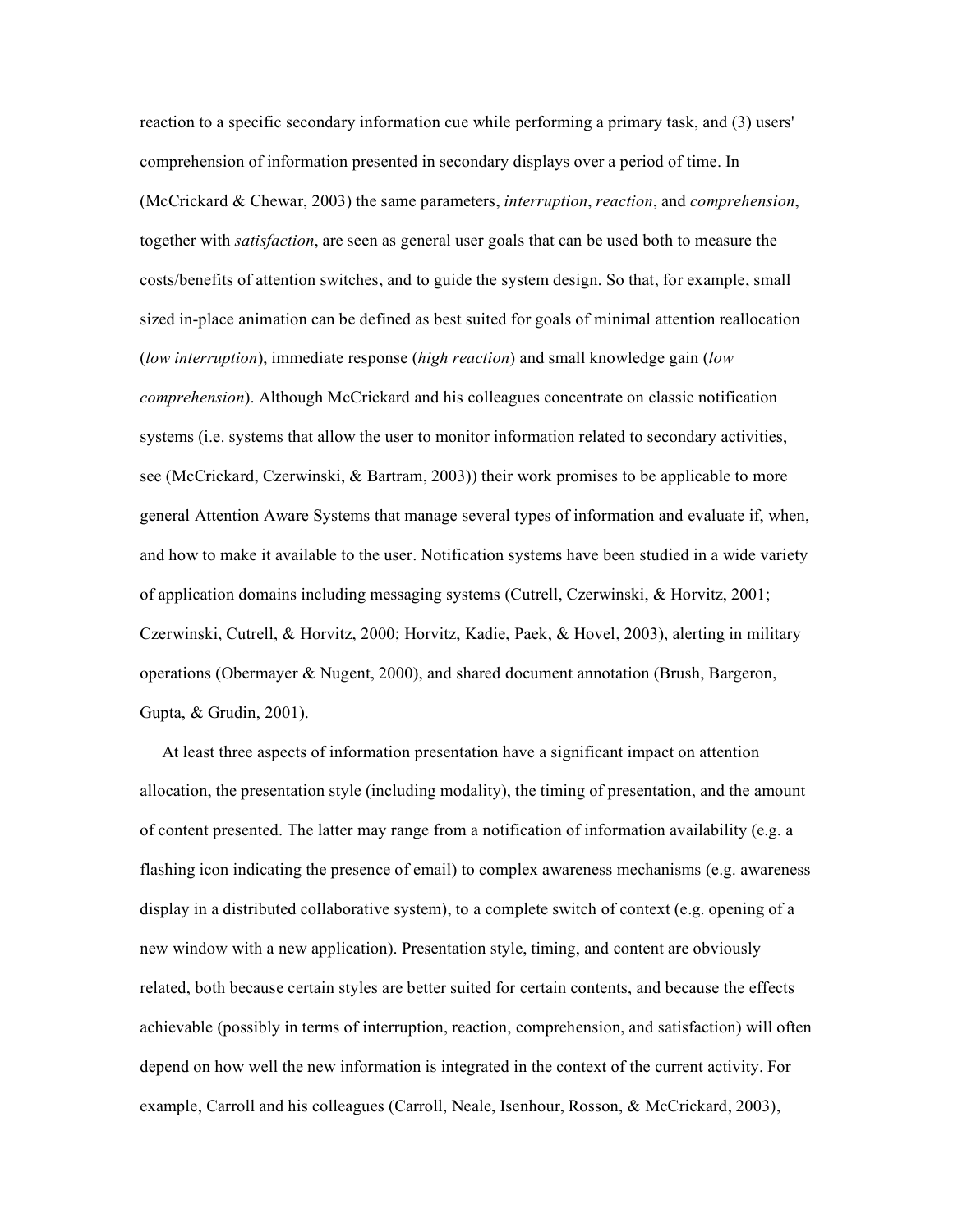focussing on the support of collaborative activities, make a compelling case for the integration of awareness information within the context of user's current activity.

#### **4.3.1 Content selection**

To our knowledge, few authors have directly addressed the problem of the adaptation of the message content to the attentional state of the user. However, several authors working at the READY project have presented encouraging results in this direction. READY is a natural language interface aiming at dynamically adapting to the user's time pressure, and working memory limitations. Dynamic Bayesian networks and influence diagrams are used "for modelling the user's resource limitations and making decisions about the system's behaviour" (Jameson, Schafer, Weis, Berthold, & Weyrath, 1999, p. 81). The two prototypes – one supplying instructions for car repair (ibid), and one for making a phone call in an airport (Bohnenberger, Brandherm, Grossmann-Hutter, Heckmann, & Wittig, 2002) - serve to explore methodologies for assessing users' resource limitation on the basis of their speech, and consequently bundling instructions in appropriately long sequences. Although, as the authors indicate, these prototypes are still experimental, we believe that they highlight issues that are extremely relevant to Attention Aware Systems.

### **4.3.2 Modality selection**

One aspect of attention that has been the subject of much research in psychology and neurology is visual attention. Visual attention is particularly relevant to Attention Aware Systems since the current predominant modality for computer-to-human communication is visual. Bartram, Ware, and Calvert (2003) note that "Key to a notification technique is how easily the notification is detected and identified" (ibid, p. 515) and, basing their work on findings in cognitive psychology, they propose the use of *moticons* (icons with motions) as an effective visual technique for information rich displays that minimise distraction.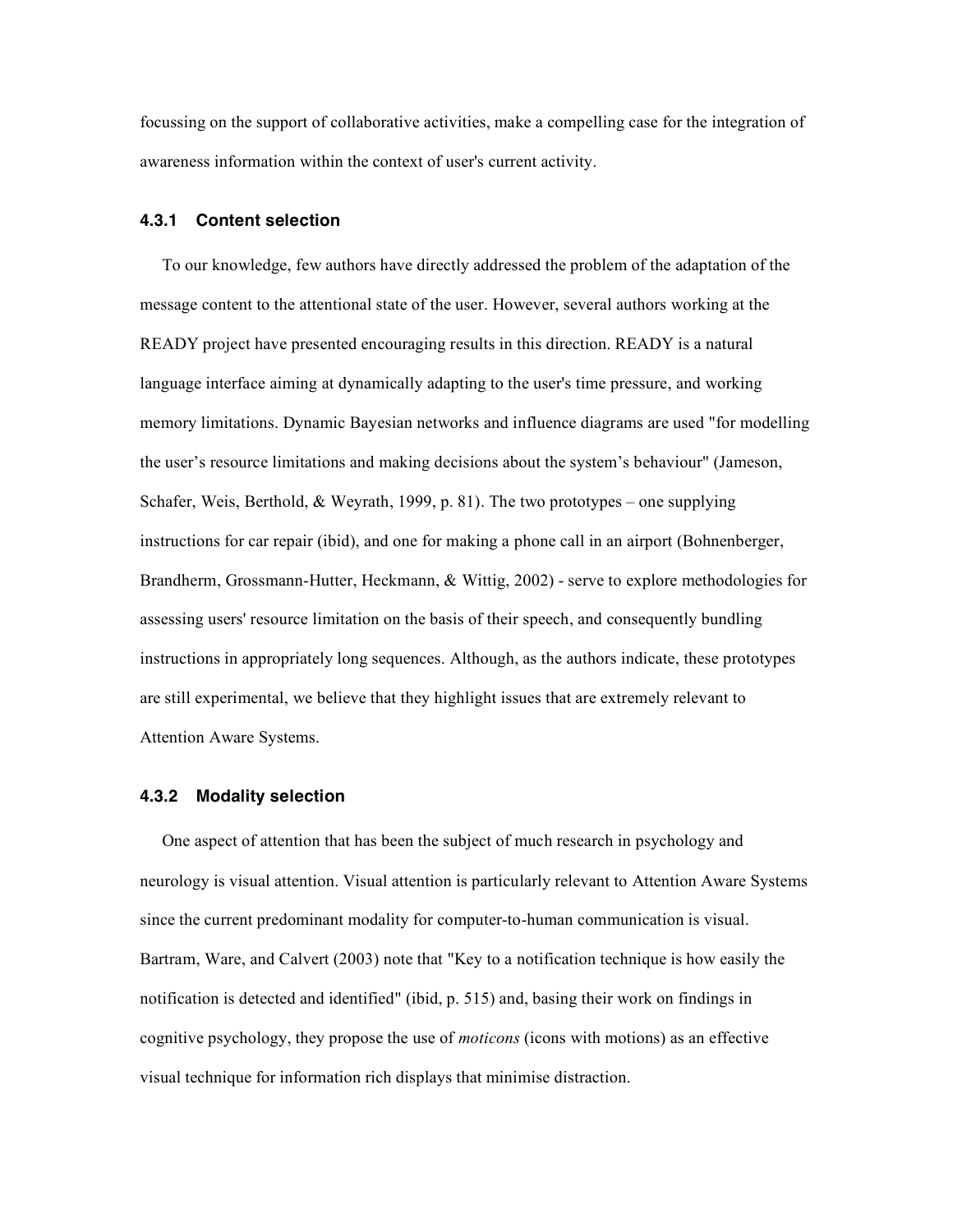A wide variety of visualisation systems and techniques address, more or less explicitly, attentional processes in the visual modality. Toet (2005) offers an extensive review of adaptive techniques for visual information presentation.

Modalities other than visual have been studied in interfaces for Intelligent Environments and Ubiquitous Computing where several channels are often employed in order to communicate with the user - see (Abowd, Mynatt, & Rodden, 2002) for a review. Whilst attentional processes in multimodal interaction have been less studied than visual-only processes both by psychologists and HCI researchers, some advances in this direction have been reported. Bearne, Jones, and Sapsford-Francis (1994, p. 105), for example, propose "some initial guidelines for the design of usable multimedia systems" and base their advice on psychological theories of multimodal interaction. They observe that auditory attention, as well as visual attention, can be focused. Then they discuss how these different attention modalities may be integrated in a system by exploiting the human ability to combine certain types of activities (e.g. seeing and hearing), whilst avoiding interference between the different types of interaction. Arroyo and Selker (2003) study the effects of using different modalities for interruption in ambient displays concentrating on the effects of heat and light channels.

#### **4.3.3 Timing selection**

Another important element in the presentation of alternative foci is the time of presentation with respect to the execution of the current task. How often has someone walked into your office while you were writing something and you have said "Hold on, I'll just finish writing this sentence"? Although most tasks can be interrupted without major disruption, the exact timing of the focus switch is intuitively very important and the delay imposed for the new attentional focus is often acceptable. Oulasvirta and Salovaara (2004) propose a memory-based approach that would present interruptions during low working memory load and provide retrieval cues allowing the user to mentally restore the cognitive state necessary to resume the interrupted task.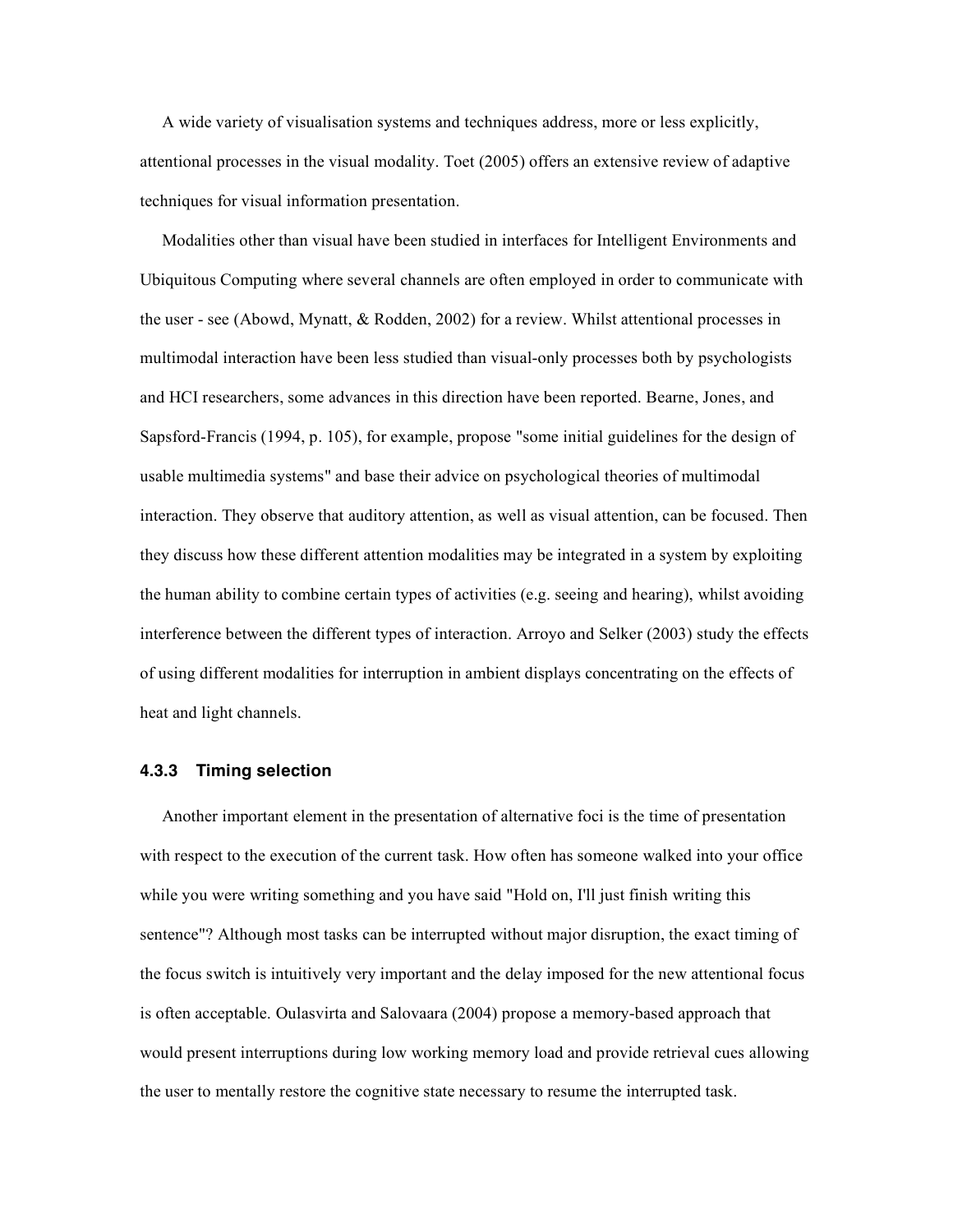Adamczyk and Bailey (2004; Bailey & Konstan, 2005) have studied the impact of interruptions at different times in a task execution. Basing their work on event perception theories, the authors represent tasks as two level hierarchies composed of *coarse* events further split into *fine* events (for example, a coarse event would be the selection of the email application, which would then be further decomposed in selecting the email application, typing in the username, and typing in the password). The authors then measure the impact of interruptions as they occur at various points within these hierarchies and demonstrate that the best times for interruptions correspond to coarse breakpoints. The availability of such a hierarchical task model would allow a system to infer the best time for interruption. Other authors have proposed temporal strategies for interruption normally basing their strategies on a decomposition of task completion in some phases (e.g. planning, execution, and evaluation). A short review of this work can be found in the papers quoted above.

# **5 A research agenda for attention aware systems**

This paper has supplied the reader with an overview of the many pieces of the puzzle that make up current research on Attention Aware Systems, and perhaps has allowed the assembling of some of those pieces. However, the road to completing the picture seems still quite long and in this section we explore a few issues that should be addressed to make our reconstruction a bit easier. As in a real puzzle we will describe the remaining work in terms of three important questions: What is the frame of the picture, i.e. how can we define and delimit Attention Aware Systems? How can the different pieces be assembled, i.e. how can the work in different disciplines, or within the same discipline but taking different approaches, be understood and integrated? Do we have all and only the necessary pieces of the puzzle, i.e. what research directions are most promising, and which still need to be explored?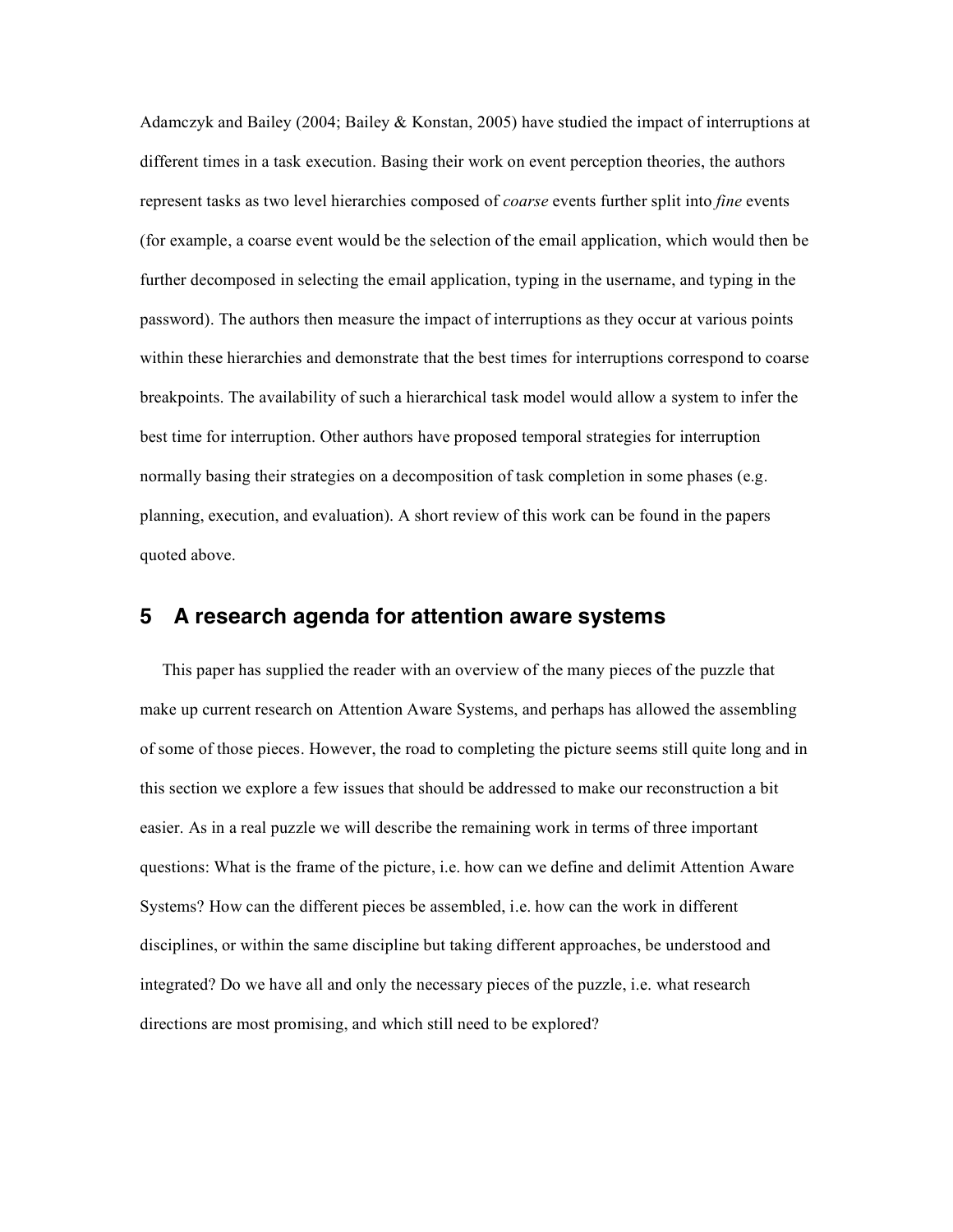## **5.1 DEFINING ATTENTION AWARE SYSTEMS**

We have defined Attention Aware Systems as "systems capable of supporting human attentional processes". Vertegaal (2003, p. 32) has defined Attentive User Interfaces as "computing interfaces that are sensitive to the user's attention". Both these definitions, in most cases, are too general to allow us to compare different systems or theories that may go under this name, to integrate their results, or even to establish in some scientific way whether a system should have this name. We believe that establishing a more precise definition of this field of research should have a very high priority in our research agenda. So what types of definitions could be useful to create a secure frame for our puzzle? Amongst the many possible approaches, three seem to be most promising: functional, perceptual, and task oriented definitions. Before analysing these three alternatives it is important to distinguish between at least two approaches which have been implicit in current research.

The first approach, that we call *attentive dispatching*, is best represented by notification systems. Attentive dispatching systems aim at presenting the user with newly available information in a way that minimises disruption to activity whilst satisfying informational needs. The tacit assumptions backing attentive dispatching are that (1) the user's current focus should be maintained or at least restored after the dispatch has taken place (and it has possibly been acted upon), that (2) the information dispatched to users is not already available to them in some other form, and that (3) relevant alternative foci are generated only by the system, and user-generated (or environment-generated) interruptions are not considered in the design. Variants to the attentive dispatching approach include systems where either assumption (2) or (3) are dropped.

The second approach, which is the one taken in this paper, sees Attention Aware Systems as a super-set of attentive dispatching systems. It assumes that: (1) support may be given to users in orienting their attention as well as in maintaining it on a current task. (2) Users may overlook important information that is already available and they may want to be helped in the selection of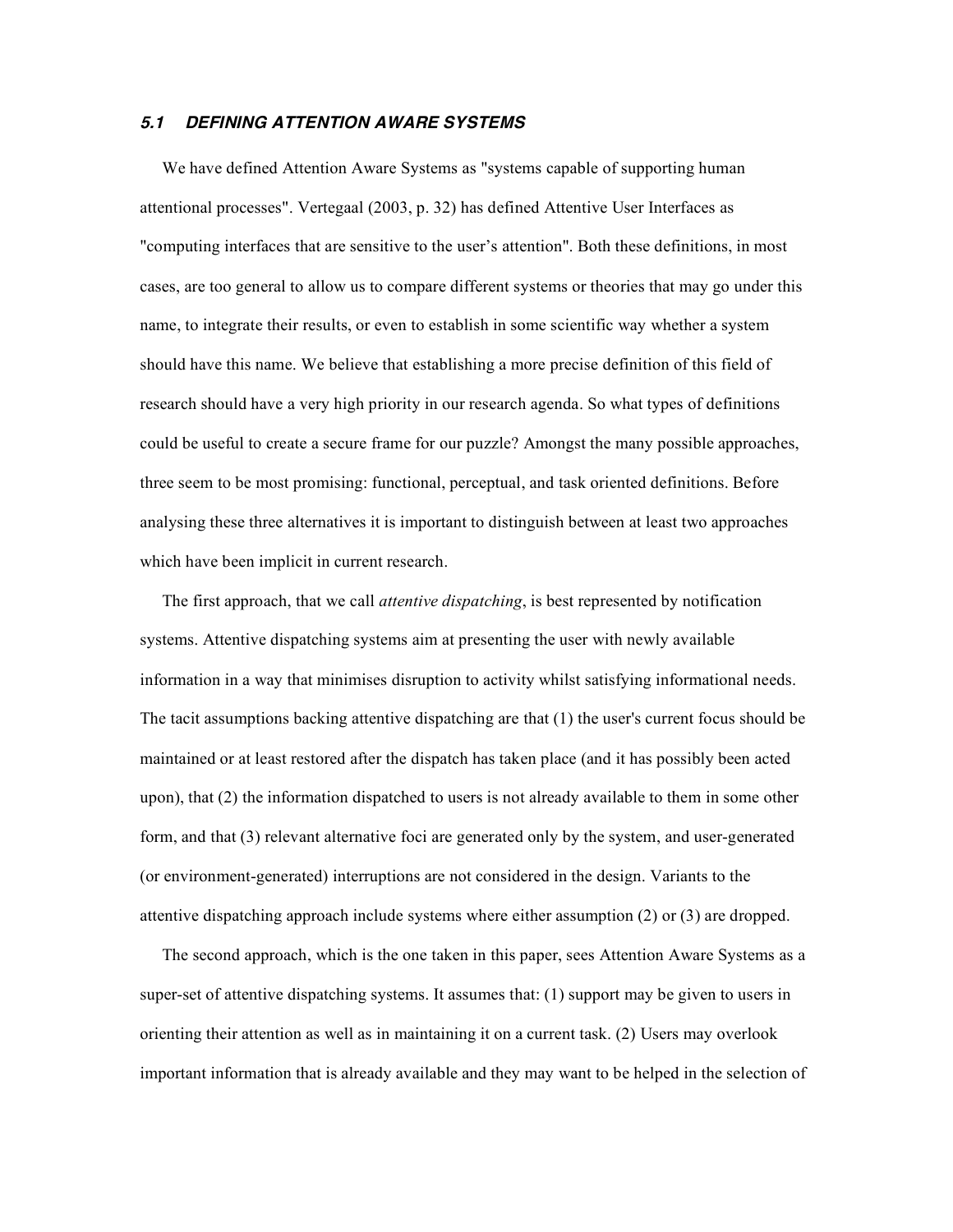this information. (3) Attention switches initiated by the user or by events in the environment are just as relevant as the attention switches provoked by the system, and should be evaluated with respect to the user goals. These assumptions have two consequences. First, the system must have a more in-depth knowledge of the users' tasks, and goals (as in the example of the system recognising Ann's goal to complete an exercise). Second, the system must consider a wider range of possible attentional foci (as in the example of the system recognising the preparatory exercise, the online status of the teacher, or the arrival of Ann's brother as alternative foci either related or unrelated to the current goal). Keeping the difference between attentive dispatching and more general Attention Aware Systems in mind, we will now analyse possible ways of defining this latter type of systems.

#### **5.1.1 Functional definitions of Attention Aware Systems**

Functional definitions of Attention Aware Systems would indicate what type of support the system should provide to the user. For example users could be supplied with facilities that allow them to easily resume interrupted work. They could be reminded about unfinished tasks and supplied with the contextual information necessary to resume them. They could be presented with information relevant to the current task that they may have overlooked. They could have the choice to specify times or situations in which they are available for interruption. They could indicate the relevance of certain goals and whether they would accept suggestions for their achievement. They could specify who are the people who should have priority in communicating with them and under which conditions the system should notify them of partner's activities and messages. And many other such functions could be listed.

The fact that the functions may be application independent (as in the examples above) is both an advantage and disadvantage of functional definitions. It is not clear at this stage of the research whether these functions could be compared to one another once placed within the frame of a specific application. Also, the definition of a meta-level, application independent, module dealing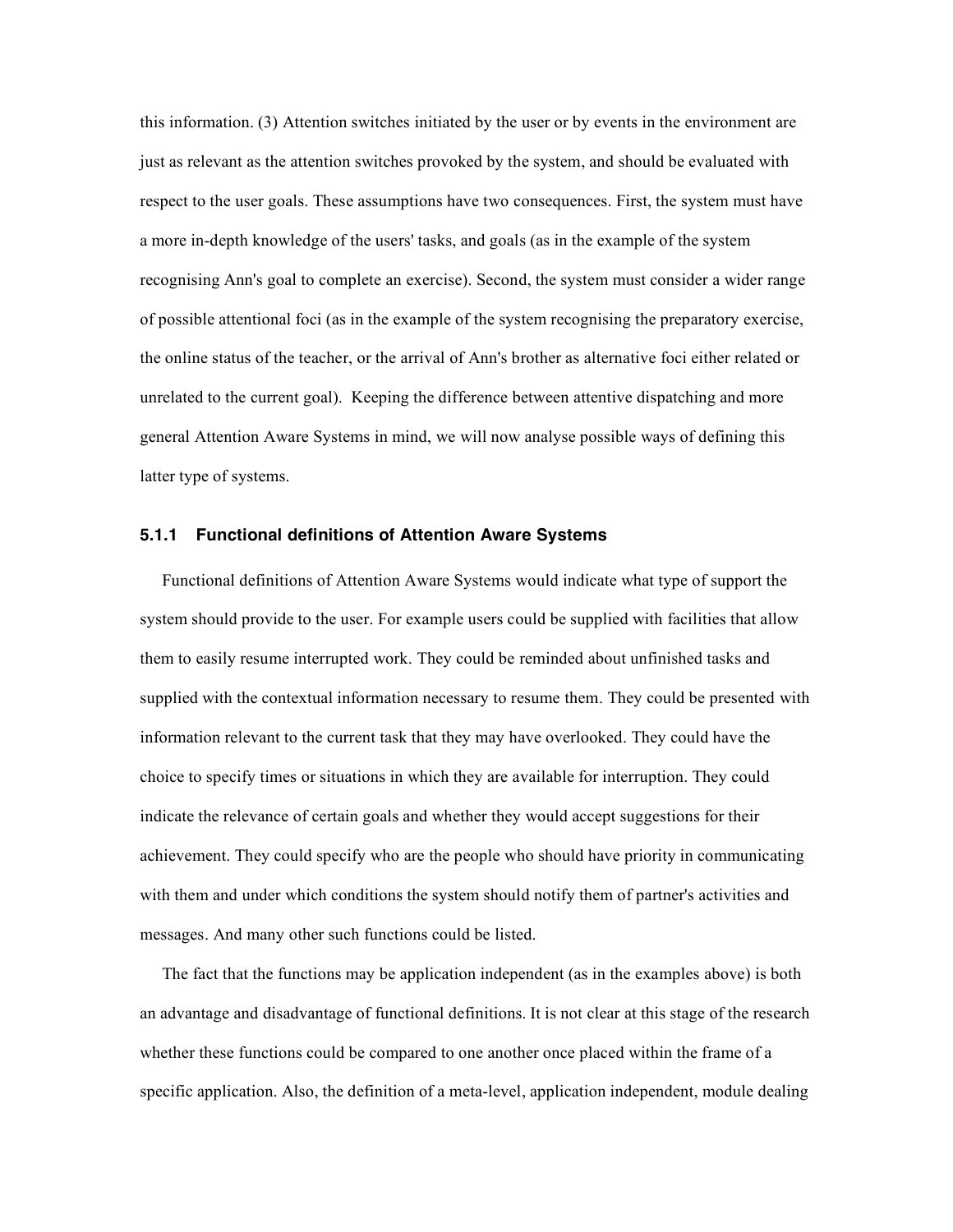with attentional processes seems unlikely if users' current goals are to be evaluated to be used to weigh possible foci. One could think of separating the system attentional mechanisms on two levels loosely corresponding to attentive dispatching and motivational related components of Attention Aware Systems. The core of the attentive dispatching component may work at the meta-level, whilst the motivational component would be application dependent. This suggestion arises from the observation that once the relevance of a message has been established we can, on most occasions, decide on the most appropriate time and format for delivery without any specific knowledge of our communicative partners' current goals. Often, simple information about their current activities rather than about their goals (i.e. knowledge about the fact that someone is writing, or speaking, or listening, rather than knowledge about the fact that one is writing a paper, or a resignation letter, or that one is trying to convince someone to let him do something) is necessary to assess interruptibility. Indeed, if we can identify those functions/components of Attention Aware System that are application independent we could build a core set of such functionalities that could be re-used by several designers.

Another commonly recognised disadvantage of functional definitions is that they tend to be more focussed on the system rather than on the user experience; the next possible type of definitions moves the imbalance the opposite way: toward the user.

#### **5.1.2 Perceptual definitions of Attention Aware Systems**

Perceptual definitions would specify user perception parameters to be used to measure the level of support to attentional processes provided by the system. One could for example define parameters such as user perceived facility to concentrate on a specific task, or to monitor desired information, or to switch from one activity to another one, or to resume an interrupted activity, or to perform tasks in multiple alternative manners, etc. Measures of stress levels (including, for example, predictability) and pleasure could also be included.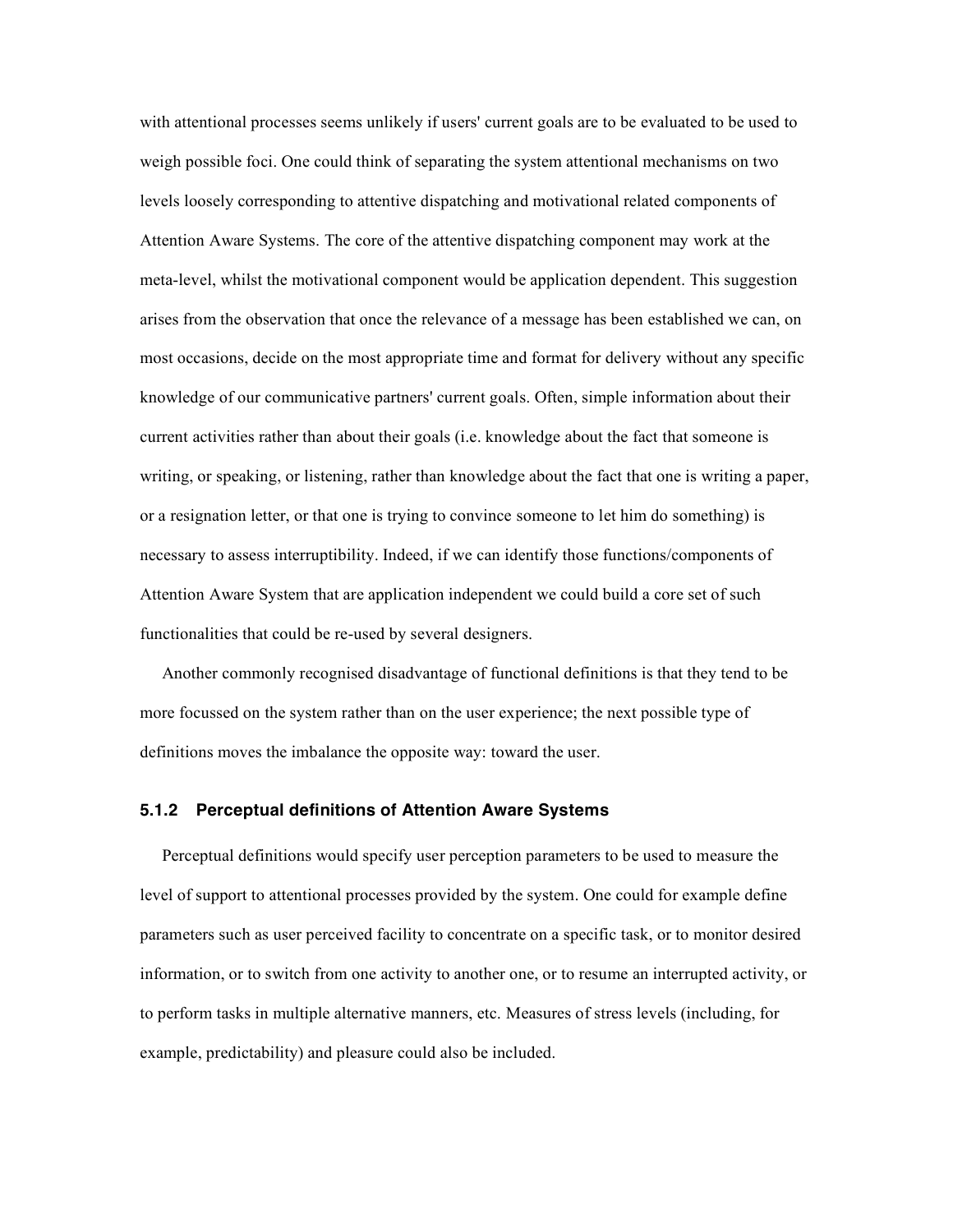The advantage of these types of definitions is that it would allow designers to take into account the great variety of individual differences in attentional processes independently of the specific system functionality. The disadvantage would be that, since the same perceptual result may be obtained by systems with very different designs and functionalities, capitalisation on existing work might be more difficult to achieve.

# **5.1.3 Reference tasks and metrics definitions of Attention Aware Systems**

Finally we could define Attention Aware Systems in terms of the reference tasks (Whittaker, Terveen, & Nardi, 2000) that they support along with the metrics necessary for task evaluation. This would amount to specifying key users' activities supported by Attention Aware Systems and the performance expected. Whittaker and his colleagues see the definition of reference tasks in HCI as the necessary step toward establishing a common research focus, building on existing achievements, and comparing different techniques. Although this proposal is attractive, some aspects of its application to Attention Aware Systems need further analysis. Whittaker and his colleagues have already indicated some problematic issues arising for the definition of reference tasks in HCI. These include the fact that some HCI results may not be implemented as part of a system (e.g. methodologies for design or usability studies), that interactive tasks may be significantly more complex to evaluate than non interactive ones, and that "bringing humans into the evaluation (as users, subjects, judges) produces a more complicated, costly, and subjective process" (ibid, p. 114). Furthermore, basing their work on activity theory (Kaptelinin, Kuutti, & Bannon, 1995), the authors define tasks as *a conscious action subordinate to an object*. For example, *extracting information* from a *voice mail message* is a task or action subordinate to the *voice mail message* object. Activity theory however offers a much richer framework that we would need to further exploit in order to define reference tasks that are sufficiently meaningful for the definition and evaluation of Attention Aware Systems. In particular, issues of social interaction and exchange with a physical environment, which are central to current activity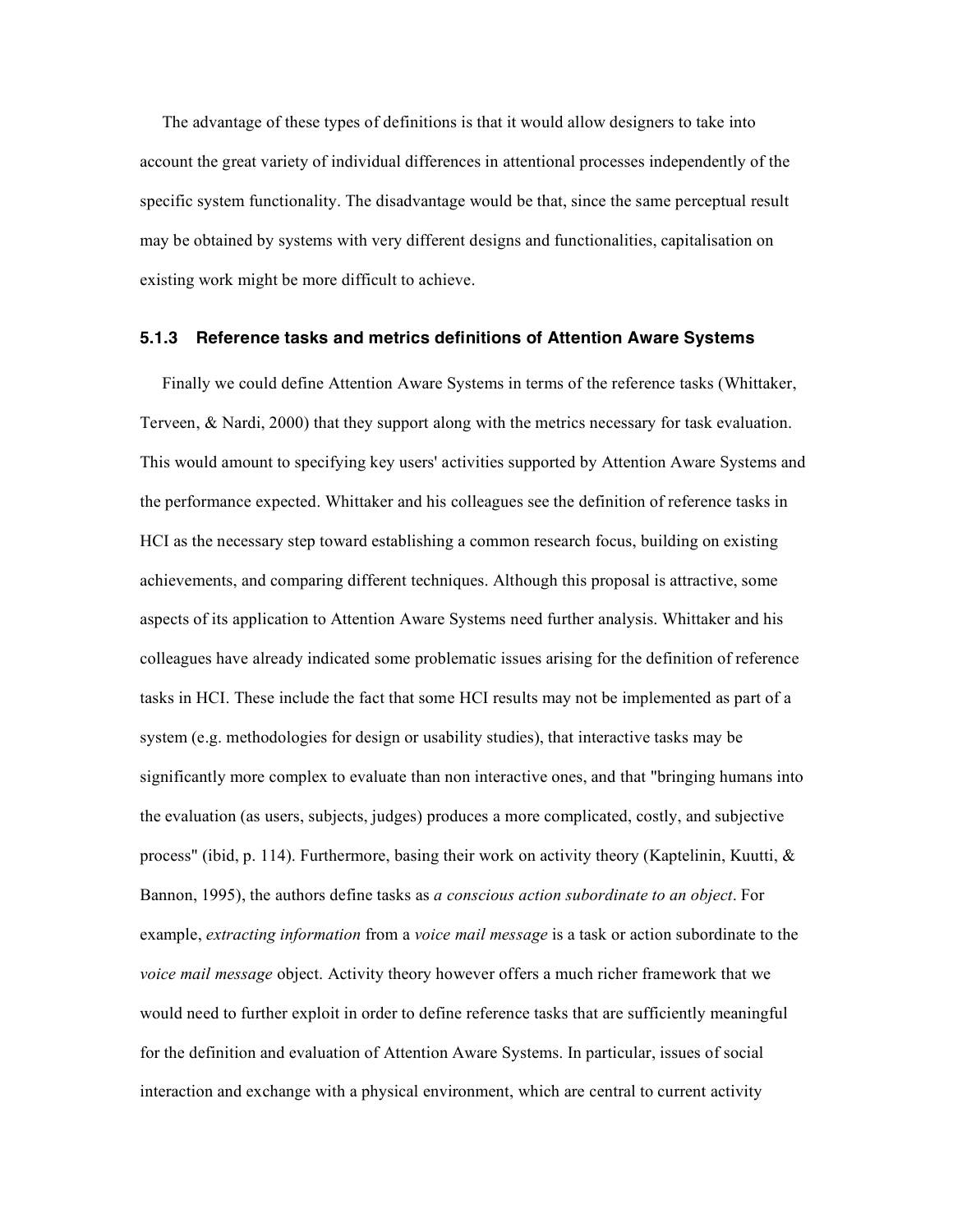theory, need to be reintegrated in the definition of reference tasks. Activity theory has already been applied to the design and analysis of interactive tasks in multi-user environments (see for example (Cluts, 2003; Fjeld, Lauche, Bichsel, Voorhorst, Krueger, & Rautergerg, 2002)); therefore we believe that an extension of reference tasks in this direction would be feasible. Some of these applications advance models that appear particularly well suited for attention oriented task specification. For example, the definitions given by Fjeld et al. (2002) of *goal oriented* and *exploratory* actions seem to enable modelling of both general tasks that are currently executed by the user, and monitoring tasks that are currently out of focus. Extending the definition of reference tasks and relative measures to a richer vocabulary (possibly taken from activity theory) would enable us to include high level tasks such as: cooperatively writing a document, or completing an exercise in the context of a virtual learning environment. These tasks would need a further decomposition for evaluation. Such decomposition could also be described within the framework. Whittaker and his colleagues base their proposal of reference tasks definition on earlier work of several authors and in particular they see the metrics used to evaluate reference tasks as corresponding to Newman's *critical parameters* (Newman, 1997). Such parameters allow the comparison of different systems on the same task by establishing how well they score on each critical parameter. For example, critical parameters relevant to Attention Aware Systems for the task of *completing an exercise in the context of a virtual learning environment* could include time for finding relevant associated material, time for contacting relevant partners, and time for writing, all in presence of a given number of external events that the student may wish to monitor. As we have mentioned earlier in this paper, some authors have already proposed critical parameters for Attention Aware Systems. In a recent paper (Chewar, McCrickard, & A.G., 2004) Chewar and his colleagues analyse advantages and problems in the definition of critical parameters for the design of interactive systems. In particular they propose parameters for notification systems that allow one to measure the appropriateness and *interruption level* of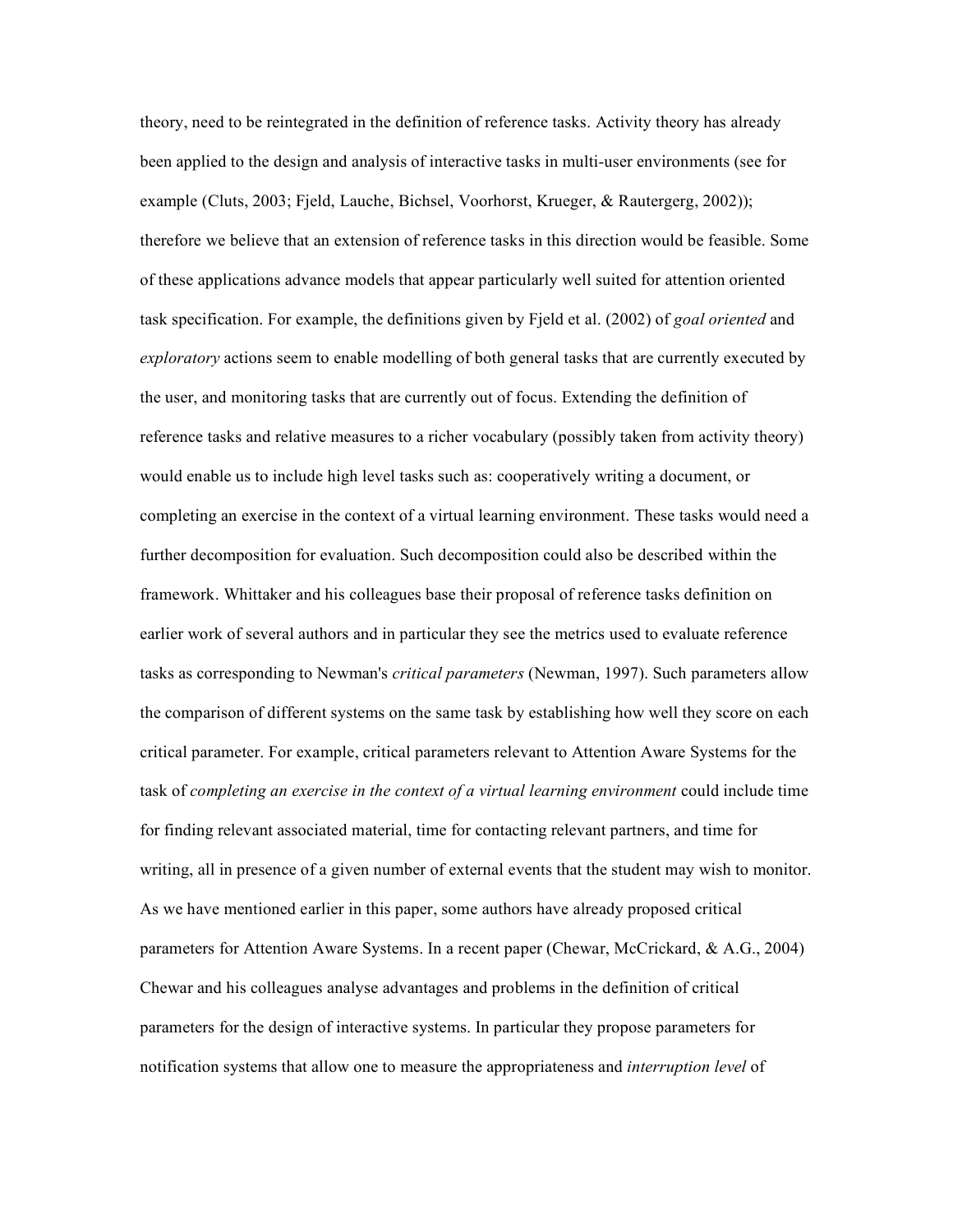interruptions, the user reaction they produce, and the level of comprehension (situated awareness) they may achieve.

In our view definitions of Attention Aware Systems in terms of reference tasks and critical parameters could have the advantage of integrating both aspects of functional definitions reflected in the reference tasks specifications - and of perceptual definition, that may be reflected in the metrics, or critical parameters specifications. The major challenge is the definition of a formal and agreed upon specification mechanism for reference tasks and critical parameters. This mechanism should allow researchers to specify reference tasks and critical parameters in a way that would be immediately and univocally understandable by others. Only once this mechanism has been defined and has reached a wide enough acceptance could we look forward to a rich and fruitful discussion on what the reference tasks and critical parameters should be for HCI applications in general and Attention Aware Systems in particular.

# **5.2 HOW CAN THE WORK ON ATTENTION IN DIFFERENT DISCIPLINES BE INTEGRATED?**

Although human attention has been the subject of study of many different disciplines (as this paper has tried to demonstrate), the interdisciplinary work is still too limited to create the necessary awareness amongst a wide range of scholars about the work done in disciplines different from their own. However, as explained in the introduction, the design of systems capable of supporting attentional mechanisms is of paramount importance for the users of information and communication technologies. The creation of shared ontologies, interdisciplinary labs, and shared research agendas between researchers in cognitive psychology, computer science, sociology, and other disciplines addressing attention, should be encouraged.

Although a very significant amount of research on human attention has been undertaken in psychology, several HCI researchers agree that the reported theories are often too far removed from the specific issues relevant to human computer interaction to be easily applied to this field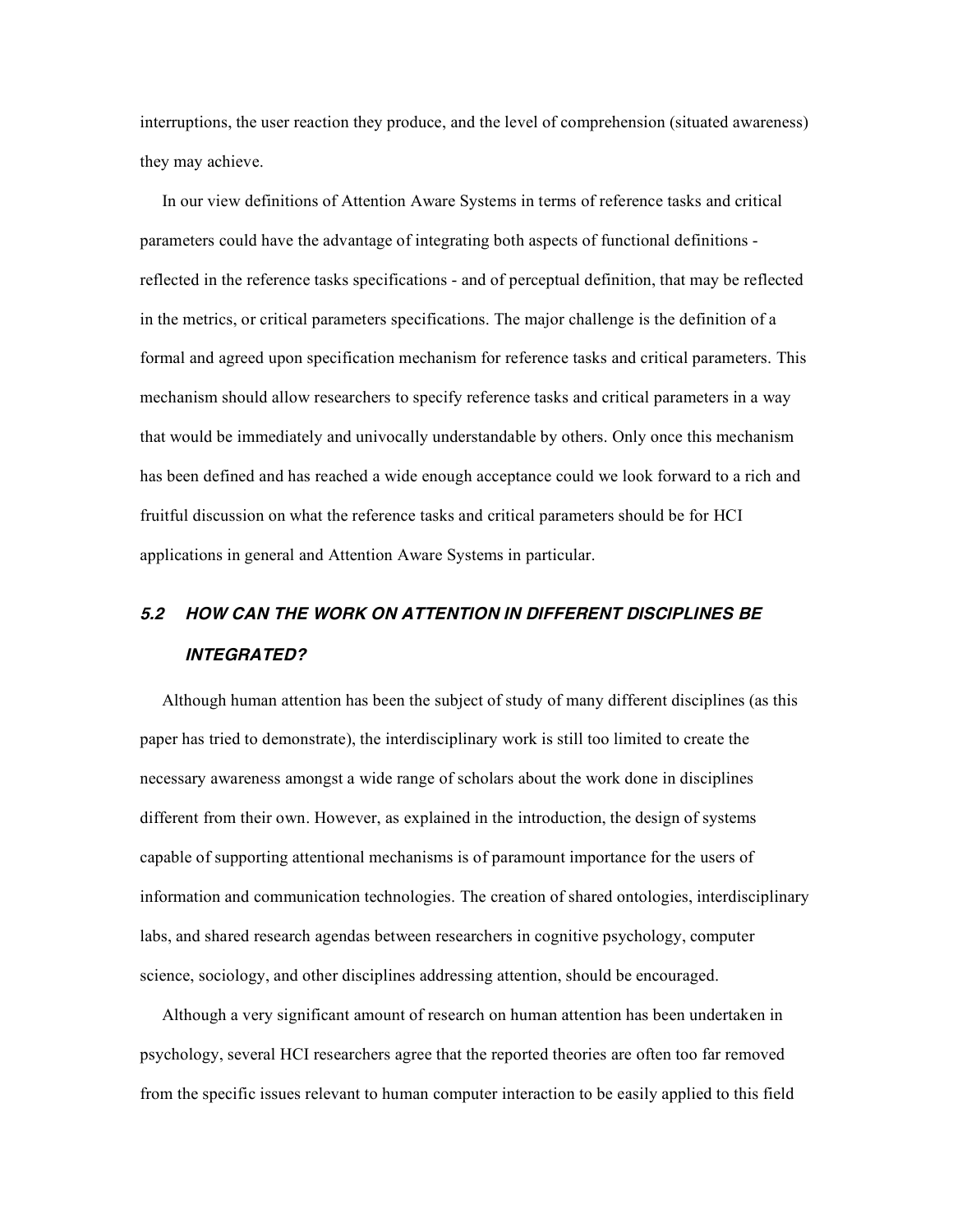of research (McCrickard, Czerwinski, & Bartram, 2003) and that more focussed research in this direction is needed (Horvitz, Kadie, Paek, & Hovel, 2003). In the section describing the work on human attention, for example, we have seen that some psychologists believe that it is theoretically possible to provide users with information in a format such that it will be noticed only if relevant to the user's current purpose. However, in order to consistently achieve this behaviour in interactive systems, interdisciplinary exploration would be needed to find out what knowledge about the *user's current purpose* a system needs to have in order to provide the information in the appropriate format. Such an exploration should also address issues of whether the format for presentation is dependent on individual users' characteristics and/or on the presentation environment. Another example of a promising interdisciplinary area of study is related to users' behaviour during the execution of tasks with respect to learned attention and inattention to cues and how systems may adapt to this human characteristic.

Whilst efforts for integrating results from research in cognitive psychology have at least been initiated, there appears to be an almost complete lack of intake of results from disciplines such as sociology and rhetoric. This could be due to the fact that most of the research in Attention Aware Systems has concentrated on bottom-up control of attention rather than top-down. As a consequence, motivational issues related to attention, such as the ones that would be addressed in those disciplines, have been largely disregarded. In relation to this issue some promising research directions are discussed in the next section.

# **5.3 WHAT ARE THE MOST PROMISING RESEARCH DIRECTIONS?**

Throughout the paper we have pointed out open questions and issues that would benefit from further exploration. In this final section we highlight some of the most promising amongst those research directions for attention aware systems.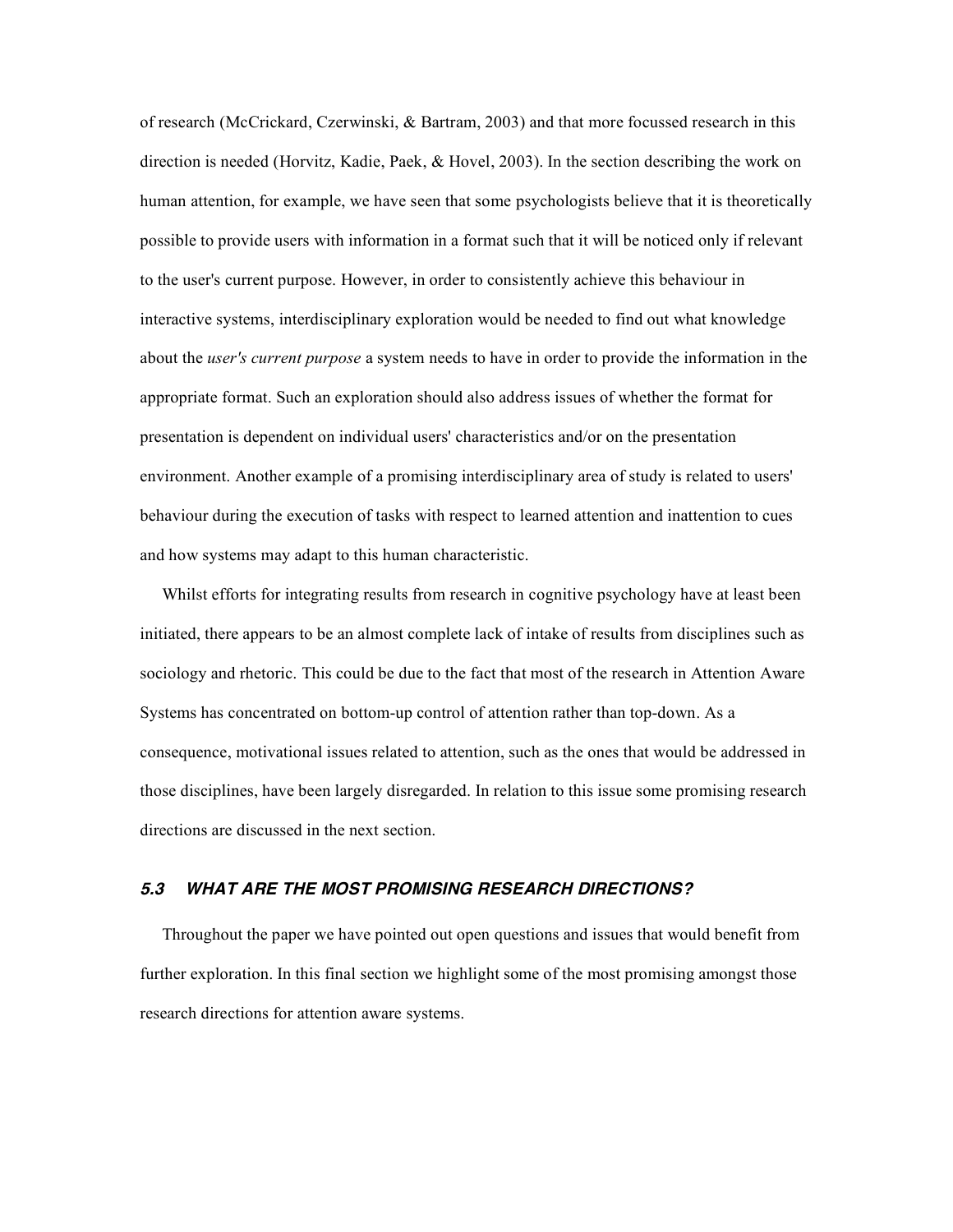#### **5.3.1 Addressing top-down control of attention**

Present research has concentrated on bottom-up/exogenous control of attention (attention drawn by external events) rather than top-down/endogenous control (attention driven by one's goals). This is the case with respect both to system design and to basic research in cognitive psychology. For system design the connection between attentional foci and goals or motivations has been largely limited to very high-level goals (see section 4.1.2). In cognitive psychology topdown control, although recognised as fundamental, seems less understood than bottom-up control. The main obstacle to this understanding is that top-down control can be explained only within the frame of fairly complete theories of cognition, such as those discussed in section 2.3. It seems however that Attention Aware Systems in their broader definition, i.e. as a superset of attentive dispatching, will indeed require addressing top-down control of attention at a deeper level than has been done so far. This remains an open and promising field of research that should address questions such as: (1) How can current goals be detected and represented? (2) How could the relevance of a given focus be evaluated with respect to tasks, goals, and environment? (3) How can the cost/benefits of attention switching be evaluated taking into account the user's goals?

#### **5.3.2 Addressing social, aesthetic, and rhetorical aspects**

In the first part of this paper we have proposed that social, aesthetic, and rhetorical aspects are important in the analysis of human attention. It seems that, even in relatively simple tasks, a further focus on these processes would be beneficial. In the context of email notification, for example, the costs/benefits of a certain focus switch can often be evaluated only with respect to social considerations - what position the sender holds in the user's social network?

As we have discussed earlier, current research has studied how various mechanisms may convey information to users in fashions that are more or less disrupting for the current task. Both the way in which meaning is communicated through the content of a message and the choice of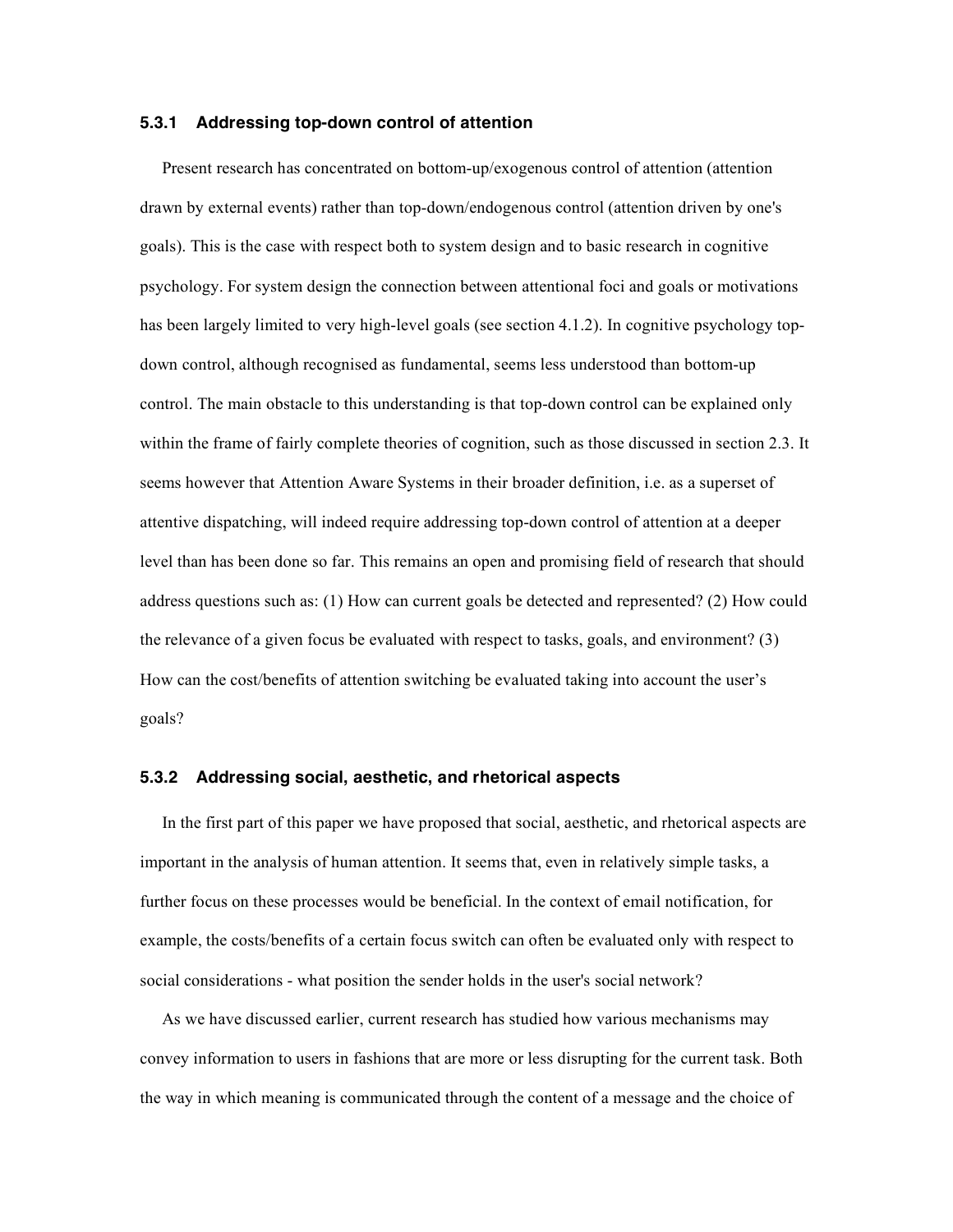medium, style, and tone to convey this content can have a significant impact on how disruptive it may be. Further research on mechanisms capable of identifying the profile and expectations of the audience, as well as their more immediate goals could then provide systems capable of selecting appropriate tools to customise both content and presentation to suit the user profile.

#### **5.3.3 Addressing the relationship between attention and awareness**

The role of attention also needs to be further explored in awareness mechanisms. In collaborative situations it is important to know the relationship between the tasks performed by the user and his partners in order to decide whether a focus shift would be appropriate. Some authors in cognitive psychology have discussed the relationship between attention and awareness as mechanisms for conscious, or accessible knowledge (Lamme, 2004; Simons & Rensink, 2005). The results of these studies indicate that, contrary to what has been assumed by most designers of awareness mechanisms, making information about the environment available to the users is not a sufficient condition to create awareness. Attention is a necessary condition for awareness, or more precisely "attention is necessary for conscious change perception" (Simons & Rensink, 2005, p.17). More focussed research is necessary to ensure that awareness mechanisms actually achieve their objective in situations where the user's cognitive capability may be overloaded and he may therefore miss relevant information.

#### **5.3.4 Addressing attention in collaborative environments**

As discussed in section 4.2.2, optimising individual attention allocation may not be the best strategy in situations when the system aims at supporting collaborative activities. In these environments, a focus that may be sub-optimal for an individual may in fact be optimal for the community. Further research is needed in order to explore methodologies for (1) the evaluation of cost/benefits of foci with respect to collective goals and activities; (2) effectively guiding users'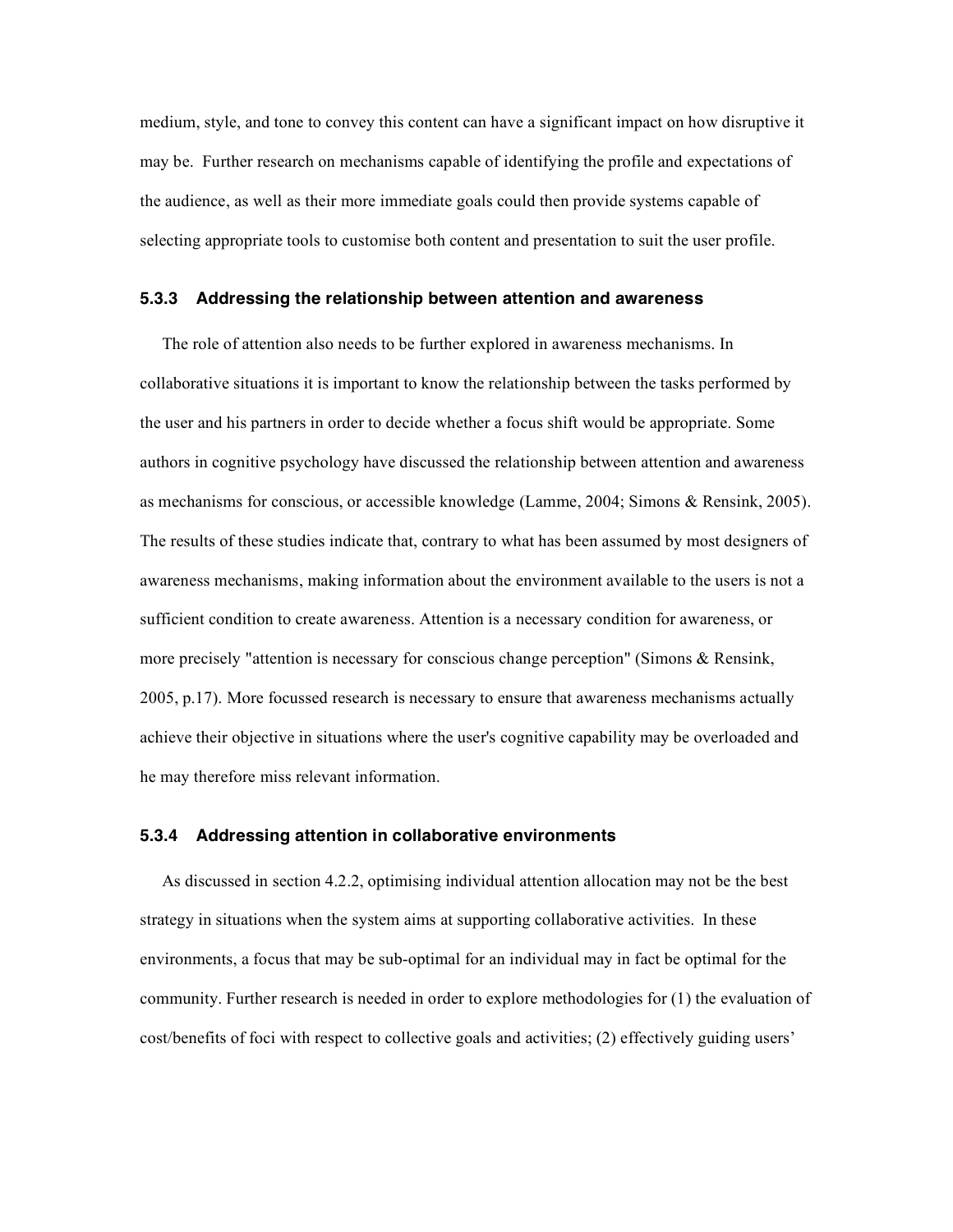attention to foci that they may consider suboptimal (social and motivational issues are obviously very relevant).

#### **5.3.5 Other research areas**

Other important areas that would benefit from further research include: (1) the definition of user models that could support the development of Attention Aware Systems. (2) The characterization of strategies for optimising the timing of focus shifts. (3) The development of systems that address the most promising application areas as defined in section 4. Finally, (4) theories of attention in natural language and human communication (Argyle  $& \text{Cook}$ , 1976; Clark, 1996, pp. 274-282; Grosz & Sidner, 1990) may provide useful insights for the definition and design of Attention Aware Systems and could be further explored with this objective in mind.

# **6 Conclusion**

Attention Aware Systems will be crucial for the development of applications in a wide variety of domains including education, life critical systems (e.g. air traffic control), support to monitoring and diagnosis, knowledge management, simulation of human like characters, games, and e-commerce.

In this paper we have presented some of the most significant research on attention in several fields, with an emphasis on cognitive psychology and system design. We have pointed out the findings of research on the processes of human attention that promise to be most useful for system design. We have analysed existing research on Attention Aware Systems with respect to three fundamental and inter-related aspects of attention management: detection of current user's attentional state, detection and evaluation of possible alternative attentional foci, and strategies for presentation to the user of these alternative foci. Finally we have sketched a research agenda for Attention Aware Systems. We believe that important elements of this agenda include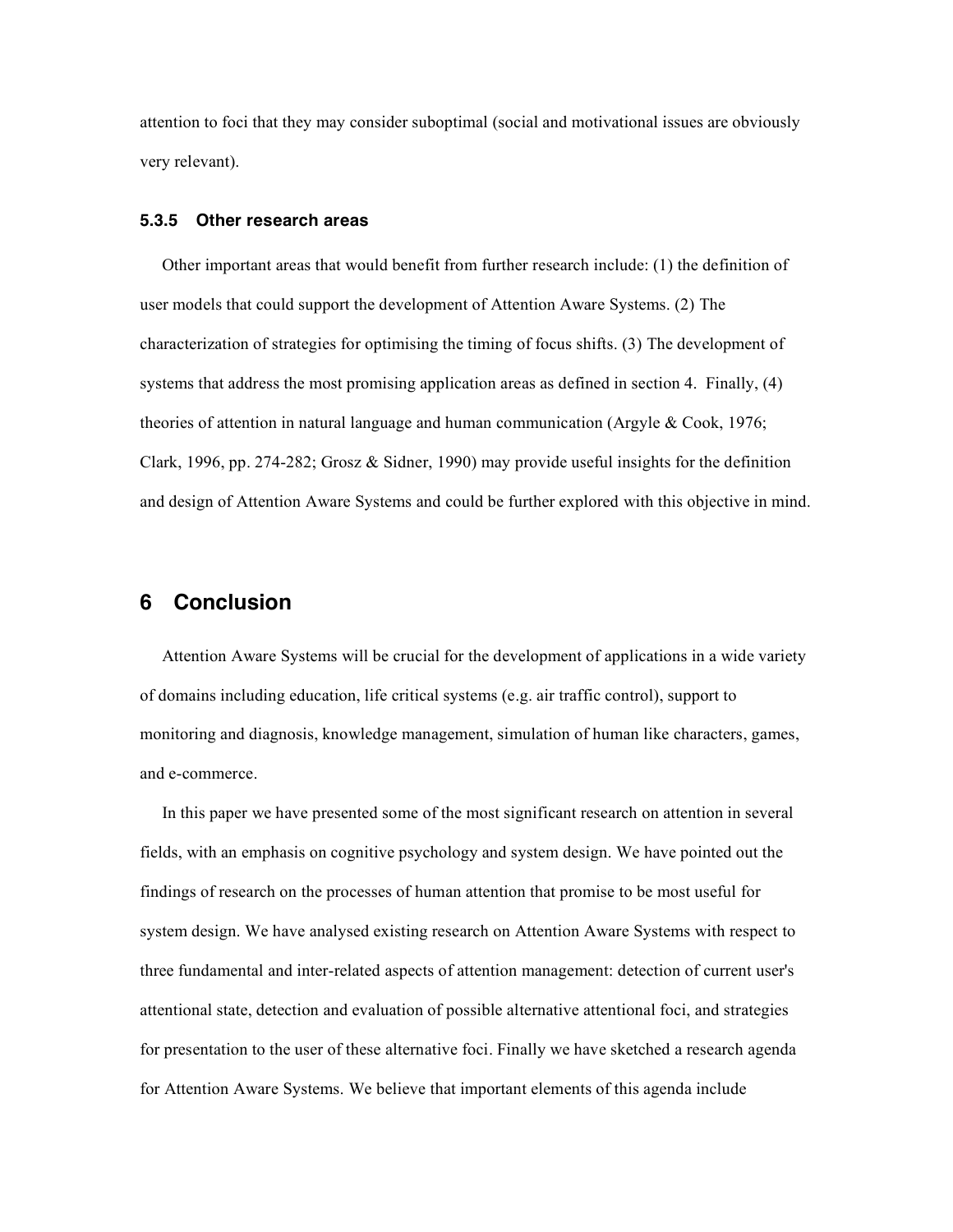achieving a more precise and shared understanding of the purposes that these systems should

serve, and developing a wider interdisciplinary base for the design of these systems.

# **References**

- Abowd, G. D., Mynatt, E. D., & Rodden, T. (2002). The human experience. *IEEE Pervasive Computing, 1*(1), 48-57.
- ACT-R Research Group. (2002 2005). Act-r. Retrieved 2003, from http://act-r.psy.cmu.edu/about/
- Adamczyk, P. D., & Bailey, B. P. (2004). *If not now, when? The effects of interruption at different moments within task execution.* Proceedings Human Factors in Computing Systems: CHI'04, New York.
- Allport, A. (1989). Visual attention. In M. Posner (Ed.), *Foundations of cognitive science* (pp. 631–681). Cambridge, MA: MIT Press.
- Allport, A., Styles, E., & Hsieh, S. (1994). Shifting intentional set: Exploring the dynamic control of tasks. In C. Umilta & M. Moscovitch (Eds.), *Attention and performance xv: Conscious and nonconscious information processing* (pp. 421-452). Cambridge, MA: MIT Press.
- Argyle, M., & Cook, M. (1976). *Gaze and mutual gaze*: Cambridge University Press.
- Arroyo, E., & Selker, T. (2003). *Self-adaptive multimodal-interruption interfaces.* Proceedings International Conference on Intelligent User Interfaces (IUI'03).
- Arvidson, P. S. (2003). A lexicon of attention: From cognitive science to phenomenology. *Phenomenology and the Cognitive Sciences, 2*(2), 99-132.
- Baddeley, A., & Weiskrantz, L. (Eds.). (1993). *Attention: Selection, awareness and control. A tribute to donald broadbent*. Oxford: Clarendon Press University.
- Bailey, B. P., Adamczyk, P., Chang, T. Y., & Chilson, N. A. (2005). A framework for specifying and monitoring user tasks. *Computers in Human Behavior, This issue*.
- Bailey, B. P., & Konstan, J. A. (2005). On the need for attention aware systems: Measuring the effects of interruption on task - performance, error rate, and affective state. *Computers in Human Behavior, This issue*.
- Bailey, B. P., Konstan, J. A., & Carlis, J. V. (2001). *The effects of interruptions on task performance, annoyance, and anxiety in the user interface.* Proceedings INTERACT '01.
- Bartram, L., Ware, C., & Calvert, T. (2003). Moticons: Detection, distraction and task. *International Journal of Human-Computer Studies, 58*(5), 515-545.
- Baum, E. (2004). *What is thought?* MIT press.
- Bearne, M., Jones, S., & Sapsford-Francis, J. (1994). *Towards usability guidelines for multimedia systems.* Proceedings second ACM international conference on Multimedia, San Francisco, California, United States.
- Bohnenberger, T., Brandherm, B., Grossmann-Hutter, B., Heckmann, D., & Wittig, F. (2002). Empirically grounded decision-theoretic adaptation to situation-dependent resource limitations. *Künstliche Intelligenz., 3*, 10-16.
- Bourdieu, P. (1990). *The logic of practice* (R. Nice, Trans.). Stanford: Stanford Univ. Press.
- Broadbent, D. E. (1958). *Perception and communication*. London: Pergamon Press.
- Brush, B., Bargeron, D., Gupta, A., & Grudin, J. (2001). *Notification for shared annotation of digital documents* (Technical Report No. MSR-TR-2001-87): Microsoft Research Microsoft Corporation.
- Carroll, J. M., Neale, D. C., Isenhour, P. L., Rosson, M. B., & McCrickard, D. S. (2003). Notification and awareness: Synchronizing task-oriented collaborative activity. *International Journal of Human-Computer Studies, 58*(5), 605-632.
- Cave, K. R., & Bichot, N. P. (1999). Visuospatial attention: Beyond a spotlight model. *Psychonomic Bulletin & Review, 6*(2), 204-223.
- Chen, D., & Vertegaal, R. (2004). Using mental load for managing interruptions in physiologically attentive user interfaces. In *Extended abstracts of the 2004 conference on human factors and computing systems* (pp. 1513-1516). Vienna, Austria: ACM Press.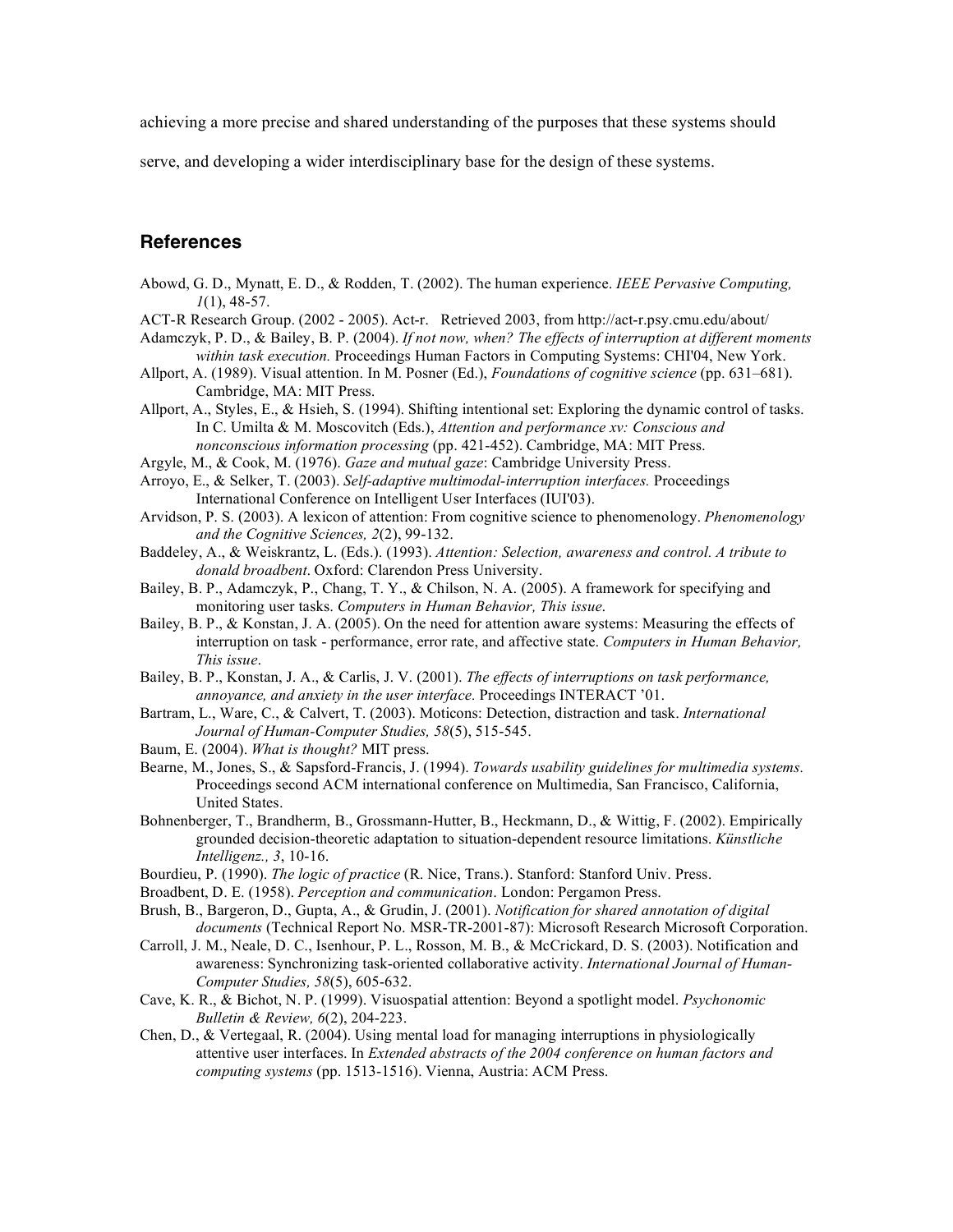- Chewar, C. M., McCrickard, D. S., & A.G., S. (2004). *Unpacking critical parameters for interface design: Evaluating notification systems with the irc framework.* Proceedings Conference on Designing Interactive Systems: Processes, Practices, Methods and Techniques (DIS2004).
- Chun, M. M., & Wolfe, J. (2001). Visual attention. In E. B. Goldstein (Ed.), *Blackwell's handbook of perception* (pp. 272-310). Oxford, UK: Blackwell.
- Clark, H. H. (1996). *Using language*. Cambridge: Cambridge University Press.
- Cluts, M. M. (2003). *The evolution of artifacts in cooperative work: constructing meaning through activity.* Proceedings international ACM SIGGROUP conference on Supporting group work, Sanibel Island, Florida, USA.
- Cutrell, E., Czerwinski, M., & Horvitz, E. (2001, July 2001). *Notification, disruption, and memory: Effects of messaging interruptions on memory and performance.* Proceedings Interact 2001 IFIP Conference on Human-Computer Interaction, Tokyo, Japan.
- Czerwinski, M., Cutrell, E., & Horvitz, E. (2000). *Instant messaging: Effects of relevance and time.* Proceedings HCI 2000 - 14th British HCI group Annual Conference.
- Deutsch, J., & Deutsch, D. (1963). Attention: Some theoretical considerations. *Psychological Review, 70*, 80-90.
- Driver, J. (2001). A selective review of selective attention research from the past century. *British Journal of Psychology, 92*, 53-78.
- Duncan, J. (1980). The locus of interference in the perception of simultaneous stimuli. *Psychological Review, 87*(272-300).
- Fagerjord, A. (2003). Rhetorical convergence:Studying web media. In Liestol, Morrison & Rasmussen (Eds.), *Digital media revisited* (pp. 293-325): MIT Press.
- Fei Fei, L., VanRullen, R., Koch, C., & Perona, P. (2002). Natural scene categorization in the near absence of attention. *Proc Natl Acad Sci USA, 99*(14), 9596-9601.
- Fjeld, M., Lauche, K., Bichsel, M., Voorhorst, F., Krueger, H., & Rautergerg, M. (2002). Physical and virtual tools: Activity theory applied to the design of groupware. *CSCW, 11*(1-2).
- Franke, J. L., Daniels, J. J., & McFarlane, D. C. (2002). *Recovering context after interruption.* Proceedings 24th Annual Meeting of the Cognitive Science Society (CogSci 2002).
- Grossberg, S. (1976a). Adaptive pattern classification and universal recoding. I. Parallel development and coding of neural feature detectors. *Biological Cybernetics, 23*, 121–134.
- Grossberg, S. (1976b). Adaptive pattern classification and universal recoding. Ii. Feedback, expectation, olfaction, and illusions. *Biological Cybernetics, 23*, 187–202.
- Grossberg, S. (1999). The link between brain learning, attention, and consciousness. *Consciousness and Cognition, 8*(1), 1-44.
- Grosz, B. J., & Sidner, C. L. (1990). Plans for discourse. In P. R. Cohen, J. Morgan & M. Pollack (Eds.), *Intentions in communication* (pp. 417–444). Cambridge, MA: MIT Press.
- Hewett, M. (2000). *Computational perceptual attention.* Unpublished PhD Dissertation, University of Texas at Austin, Austin texas.
- Heylighen, F. (2004). Complexity and information overload in society: Why increasing efficiency leads to decreasing control. *Technological Forecasting and Social Change, [submitted]*(available at: http://pcp.vub.ac.be/Papers/PapersFH2.html).
- Hill, R. (1999, May 1999). *Modeling perceptual attention in virtual humans.* Proceedings 8th Conference on Computer Generated Forces and Behavioral Representation, Orlando, FL.
- Hinckley, K., Pierce, J., Sinclair, M., & Horvitz, E. (2000, Nov. 2000). *Sensing techniques for mobile interaction.* Proceedings ACM UIST 2000 Symposium on User Interface Software and Technology, San Diego, CA.
- Horvitz, E., & Apacible, J. (2003). *Learning and reasoning about interruption.* Proceedings 5th International Conference On Multimodal Interfaces, Vancouver, British Columbia, Canada.
- Horvitz, E., Kadie, C., Paek, T., & Hovel, D. (2003). Models of attention in computing and communication: From principles to applications. *Communications of the ACM, 46*(3), 52-59.
- Hudson, J. M., Christensen, J., Kellogg, W. A., & Erickson, T. (2002). *"i'd be overwhelmed, but it's just one more thing to do": availability and interruption in research management.* Proceedings SIGCHI conference on Human factors in computing systems, Minneapolis, Minnesota, USA.
- Hudson, S. E., Fogarty, J., Atkeson, C. G., Avrahami, D., Forlizzi, J., Kiesler, S., Lee, J. C., & Yang, J. (2003, April 05 - 10, 2003). *Predicting human interruptibility with sensors: A wizard of oz feasibility study.* Proceedings CHI 2003, Ft. Lauderdale, Florida, USA.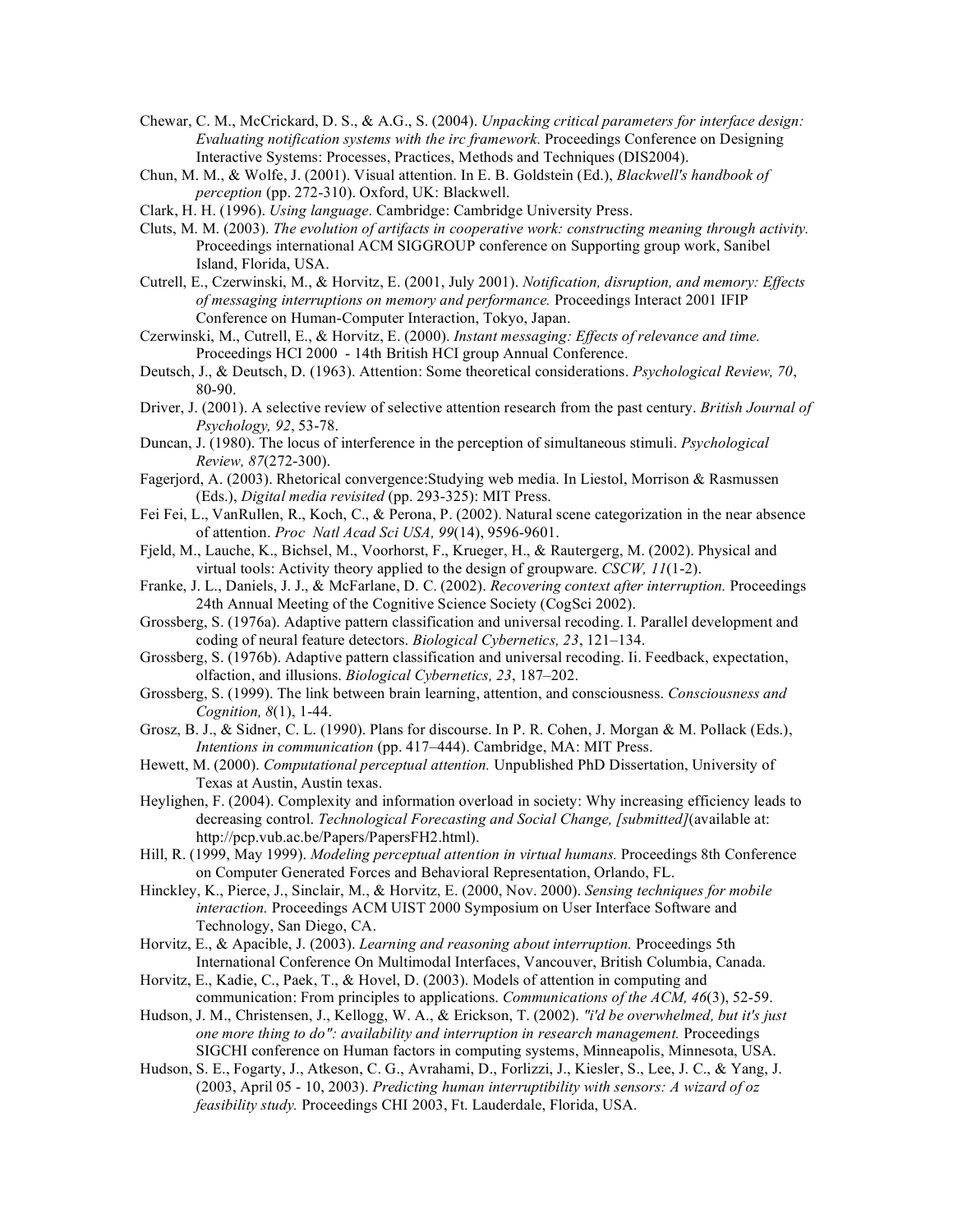- Hyrskykari, A., Majaranta, P., Aaltonen, A., & Räihä, K.-J. (2000, November 2000). *Design issues of idict: A gaze-assisted translation aid.* Proceedings ETRA 2000, Eye Tracking Research and Applications Symposium, Palm Beach Gardens, FL.
- Hyrskykari, A., Majaranta, P., & Räihä, K.-J. (2003). *Proactive response to eye movements.* Proceedings INTERACT 2003.
- Jameson, A., Schafer, R., Weis, T., Berthold, A., & Weyrath, T. (1999). Making systems sensitive to the user's time and working memory constraints. In *Proceedings of the 4th international conference on intelligent user interfaces* (pp. 79-86). Los Angeles, California, United States: ACM Press.
- Jersild, A. (1927). Mental set and shift. *Archives of Psychology (Whole No. 89) - Referenced in Rubinstein, Meyer, and Evans 2001*.
- Kaptelinin, V., Kuutti, K., & Bannon, L. J. (1995, July 3-7, 1995). *Activity theory: Basic concepts and applications.* Proceedings Human-Computer Interaction, 5th International Conference, EWHCI '95, Moscow, Russia.
- Kieras, D. E., Meyer, D. E., Ballas, J. A., & Lauber, E. J. (2000). Modern computational perspectives on executive mental processes and cognitive control: Where to from here? In S. Monsell & J. Driver (Eds.), *Control of cognitive processes: Attention and performance xviii* (pp. 681-712). Cambridge, MA: M.I.T. Press.
- Kress, G., & Van Leeuwen, T. (2001). *Multimodal discourse*: Arnold & Oxford UniversityPress.
- Kruschke, J. K. (2001). Toward a unified model of attention in associative learning. *Journal of Mathematical Psychology, 45*(6), 812-863.
- Kruschke, J. K. (2003). Attention in learning. *Current Directions Psychological Science, 12*, 171-175.
- LaGrandeur, K. (2003). Digital images and classical persuasion. In Hocks & Kendrick (Eds.), *Eloquent images: Word & image in the age of new media* (pp. 117-136): MIT press.
- Lamme, V. A. F. (2004). Separate neural definitions of visual consciousness and visual attention; a case for phenomenal awareness. *Neural Networks, 17*(5-6), 861-872.
- Lavie, N. (2000). Selective attention and cognitive control: Dissociating attentional functions through different types of loads. In S. Monsell & J. Driver (Eds.), *Attention and performance, vol xviii, control of cognitive processes* (pp. 175-197). Cambridge, MA: MIT Press.
- Lavie, N., & Tsal, Y. (1994). Perceptual load as a major determinant of the locus of selection in visual attention. *Perception & Psychophysics, 56*(2), 183–197.
- Lewis, J. (1970). Semantic processing of unattended messages using dichotic listening. *Journal of experimental psychology, 85*, 225-228.
- Löwgren, J. (2002). Just how far beyond hci is interaction design? Retrieved 20/11/04, 2004, from http://www.boxesandarrows.com/archives/just\_how\_far\_beyond\_hci\_is\_interaction\_design.php
- MacKay, D. (1973). Aspects of the theory of comprehension, memory and attention. *Quarterly Journal of Experimental Psychology, 25*, 22-40.
- Mackintosh, N. J. (1975). A theory of attention: Variations in the associability of stimuli with reinforcement. *Psychological Review, 82*, 276 - 298.
- Maulsby, D. (1997). *Inductive task modeling for user interface customization.* Proceedings IUI '97: 2nd international conference on Intelligent user interfaces, Orlando, Florida, United States.
- McCrickard, D. S., Catrambone, R., Chewar, C. M., & Stasko, J. T. (2003). Establishing tradeoffs that leverage attention for utility: Empirically evaluating information display in notification systems. *International Journal of Human-Computer Studies, 58*(5), 547-582.
- McCrickard, D. S., & Chewar, C. M. (2003). Attuning notification design to user goals and attention costs. *Communications of the ACM, 46*(3), 67-72.
- McCrickard, D. S., Czerwinski, M., & Bartram, L. (2003). Introduction: Design and evaluation of notification user interfaces. *International Journal of Human-Computer Studies, 58*(5), 509-514.
- McFarlane, D. C. (2002). Comparison of four primary methods for coordinating the interruption of people in human-computer interaction. *Human-Computer Interaction, 17*(1), 63-139.
- McFarlane, D. C., & Latorella, K. A. (2002). The scope and importance of human interruption in humancomputer interaction design. *Human-Computer Interaction, 17*(1), 1-62.
- Nagata, S. F. (2003). *Multitasking and interruptions during mobile web tasks.* Proceedings 47th Annual Meeting of the Human Factors and Ergonomics Society.
- Neisser, U. (1967). *Cognitive psychology*. New York: Appleton-Century-Croft.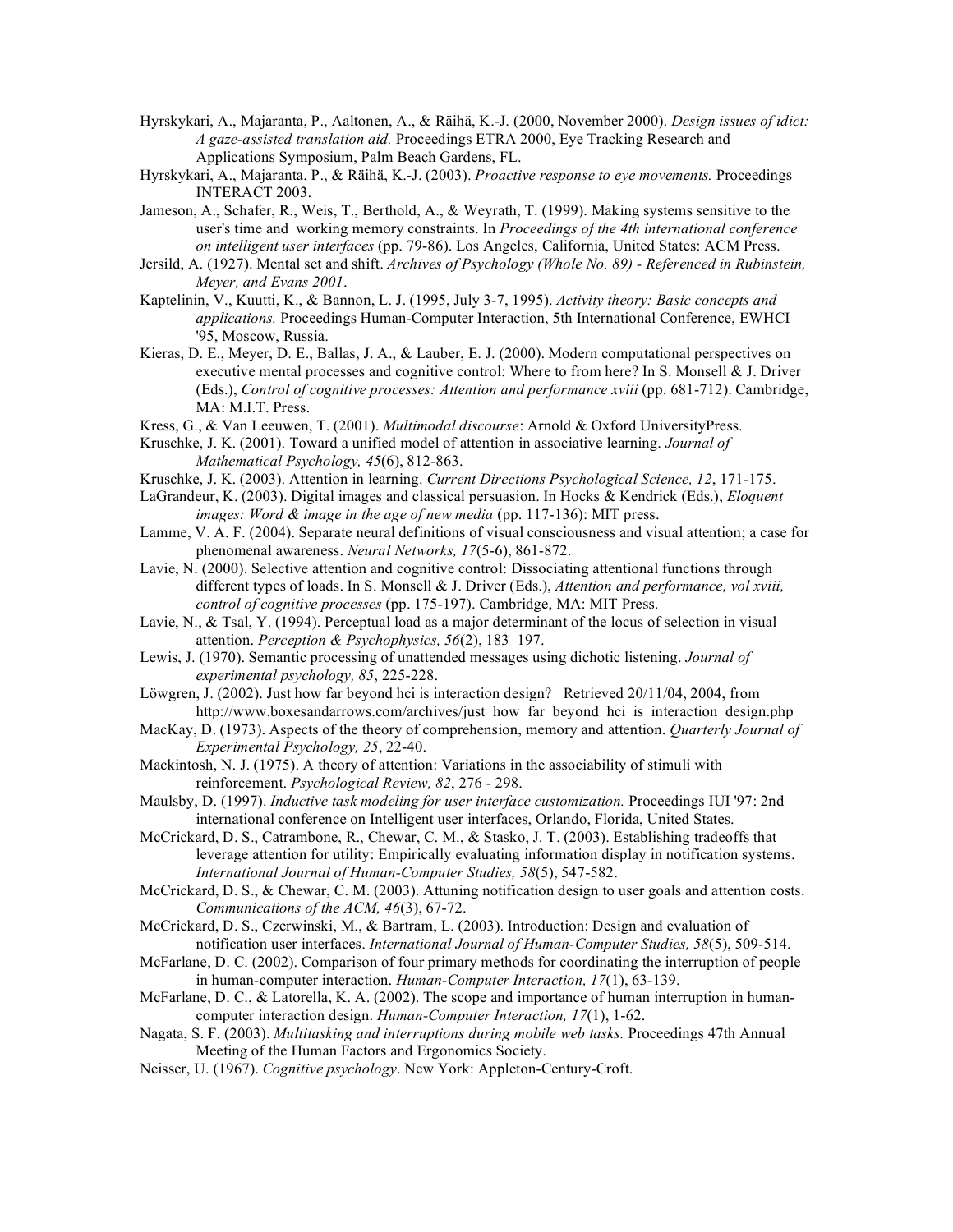- Newman, W. M. (1997). *Better or just different? On the benefits of designing interactive systems in terms of critical parameters.* Proceedings Designing interactive systems: processes, practices, methods, and techniques, Amsterdam, The Netherlands.
- Norman, D. (1969). *Memory and attention: An introduction to human information processing*. New York: Wiley.
- O'Conaill, B., & Frohlich, D. (1995). *Timespace in the workplace: Dealing with interruptions.* Proceedings CHI '95 Conference Companion, Denver, Colorado, United States.
- Obermayer, R. W., & Nugent, W. A. (2000). *Human-computer interaction for alert warning and attention allocation systems of the multi-modal watchstation.* Proceedings SPIE 2000 - The International Society for Optical Engineering.
- Oulasvirta, A., & Salovaara, A. (2004). A cognitive meta-analysis of design approaches to interruptions in intelligent environments. In *Extended abstracts of the 2004 conference on human factors and computing systems* (pp. 1155-1158). Vienna, Austria: ACM Press.
- Parasuraman, R., & Davis, D. R. (Eds.). (1984). *Varieties of attention*. San Diego: Academic Press.
- Pashler, H. (1998). *The psychology of attention*. Cambridge, MA: MIT Press.
- Posner, M. (1980). Orienting of attention. *Quarterly Journal of Experimental Psychology, 32*, 3-25.
- Posner, M. (1982). Cumulative development of attention theory. *Amrican Psychologist, 37*, 168-179. Quoted in Parasuraman, R. (2000). Attention as selection. *The American Journal of Psychology, 113*(1), 135.
- Rafal, R., & Henik, A. (1994). The neurobiology of inhibition: Integrating controlled and automatic processes. In D. Dagenbach & T. Carr (Eds.), *Inhibitory processes in attention, memory, and language*. New York: Academic Press.
- Raskin, J. (2000). *The humane interface: New directions for designing interactive systems*: Addison-Wesley.
- Rayner, K. (1995). Eye movements and cognitive processes in reading, visual search, and scene perception. In J. M. Findlay, R. Walker & R. W. Kentridge (Eds.), *Eye movement research: Mechanisms, processes and application* (pp. 3-21). New York: Elsevier Science Publishers.
- Rensink, R. A. (2000). Seeing, sensing, and scrutinizing. *Vision Research, 40*(10-12), 1469-1487.
- Roda, C., Angehrn, A., Nabeth, T., & Razmerita, L. (2003). Using conversational agents to support the adoption of knowledge sharing practices. *Interacting with Computers, Volume 15*(1, Special issue on Intelligence & Interaction in Community-based Systems), 57-89.
- Roda, C., & Thomas, J. (2005). Attention aware systems. In C. Ghaoui (Ed.), *Encyclopaedia of hci* To appear. IDEA Group.
- Rogers, R., & Monsell, S. (1995). Costs of a predictable switch between simple cognitive tasks. *Journal of Experimental Psychology: General, 124*(2), 207-231.
- Rubinstein, J. S., Meyer, D. E., & Evans, J. (2001). Executive control of cognitive processes in task switching. *Journal of Experimental Psychology: Human Perception and Performance, 27*(4), 763- 797.
- Seshadri, S., & Shapira, Z. (2001). Managerial allocation of time and effort: The effects of interruptions. *Management Science, 47*(5), 647-662.
- Simons, D. J., & Rensink, R. A. (2005). Change blindness: Past, present, and future. *Trends in Cognitive Sciences, 9*(1), 16-20.
- Spector, A., & Biederman, I. (1976). Mental set and mental shift revisited. *American Journal of Psychology, 89*, 669-679.
- Speier, C., Vessey, I., & Valacich, J. S. (2003). The effects of interruptions, task complexity, and information presentation on computer-supported decision-making performance. *Decision Sciences, 34*(4), 771-797.
- Stiefelhagen, R. (2002, October 14 16). *Tracking focus of attention in meetings.* Proceedings 4th IEEE International Conference on Multimodal Interfaces, Pittsburgh, Pennsylvania.
- Stroop, J. (1935). Studies of interference in serial verbal reactions. *Journal of experimental psychology, 18*, 643–662.
- Tipper, S. P. (1985). The negative priming effect: Inhibitory effects of ignored primes. *Quarterly Journal of Experimental Psychology, 37A*, 571-590.
- Toet, A. (2005). Gaze directed displays as an enabling technology for attention aware systems. *Computers in Human Behavior, This issue*.